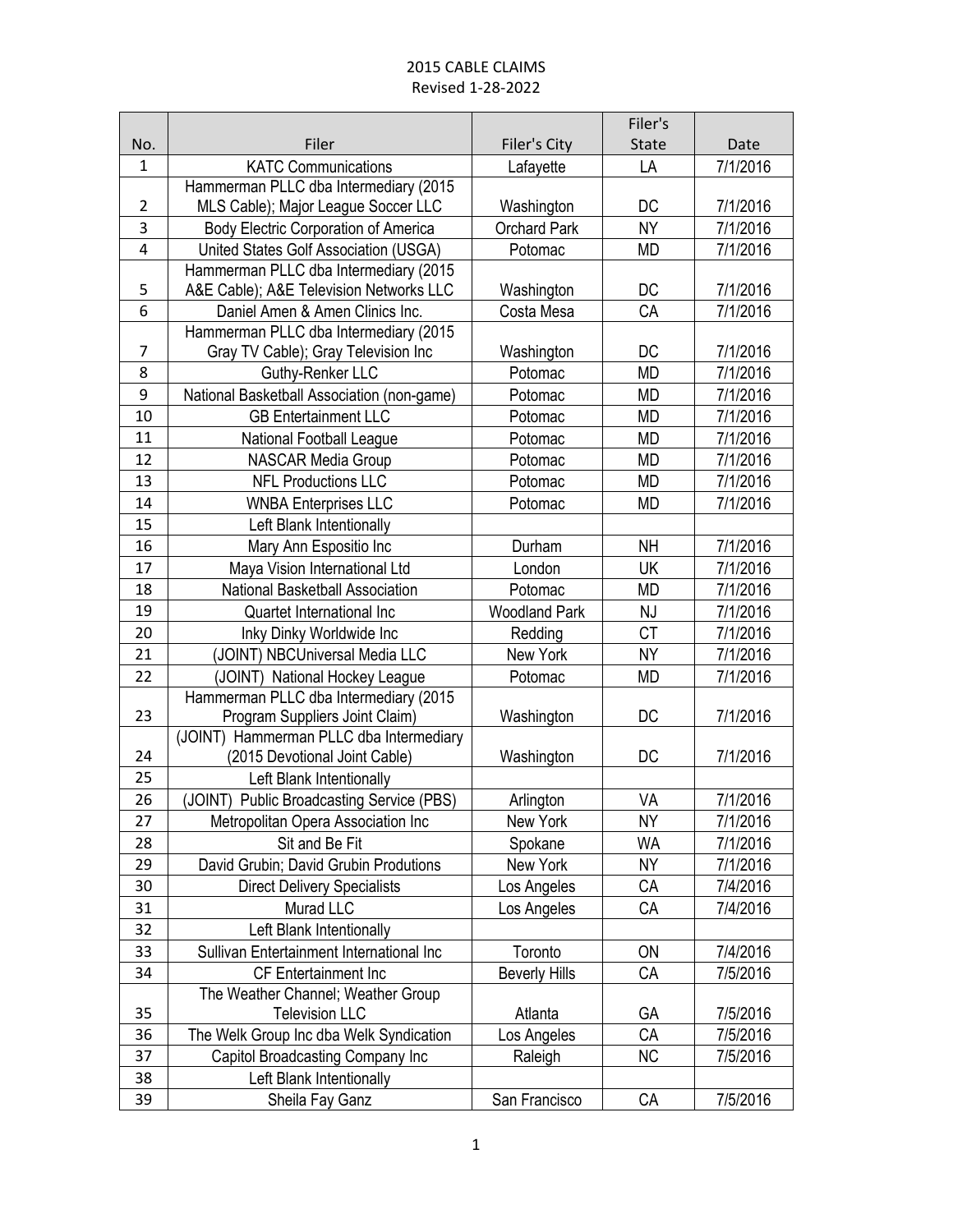|        |                                                           |                        | Filer's      |          |
|--------|-----------------------------------------------------------|------------------------|--------------|----------|
| No.    | Filer                                                     | Filer's City           | <b>State</b> | Date     |
|        | Lee Mendelson Film Productions Inc; Peanuts               |                        |              |          |
| 40     | Worldwide LLC                                             | <b>Burlingame</b>      | CA           | 7/5/2016 |
| 41     | Carsey-Werner Distribution                                | Encino                 | CA           | 7/5/2016 |
|        | <b>INTELECOM Intelligent Telecommunications;</b>          |                        |              |          |
| 42     | Intelecom Intelligent Telecommunications                  | Pasadena               | CA           | 7/5/2016 |
| 43     | John C. Hesse; John Hesse Productions LLC                 | Pearland               | <b>TX</b>    | 7/5/2016 |
| 44     | Marjorie Poore Productions Inc                            | Las Vegas              | <b>NV</b>    | 7/5/2016 |
| 45     | This Old House Ventures LLC                               | Concord                | МA           | 7/5/2016 |
|        | <b>ITVStudios Inc; Upper Ground Enterprises</b>           |                        |              |          |
| 46     | Inc, c/o Corp of Trust Co.                                | Sherman Oaks           | CA           | 7/6/2016 |
| 47     | Travelscope Inc                                           | Topanga                | CA           | 7/6/2016 |
| 48     | Santa Fe Productions Inc                                  | Alburqueruqe           | <b>NM</b>    | 7/6/2016 |
| 49     | (JOINT) Recording Industry Association of                 |                        | DC           | 7/5/2016 |
|        | America Inc<br>(JOINT) Audio Visual Copyright Society     | Washington             |              |          |
| 50     | Limited (trading as SCREENRIGHTS)                         | <b>New South Wales</b> | Australia    | 7/3/2016 |
| 51     | <b>WIS Television; WIS License Subsidiary LLC</b>         | Columbia               | <b>SC</b>    | 7/6/2016 |
| 52     | WBRC-TV (FOX6)                                            | Birmingham             | AL           | 7/6/2016 |
| 53     | <b>WPSD-RV LLC</b>                                        | Paducah                | ΚY           | 7/6/2016 |
| 54     | WPXI Inc licensee of WPXI-DT                              | Pittsburgh             | PA           | 7/6/2016 |
| 55     | (JOINT) Broadcast Music Inc                               | New York               | <b>NY</b>    | 7/6/2016 |
| 56     | J H Burns Media Productions Inc                           | New York               | <b>NY</b>    | 7/6/2016 |
| 57     | (JOINT) Vine Library Company LP                           | New York               | <b>NY</b>    | 7/6/2016 |
| 58     | <b>BBC Worldwide Americas Inc</b>                         | New York               | <b>NY</b>    | 7/7/2016 |
| 59     | Moreno/Lyons Productions LLC                              | Arlington              | MA           | 7/7/2016 |
| 60     | Levy-Gardner-Laven Productions Inc                        | <b>Beverly Hills</b>   | CA           | 7/7/2016 |
| 61     | <b>WBTC LLC</b>                                           | Montgomery             | <b>AL</b>    | 7/7/2016 |
| 62     | <b>WLEX Communications LLC</b>                            | Lexington              | ΚY           | 7/7/2016 |
|        |                                                           | Filers address         |              |          |
| 63     | Forum Communications Company                              | <b>INC</b>             |              | 7/8/2016 |
| 64     | Young Broadcasting of Albany Inc on behalf<br>of WTEN(TV) | Richmond               | VA           | 7/8/2016 |
| 65     | WKRN GP on behalf of WKRN-TV                              | Richmond               | VA           | 7/8/2016 |
|        | Indiana Broadcasting LLC on behalf of WTHI-               |                        |              |          |
| 66     | TV                                                        | Richmond               | VA           | 7/8/2016 |
| 67     | Gustavo Sagastume                                         | Hollywood              | FL           | 7/8/2016 |
| 68     | <b>WFIE License Subsidiary LLC</b>                        | Evansville             | IN           | 7/8/2016 |
|        | (JOINT) Random House Children's                           |                        |              |          |
| 69     | <b>Entertainment LLC</b>                                  | New York               | NΥ           | 7/8/2016 |
| 70     | <b>WMBF LLC</b>                                           | Myrtle Beach           | <b>SC</b>    | 7/8/2016 |
| $71\,$ | (JOINT) CBS Studios Inc, a CBS Company                    | Santa Monica           | CA           | 7/6/2016 |
| 72     | (JOINT) CBS Broadcasting Inc                              | New York               | <b>NY</b>    | 7/7/2016 |
| 73     | Metro-Goldwyn-Mayer Studios Inc<br>(JOINT)                | <b>Beverly Hills</b>   | CA           | 7/7/2016 |
| 74     | (JOINT) Compact Collections Limited                       | London                 | UK           | 7/8/2016 |
| 75     | <b>Hearst Entertainment Inc</b>                           | New York               | ΝY           | 7/8/2016 |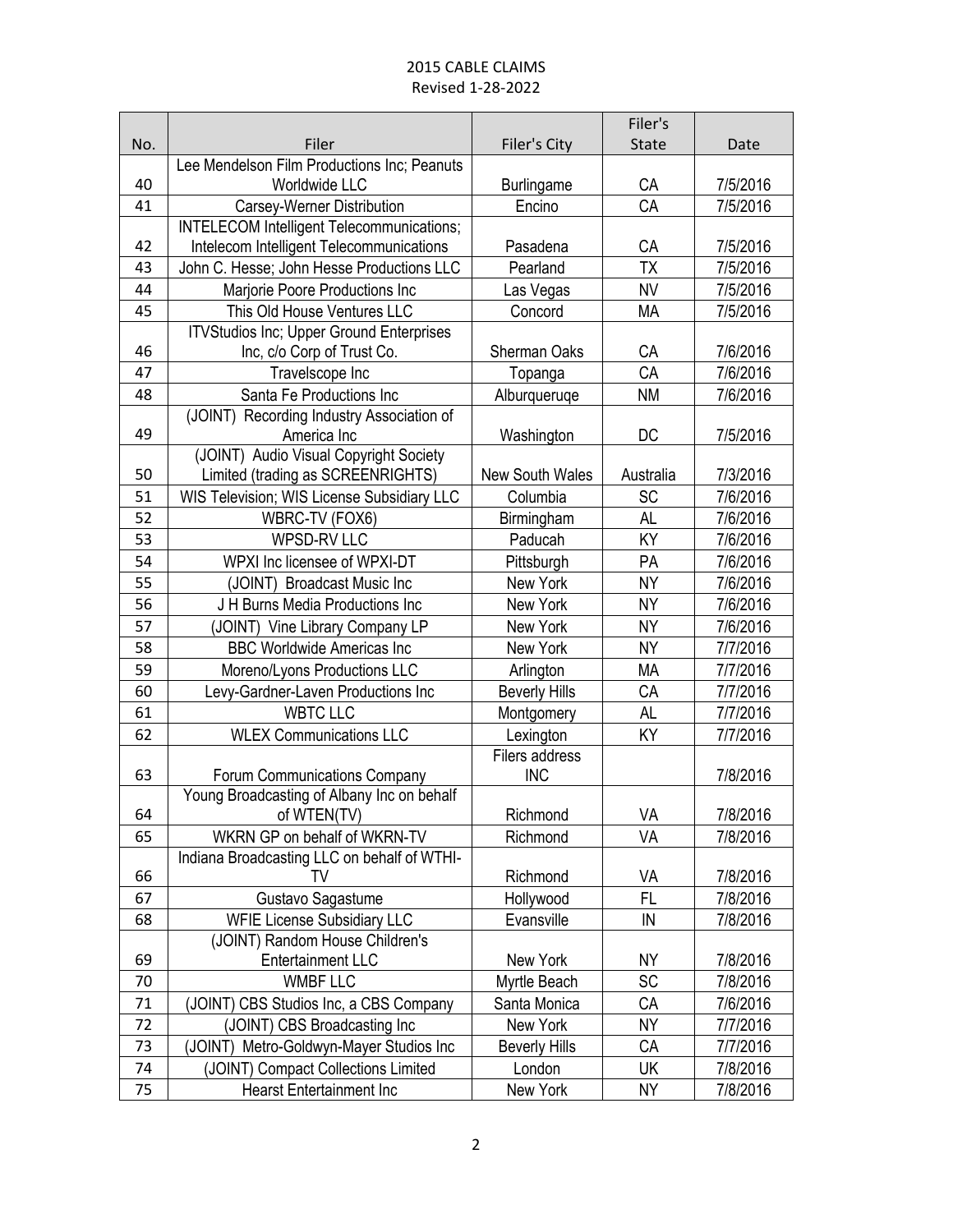|     |                                                                               |                      | Filer's      |           |
|-----|-------------------------------------------------------------------------------|----------------------|--------------|-----------|
| No. | Filer                                                                         | Filer's City         | <b>State</b> | Date      |
|     | WCAU, Subsidiary of NBCUniversal Media                                        |                      |              |           |
| 76  | <b>LLC</b>                                                                    | Bala Cynwyd          | PA           | 7/8/2016  |
| 77  | <b>WWBT LLC</b>                                                               | Montgomery           | AL           | 7/8/2016  |
| 78  | Laverne E Goering; Gray Television Inc                                        | Wichita              | KS           | 7/8/2016  |
| 79  | Graham's Media Group, Michigan Inc WDIC                                       | Detroit              | MI           | 7/8/2016  |
| 80  | Left Blank Intentionally                                                      |                      |              |           |
| 81  | Left Blank Intentionally                                                      |                      |              |           |
| 82  | Left Blank Intentionally                                                      |                      |              |           |
| 83  | Left Blank Intentionally                                                      |                      |              |           |
| 84  | WRC-TV, NBC Subsidiary LLC                                                    | Washington           | DC           | 7/8/2016  |
| 85  | WNBC, NBC Universal Media LLC                                                 | New York             | <b>NY</b>    | 7/8/2016  |
| 86  | Ronni Attenello                                                               | New York             | <b>NY</b>    | 7/8/2016  |
| 87  | Sinclair Television Media Inc                                                 | <b>Bakersfield</b>   | CA           | 7/8/2016  |
| 88  | LIN License Company LLC on behalf of KOIN                                     | Richmond             | VA           | 7/8/2016  |
| 89  | Cory Culleton; Sinclair Broadcast Group                                       | Gainsville           | FL           | 7/11/2016 |
|     | Media General Communications Holdings                                         |                      |              |           |
| 90  | LLC on behalf of WNTC TV                                                      | Richmond             | VA           | 7/11/2016 |
| 91  | Film Odyssey Inc                                                              | Washington           | <b>DC</b>    | 7/11/2016 |
| 92  | Michael Bullen; Sinclair Broadcast Group Inc                                  | <b>Buffalo</b>       | NY           | 7/11/2016 |
|     | Mario Lacobelli; Heritage Broadcasting Co. of                                 |                      |              |           |
| 93  | ΜI                                                                            | Cadillac             | MI           | 7/11/2016 |
| 94  | Left Blank Intentionally                                                      |                      |              |           |
| 95  | Left Blank Intentionally                                                      |                      |              |           |
| 96  | David Powell                                                                  | Miami                | FL           | 7/7/2016  |
| 97  | <b>WBDT Television LLC</b>                                                    | Richmond             | VA           | 7/11/2016 |
|     | WOIO License Subsidiary LLC behalf of                                         |                      |              |           |
| 98  | WUAB-TV; WOIO License Subsidiary LLC                                          | Cleveland            | OH           | 7/11/2016 |
| 99  | <b>WVIT Outlet Broadcasting LLC</b>                                           | <b>West Hartford</b> | CT           | 7/11/2016 |
| 100 | WOIO License Subsidiary LLC behalf of<br>WOIO-TV; WOIO License Subsidiary LLC | Cleveland            | OH           | 7/11/2016 |
| 101 | Lin Television Corporation on behalf of WTTA                                  | Richmond             | VA           | 7/11/2016 |
| 102 | Indiana Broadcasting LLC                                                      | Richmond             | VA           | 7/11/2016 |
|     | Media General Communications Holdings                                         |                      |              |           |
| 103 | LLC on behalf of WFLA                                                         | Richmond             | VA           | 7/11/2016 |
| 104 | Left Blank Intentionally                                                      |                      |              |           |
| 105 | Left Blank Intentionally                                                      |                      |              |           |
| 106 | <b>KSLA LLC</b>                                                               | Shreveport           | LA           | 7/11/2016 |
|     | Amy Collins; Sinclair Communications LLC                                      |                      |              |           |
| 107 | dba WSTM WSTQ                                                                 | Syracuse             | NY           | 7/11/2016 |
| 108 | Lin Television Corporation on behalf of WVBT                                  | Richmond             | VA           | 7/11/2016 |
| 109 | Young Broadcasting of Albany Inc                                              | Richmond             | VA           | 7/11/2016 |
| 110 | Left Blank Intentionally                                                      |                      |              |           |
| 111 | Sinclair Broadcast Group (WTGS)                                               | Savannah             | GА           | 7/11/2016 |
| 112 | WSMH Inc dba WWMT licensee of WWMT                                            | Kalamazoo            | MI           | 7/11/2016 |
| 113 | Stephen J Cannell Productions Inc                                             | Hollywood            | CA           | 7/11/2016 |
|     |                                                                               |                      |              |           |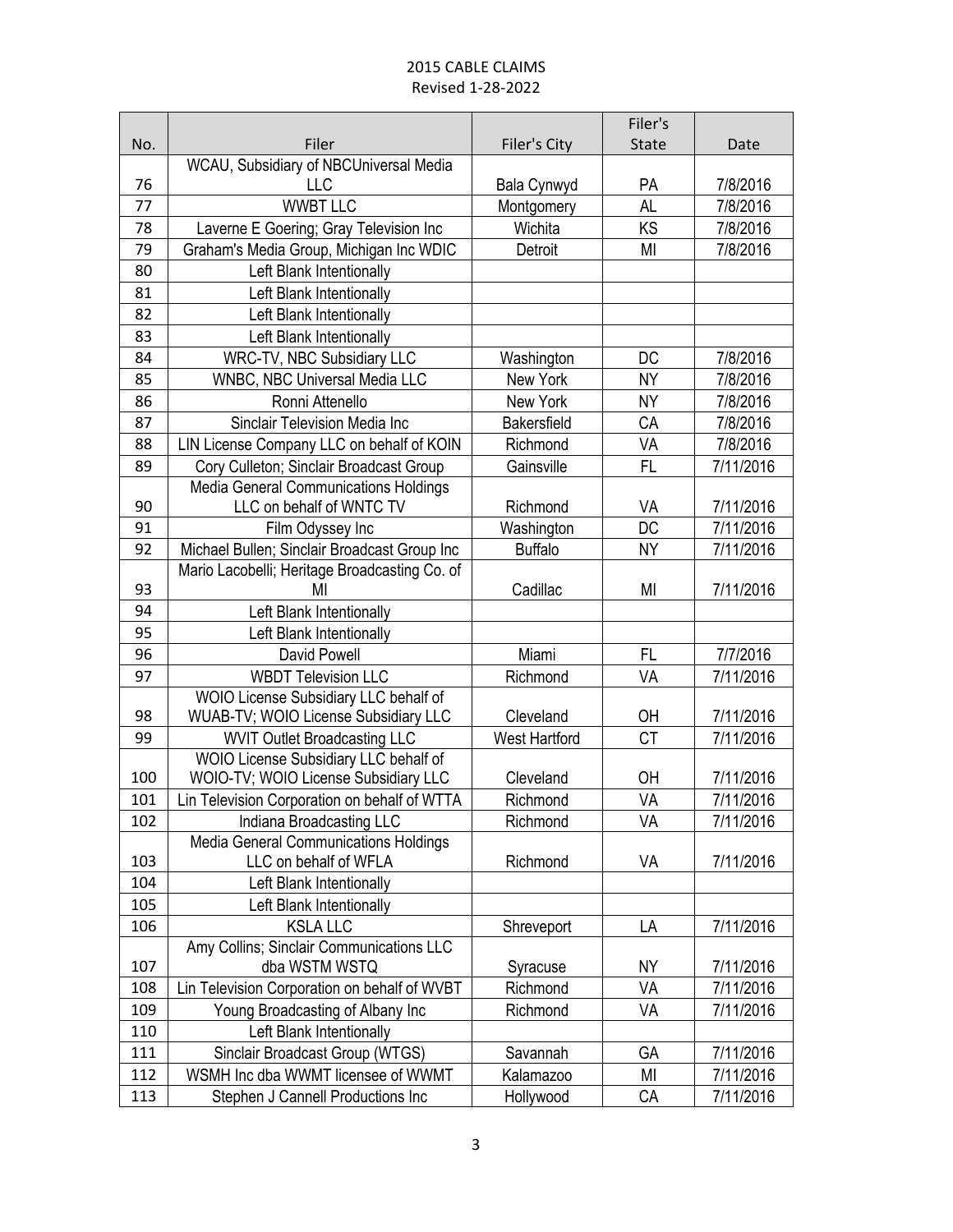|     |                                                     |                    | Filer's      |           |
|-----|-----------------------------------------------------|--------------------|--------------|-----------|
| No. | Filer                                               | Filer's City       | <b>State</b> | Date      |
| 114 | Heidi Hoffmeister; WVUE LLC                         | <b>New Orleans</b> | LA           | 7/11/2016 |
|     | Media General Holdings LLC on behalf of             |                    |              |           |
| 115 | <b>WJTV</b>                                         | Richmond           | VA           | 7/11/2016 |
| 116 | <b>WXTX LLC</b>                                     | Columbus           | GA           | 7/11/2016 |
| 117 | <b>WDFX LLC</b>                                     | Dothan             | AL           | 7/11/2016 |
| 118 | Paul Eriksen; WALB LLC                              | Columbus           | GA           | 7/11/2016 |
| 119 | Left Blank Intentionally                            |                    |              |           |
| 120 | Sinclair Broadcast Group KPTH-TV                    | Dunes              | <b>SD</b>    | 7/11/2016 |
| 121 | Sinclair Broadcast Group KMEG-TV                    | Dunes              | <b>SD</b>    | 7/11/2016 |
| 122 | Left Blank Intentionally                            |                    |              |           |
|     | National Geographic Partners LLC; NGHT              |                    |              |           |
| 123 | <b>LLC</b>                                          | Washington         | DC           | 7/11/2016 |
| 124 | KAIT LLC licensee of KAIT-DT2                       | Jonesboro          | <b>AR</b>    | 7/11/2016 |
| 125 | <b>KAIT LLC</b>                                     | Jonesboro          | AR           | 7/11/2016 |
| 126 | <b>Big Brain Productions Inc</b>                    | Waterdown          | ON           | 7/11/2016 |
| 127 | Left Blank Intentionally                            |                    |              |           |
| 128 | <b>WEAR Licensee LLC</b>                            | Pensacola          | FL           | 7/11/2016 |
| 129 | Martha Stewart Living Omnimedia Inc                 | New York           | <b>NY</b>    | 7/11/2016 |
| 130 | <b>WYES TV</b>                                      | New Orleans        | LA           | 7/11/2016 |
| 131 | Left Blank Intentionally                            |                    |              |           |
| 132 | Left Blank Intentionally                            | Syracuse           | <b>NY</b>    | 7/11/2016 |
| 133 | <b>WSFX TV</b>                                      | Wilmington         | <b>NC</b>    | 7/11/2016 |
| 134 | WIVB Broadcasting LLC on behalf of WIVB             | Richmond           | VA           | 7/12/2016 |
|     | WIVB Broadcasting LLC on behalf of WNLO             |                    |              |           |
| 135 | TV                                                  | Richmond           | VA           | 7/12/2016 |
| 136 | <b>KATV LLC</b>                                     | <b>Little Rock</b> | AK           | 7/12/2016 |
|     | Sinclair Broadcast Group Inc, licensee of           |                    |              |           |
| 137 | <b>WPBN</b>                                         | <b>Hunt Valley</b> | <b>MD</b>    | 7/12/2016 |
|     | Sinclair Broadcast Group Inc, licensee of           |                    |              |           |
| 138 | <b>WGTU</b>                                         | <b>Hunt Valley</b> | <b>MD</b>    | 7/12/2016 |
|     | Sinclair Broadcast Group Inc, licensee of           |                    |              |           |
| 139 | WBFF-DT3                                            | <b>Hunt Valley</b> | <b>MD</b>    | 7/12/2016 |
| 140 | Sinclair Broadcast Group, licensee of WBFF          | <b>Hunt Valley</b> | <b>MD</b>    | 7/12/2016 |
| 141 | Sinclair Broadcast Group, licensee of KVII          | Hunt Valley        | <b>MD</b>    | 7/12/2016 |
|     | KTVQ Communications LLC, licensee of                |                    |              |           |
| 142 | <b>KTVQ</b>                                         | <b>Billings</b>    | МT           | 7/12/2016 |
| 143 | <b>WXIX LLC</b>                                     | Montgomery         | AL           | 7/12/2016 |
| 144 | <b>WTVX Licensee LLC</b>                            | West Palm Beach    | FL           | 7/12/2016 |
| 145 | <b>KTUL Licensee LLC</b>                            | Tulsa              | OK           | 7/12/2016 |
| 146 | KPAC Communications LLC, licensee of<br><b>KPAX</b> | Missoula           | МT           | 7/12/2016 |
| 147 | Raleigh (WRDC-TV) licensee Inc                      | Raleigh            | <b>NC</b>    | 7/12/2016 |
| 148 | Joann Young                                         | Oradell            | <b>NJ</b>    | 7/12/2016 |
| 149 | <b>WLFL Licensee LLC</b>                            | Raleigh            | <b>NC</b>    | 7/12/2016 |
|     |                                                     |                    |              |           |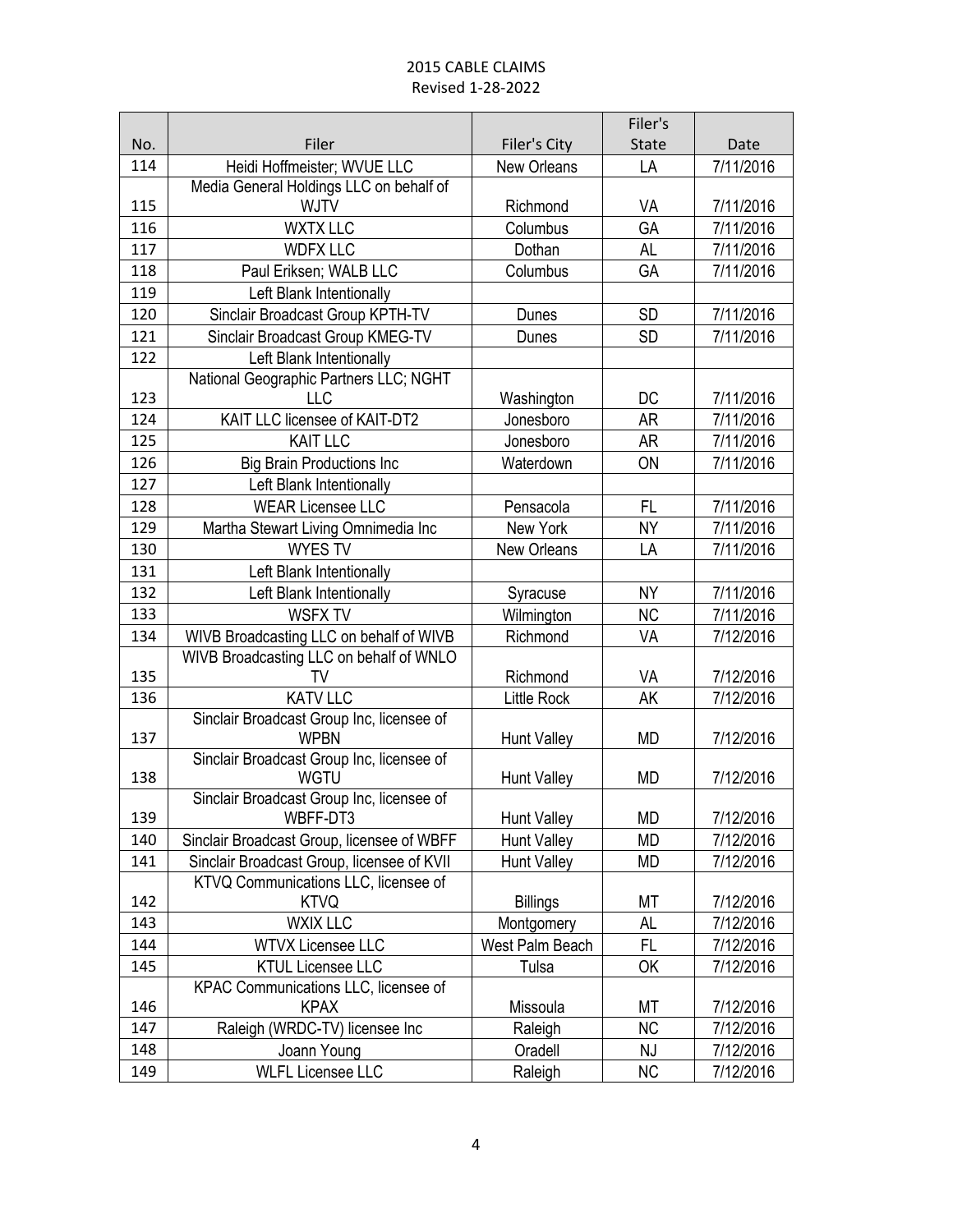|     |                                                                                         |                    | Filer's      |           |
|-----|-----------------------------------------------------------------------------------------|--------------------|--------------|-----------|
| No. | Filer                                                                                   | Filer's City       | <b>State</b> | Date      |
|     | Young Broadcasting LLC on behalf of Young<br>Broadcasting of Davenport Inc, licensee of |                    |              |           |
| 150 | <b>KWQC-TV</b>                                                                          | Richmond           | VA           | 7/12/2016 |
| 151 | Left Blank Intentionally                                                                |                    |              |           |
| 152 | Left Blank Intentionally                                                                |                    |              |           |
| 153 | Left Blank Intentionally                                                                |                    |              |           |
| 154 | Left Blank Intentionally                                                                |                    |              |           |
|     | Griffin Licensing LLC, licensee of KOTV-DT                                              |                    |              |           |
| 155 | (amended)                                                                               | Tulsa              | 0K           | 7/12/2016 |
| 156 | Griffin Licensing LLC, licensee of KQCW-DT                                              | Tulsa              | OK           | 7/12/2016 |
| 157 | Griffin Licensing LLC, licensee of KWTV-DT                                              | Oklahoma City      | OK           | 7/12/2016 |
|     | <b>Media General Communications Holdings</b>                                            |                    |              |           |
| 158 | <b>LLC</b>                                                                              | Richmond           | VA           | 7/13/2016 |
| 159 | Kensington Communications Inc                                                           | Toronto            | ON           | 7/12/2016 |
|     | Sinclair Television Stations LLC, licensee of                                           |                    |              |           |
| 160 | <b>WJLA-TV</b>                                                                          | Arlington          | VA           | 7/12/2016 |
| 161 | WTNH Broadcasting LLC, on behalf of WCTX                                                | Richmond           | VA           | 7/12/2016 |
| 162 | Marquee Broadcasting Inc                                                                | <b>Brookeville</b> | MD           | 7/12/2016 |
|     | American Society of Composers, Authors and                                              |                    |              |           |
| 163 | Publishers                                                                              | New York           | <b>NY</b>    | 7/11/2016 |
|     | WTOL License Subsidiary LLC on behalf of                                                |                    |              |           |
| 164 | WTOL-TV; WTOL License Subsidiary LLC                                                    | Toledo             | <b>OH</b>    | 7/13/2016 |
| 165 | <b>Steve Rotfeld Productions Inc.</b>                                                   | <b>Bryn Mawr</b>   | PA           | 7/13/2016 |
| 166 | Media General Communications Holdings<br>LLC, on behalf of WCMH-TV                      | Richmond           | VA           | 7/13/2016 |
| 167 | <b>WDJT-TV Limited Partnership</b>                                                      | Chicago            | IL           | 7/13/2016 |
| 168 | Craft in America Inc                                                                    | Los Angeles        | CA           | 7/13/2016 |
| 169 | <b>WCIU-TV Limited Partnership</b>                                                      | Chicago            | IL           | 7/13/2016 |
| 170 | Research & Programming Services Corp dba<br>A La Carte Communications                   | San Francisco      | CA           | 7/13/2016 |
|     | Sinclair Broadcast Group Inc, Licensee of                                               |                    |              |           |
| 171 | <b>KEYE</b>                                                                             | <b>Hunt Valley</b> | <b>MD</b>    | 7/13/2016 |
| 172 | (JOINT) SAG-AFTRA                                                                       | Los Angeles        | CA           | 7/13/2016 |
| 173 | Left Blank Intentionally                                                                |                    |              |           |
| 174 | KDLV-TV                                                                                 | <b>Sioux Falls</b> | <b>SD</b>    | 7/13/2016 |
| 175 | KDLT-TV                                                                                 | Sioux Falls        | <b>SD</b>    | 7/13/2016 |
| 176 | Griffin Licensing LLC, Licensee of KSBI                                                 | Oklahoma City      | OK           | 7/13/2016 |
| 177 | WWLP Broadcasting LLC on behalf of WWLP                                                 | Richmond           | VA           | 7/13/2016 |
|     | Sinclair Broadcasting Group Licensee of                                                 |                    |              |           |
| 178 | <b>WCWN</b>                                                                             | Schenectady        | <b>NY</b>    | 7/13/2016 |
|     | Sinclair Broadcasting Group Licensee of                                                 |                    |              |           |
| 179 | <b>WRGB</b>                                                                             | Schenectady        | <b>NY</b>    | 7/13/2016 |
| 180 | Graham LaMontagne                                                                       | Springfield        | L            | 7/13/2016 |
| 181 | Left Blank Intentionally                                                                |                    |              |           |
| 182 | Left Blank Intentionally                                                                |                    |              |           |
| 183 | Meredith Corporation dba WSMV-TV                                                        | Nashville          | TN           | 7/13/2016 |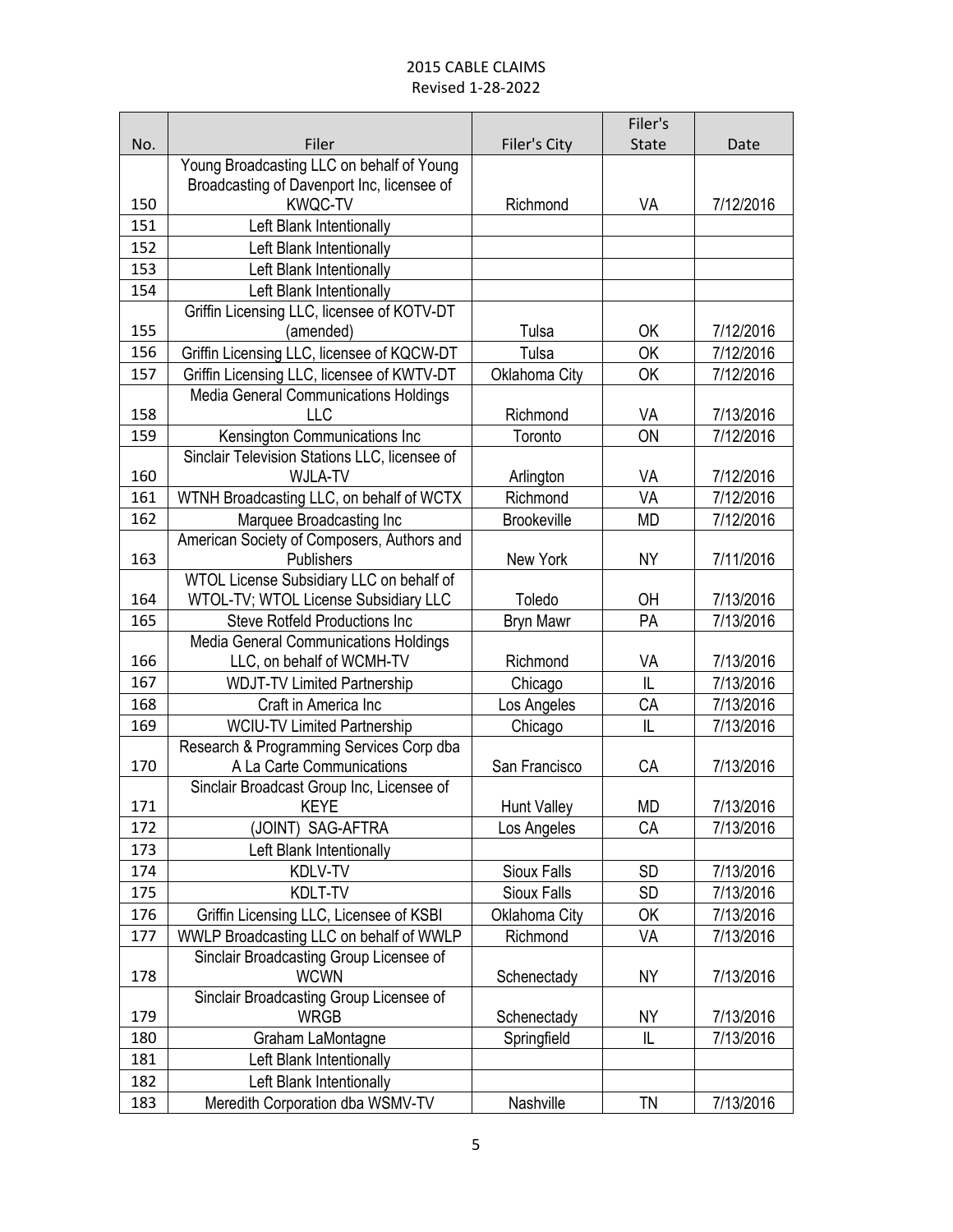|     |                                                       |                    | Filer's      |           |
|-----|-------------------------------------------------------|--------------------|--------------|-----------|
| No. | Filer                                                 | Filer's City       | <b>State</b> | Date      |
| 184 | National Film Board of Canada                         | Montreal           | QC           | 7/13/2016 |
| 185 | San Antonio Television LLC                            | San Antonio        | TX           | 7/14/2016 |
|     | Sinclair Broadcast Group Inc, Licensee of             |                    |              |           |
| 186 | <b>WWMT</b>                                           | Kalamazoo          | MI           | 7/14/2016 |
| 187 | Left Blank Intentionally                              |                    |              |           |
|     | Deerfield Media Inc (Sinclair Broadcast Group         |                    |              |           |
| 188 | - parent company)                                     | Mobile             | AL           | 7/14/2016 |
| 189 | Sinclair Broadcast Group                              | Mobile             | <b>AL</b>    | 7/14/2016 |
|     | Sinclair Broadcast Group Inc, Licensee of             |                    |              |           |
| 190 | <b>WSYX</b>                                           | Columbus           | OH           | 7/14/2016 |
| 191 | Lilly Broadcasting, Licensee of WSEE                  | Erie               | PA           | 7/14/2016 |
|     | Jay Timothy Zollar; Sinclair Broadcast Group          |                    |              |           |
| 192 | Inc, Licensee of WCWF-TV                              | Green Bay          | WI           | 7/14/2016 |
| 193 | Scholastic Entertainment Inc                          | New York           | <b>NY</b>    | 7/14/2016 |
| 194 | Left Blank Intentionally                              |                    |              |           |
| 195 | Left Blank Intentionally                              |                    |              |           |
| 196 | Left Blank Intentionally                              |                    |              |           |
| 197 | Left Blank Intentionally                              |                    |              |           |
| 198 | Left Blank Intentionally                              |                    |              |           |
| 199 | Left Blank Intentionally                              |                    |              |           |
| 200 | Left Blank Intentionally                              |                    |              |           |
| 201 | Left Blank Intentionally                              |                    |              |           |
|     | Sinclair Broadcast Group Inc, Licensee of             |                    |              |           |
| 202 | WWMT-DT2                                              | Kalamazoo          | MI           | 7/14/2016 |
| 203 | Left Blank Intentionally                              |                    |              |           |
| 204 | Left Blank Intentionally                              |                    |              |           |
| 205 | Left Blank Intentionally                              |                    |              |           |
|     | Sinclair Broadcast Group Inc, Licensee of             |                    |              |           |
| 206 | <b>WGME</b>                                           | <b>Hunt Valley</b> | MD           | 7/14/2016 |
| 207 | Left Blank Intentionally                              |                    |              |           |
| 208 | Left Blank Intentionally                              |                    |              |           |
| 209 | Left Blank Intentionally                              |                    |              |           |
| 210 | Left Blank Intentionally                              |                    |              |           |
| 211 | Left Blank Intentionally                              |                    |              |           |
|     | Sinclair Broadcast Group Inc, Licensee of             |                    |              |           |
| 212 | <b>WBUI</b>                                           | Springfield        | IL           | 7/14/2016 |
|     | Sinclair Broadcast Group Inc, Licensee of             |                    |              |           |
|     | WICS; Sinclair Broadcast Group Inc, Licensee          |                    |              |           |
| 213 | of WICS                                               | Springfield        | L            | 7/14/2016 |
| 214 | Left Blank Intentionally                              |                    |              |           |
| 215 | Left Blank Intentionally                              |                    |              |           |
| 216 | Thomas P. O'Connor                                    | Harrisonburg       | VA           | 7/14/2016 |
|     | Mickela Mallozzi; Sauce & Liver Productions           |                    |              |           |
| 217 | LLC<br>Gita Pullapilly; Gita Pullapilly (on behalf of | Stamford           | СT           | 7/14/2016 |
| 218 | Sunny Side Up Films Inc)                              | Los Angeles        | СA           | 7/14/2016 |
|     |                                                       |                    |              |           |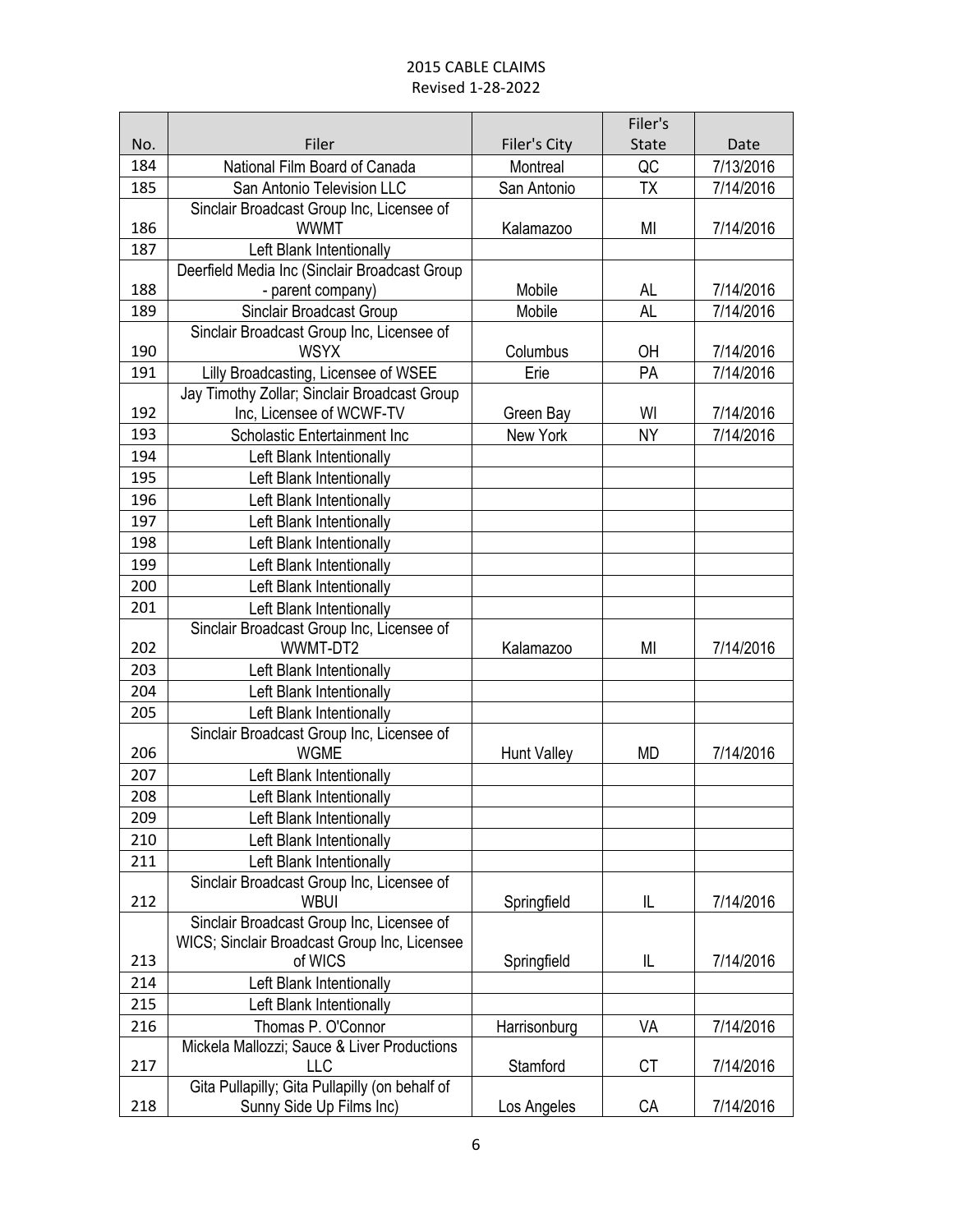|     |                                             |              | Filer's      |           |
|-----|---------------------------------------------|--------------|--------------|-----------|
| No. | Filer                                       | Filer's City | <b>State</b> | Date      |
| 219 | Sesame Workshop                             | New York     | <b>NY</b>    | 7/14/2016 |
|     | Sinclair Broadcast Group Inc, Licensee of   |              |              |           |
| 220 | <b>WSYX</b>                                 | Columbus     | <b>OH</b>    | 7/14/2016 |
| 221 | Left Blank Intentionally                    |              |              |           |
| 222 | Left Blank Intentionally                    |              |              |           |
| 223 | Left Blank Intentionally                    |              |              |           |
|     | Columbus (WTTE-TV) Licensee of WTTE;        |              |              |           |
| 224 | Sinclair Broadcast Group Inc. (for WTTE)    | Columbus     | <b>OH</b>    | 7/14/2016 |
| 225 | Left Blank Intentionally                    |              |              |           |
| 226 | Hometime Video Publishing Inc               | Chaska       | <b>MN</b>    | 7/14/2016 |
| 227 | WMC Holdings LLC; Raycom Media Inc          | Memphis      | TN           | 7/14/2016 |
| 228 | <b>Omnifilm Releasing Ltd</b>               | Vancouver    | <b>BC</b>    | 7/14/2016 |
|     | Deerfield Media (Cincinnati) Licensee,      |              |              |           |
|     | Licensee of WSTR; Sinclair Broadcast Group  |              |              |           |
| 229 | Inc (for WSTR)                              | Cincinnati   | OH           | 7/14/2016 |
| 230 | Left Blank Intentionally                    |              |              |           |
| 231 | Left Blank Intentionally                    |              |              |           |
| 232 | Left Blank Intentionally                    |              |              |           |
| 233 | Left Blank Intentionally                    |              |              |           |
| 234 | Left Blank Intentionally                    |              |              |           |
| 235 | Left Blank Intentionally                    |              |              |           |
| 236 | Left Blank Intentionally                    |              |              |           |
| 237 | Left Blank Intentionally                    |              |              |           |
|     | Jim Brown; Peter Paul & Mary c/o Jim Brown  |              |              |           |
| 238 | Productions                                 | New York     | <b>NY</b>    | 7/14/2016 |
|     | Sinclair Broadcast Group Inc., Licensee of  |              |              |           |
| 239 | <b>WDKY</b>                                 | Lexington    | KY           | 7/14/2016 |
| 240 | Left Blank Intentionally                    |              |              |           |
| 241 | Left Blank Intentionally                    |              |              |           |
| 242 | Left Blank Intentionally                    |              |              |           |
| 243 | Left Blank Intentionally                    |              |              |           |
| 244 | Left Blank Intentionally                    |              |              |           |
| 245 | Left Blank Intentionally                    |              |              |           |
| 246 | Left Blank Intentionally                    |              |              |           |
| 247 | Left Blank Intentionally                    |              |              |           |
| 248 | Left Blank Intentionally                    |              |              |           |
| 249 | Sinclair Broadcast Group Inc.,              | St. Louis    | MI           | 7/14/2016 |
|     | Sinclair Broadcast Group Inc., Licensee of  |              |              |           |
| 250 | <b>KDNL</b>                                 | St. Louis    | MI           | 7/14/2016 |
| 251 | Left Blank Intentionally                    |              |              |           |
|     | MPS Media of Scranton License LLC; Sinclair |              |              |           |
| 252 | Broadcast Group Inc (WSWB)                  | Plains       | PA           | 7/14/2016 |
|     | Manhan Media Inc., Licensee of WWHO;        |              |              |           |
| 253 | Sinclair Broadcast Group Inc (for WWHO)     | Columbus     | <b>OH</b>    | 7/14/2016 |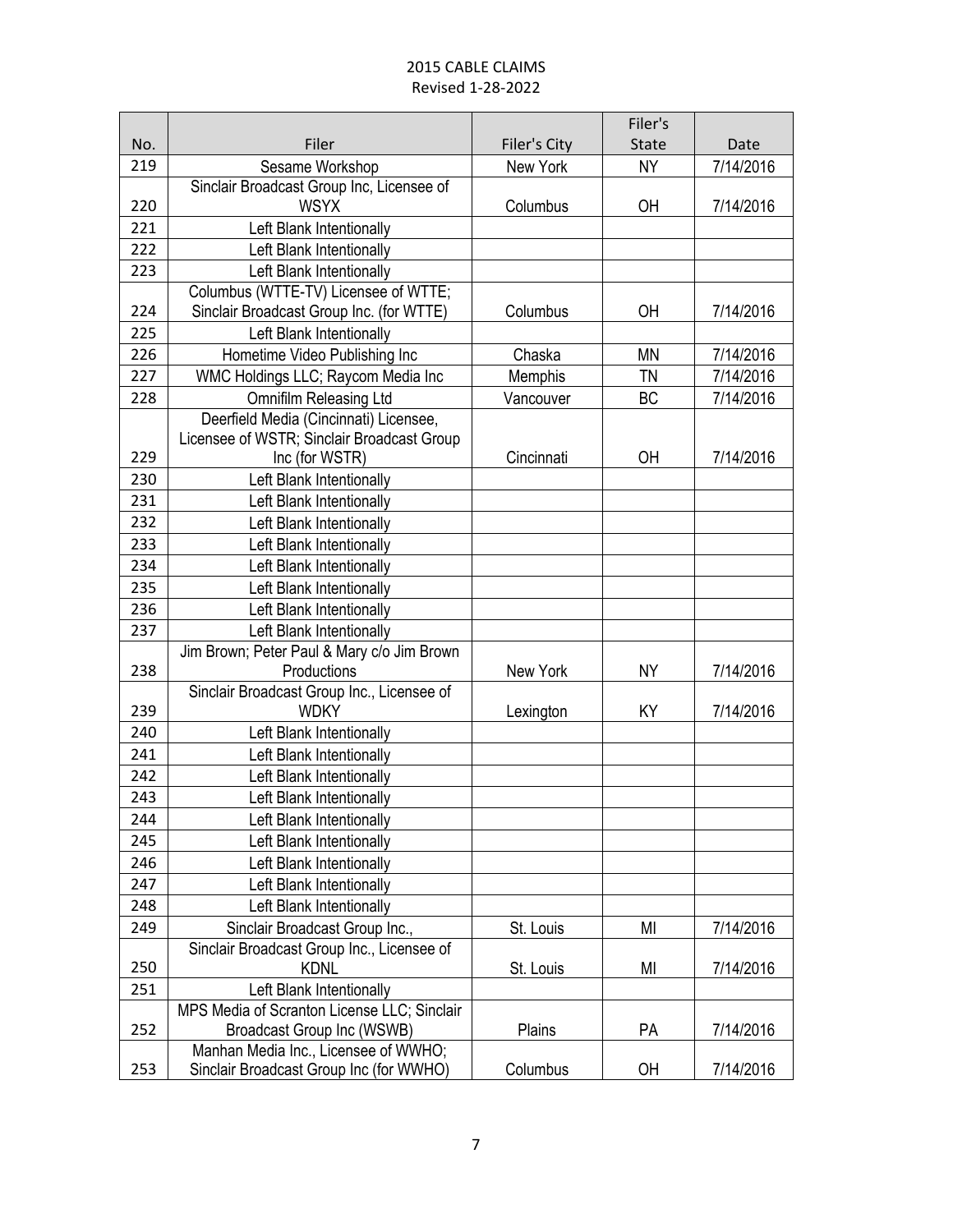|     |                                             |              | Filer's      |           |
|-----|---------------------------------------------|--------------|--------------|-----------|
| No. | Filer                                       | Filer's City | <b>State</b> | Date      |
|     | New Age Media of Pennsylvania LLC; Sinclair |              |              |           |
| 254 | Broadcast Group Inc (WQMY)                  | Plains       | PA           | 7/14/2016 |
|     | Channel 51 of San Diego, Licensee of        |              |              |           |
| 255 | Television Station KUSI, San Diego          | San Diego    | CA           | 7/14/2016 |
| 256 | New World Communication of Kansas City      | Kansas City  | MI           | 7/14/2016 |
|     | Sinclair Broadcast Group Inc., Licensee of  |              |              |           |
| 257 | <b>WCHS</b>                                 | Charleston   | WV           | 7/14/2016 |
| 258 | Left Blank Intentionally                    |              |              |           |
| 259 | Left Blank Intentionally                    |              |              |           |
| 260 | Left Blank Intentionally                    |              |              |           |
| 261 | Left Blank Intentionally                    |              |              |           |
|     | New Age Media of Pennsylvania LLC; Sinclair |              |              |           |
| 262 | Broadcast Group Inc (WOLF)                  | Plains       | PA           | 7/14/2016 |
| 263 | Left Blank Intentionally                    |              |              |           |
| 264 | Left Blank Intentionally                    |              |              |           |
| 265 | Left Blank Intentionally                    |              |              |           |
| 266 | Left Blank Intentionally                    |              |              |           |
| 267 | Left Blank Intentionally                    |              |              |           |
| 268 | Left Blank Intentionally                    |              |              |           |
| 269 | Left Blank Intentionally                    |              |              |           |
| 270 | Left Blank Intentionally                    |              |              |           |
| 271 | Left Blank Intentionally                    |              |              |           |
| 272 | Left Blank Intentionally                    |              |              |           |
| 273 | Left Blank Intentionally                    |              |              |           |
| 274 | Left Blank Intentionally                    |              |              |           |
| 275 | Left Blank Intentionally                    |              |              |           |
| 276 | Left Blank Intentionally                    |              |              |           |
| 277 | Left Blank Intentionally                    |              |              |           |
| 278 | Left Blank Intentionally                    |              |              |           |
| 279 | Left Blank Intentionally                    |              |              |           |
| 280 | Left Blank Intentionally                    |              |              |           |
| 281 | Left Blank Intentionally                    |              |              |           |
| 282 | Left Blank Intentionally                    |              |              |           |
| 283 | Left Blank Intentionally                    |              |              |           |
| 284 | Left Blank Intentionally                    |              |              |           |
| 285 | Left Blank Intentionally                    |              |              |           |
| 286 | Left Blank Intentionally                    |              |              |           |
| 287 | Left Blank Intentionally                    |              |              |           |
| 288 | Left Blank Intentionally                    |              |              |           |
| 289 | Left Blank Intentionally                    |              |              |           |
| 290 | Left Blank Intentionally                    |              |              |           |
| 291 | Left Blank Intentionally                    |              |              |           |
| 292 | Roadtrip Productions                        | Costa Mesa   | CA           | 7/14/2016 |
| 293 | Left Blank Intentionally                    |              |              |           |
| 294 | Left Blank Intentionally                    |              |              |           |
|     |                                             |              |              |           |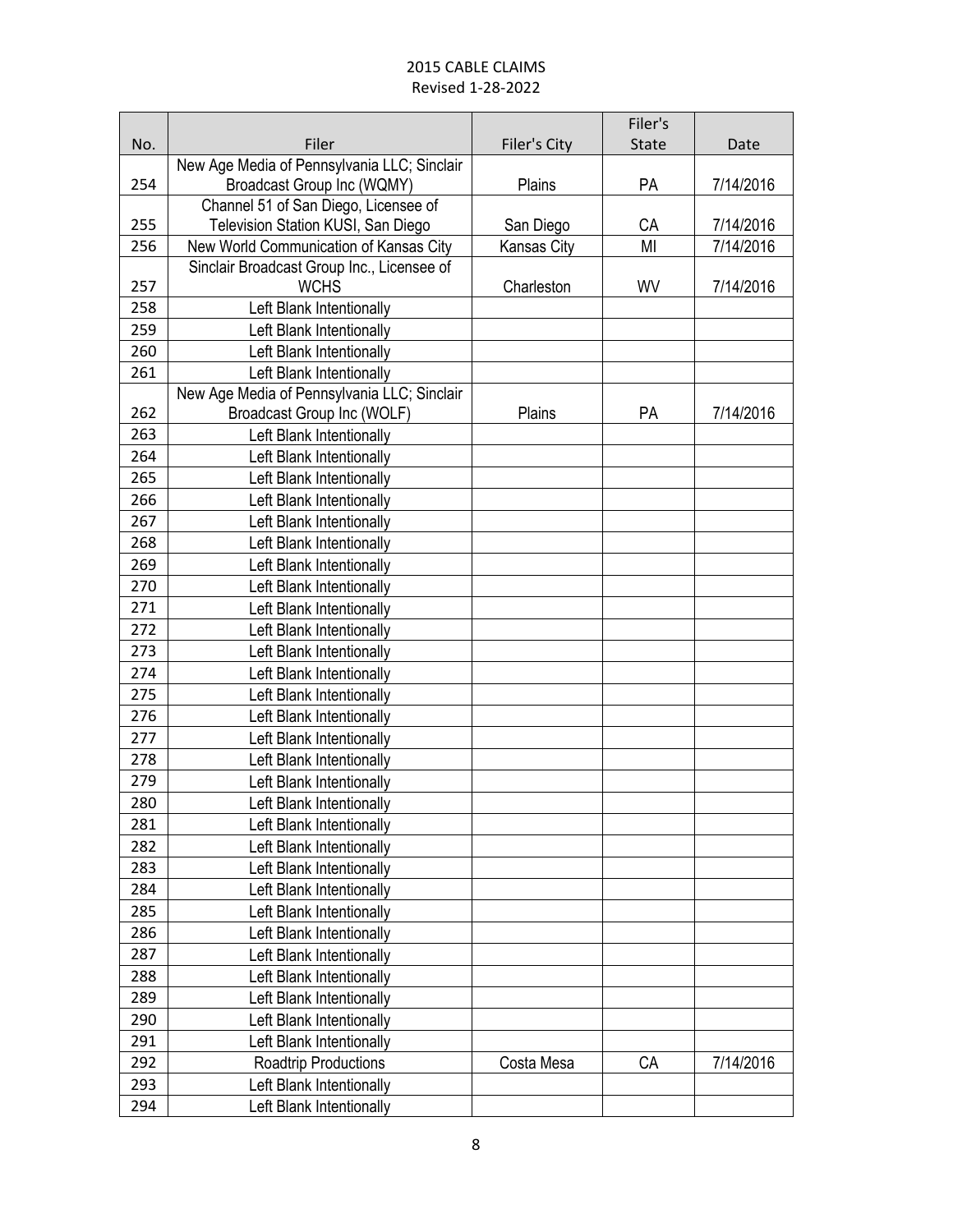|     |                                         |               | Filer's      |           |
|-----|-----------------------------------------|---------------|--------------|-----------|
| No. | Filer                                   | Filer's City  | <b>State</b> | Date      |
| 295 | Left Blank Intentionally                |               |              |           |
| 296 | Left Blank Intentionally                |               |              |           |
| 297 | Left Blank Intentionally                |               |              |           |
| 298 | Left Blank Intentionally                |               |              |           |
| 299 | Left Blank Intentionally                |               |              |           |
| 300 | Left Blank Intentionally                |               |              |           |
| 301 | Left Blank Intentionally                |               |              |           |
| 302 | Left Blank Intentionally                |               |              |           |
| 303 | Left Blank Intentionally                |               |              |           |
| 304 | Left Blank Intentionally                |               |              |           |
| 305 | Left Blank Intentionally                |               |              |           |
| 306 | Left Blank Intentionally                |               |              |           |
| 307 | Left Blank Intentionally                |               |              |           |
| 308 | Left Blank Intentionally                |               |              |           |
| 309 | Left Blank Intentionally                |               |              |           |
|     | WHDH-TV, licensee of television station |               |              |           |
| 310 | WHDH, Boston                            | Columbus      | <b>OH</b>    | 7/14/2016 |
| 311 | Left Blank Intentionally                |               |              |           |
| 312 | Left Blank Intentionally                |               |              |           |
| 313 | WLVI-TV; WHDH-TV                        | <b>Boston</b> | МA           | 7/14/2016 |
| 314 | Lilly Broadcasting, Licensee of ESEE    | Erie          | <b>PA</b>    | 7/14/2016 |
| 315 | Left Blank Intentionally                |               |              |           |
| 316 | Left Blank Intentionally                |               |              |           |
| 317 | Left Blank Intentionally                |               |              |           |
| 318 | Left Blank Intentionally                |               |              |           |
| 319 | Left Blank Intentionally                |               |              |           |
| 320 | Left Blank Intentionally                |               |              |           |
| 321 | Left Blank Intentionally                |               |              |           |
| 322 | Left Blank Intentionally                |               |              |           |
| 323 | Left Blank Intentionally                |               |              |           |
| 324 | Left Blank Intentionally                |               |              |           |
| 325 | Left Blank Intentionally                |               |              |           |
| 326 | Lilly Broadcasting Licensee of WENY     | Horseheads    | <b>NY</b>    | 7/14/2016 |
| 327 | Left Blank Intentionally                |               |              |           |
| 328 | Left Blank Intentionally                |               |              |           |
| 329 | Left Blank Intentionally                |               |              |           |
| 330 | Left Blank Intentionally                |               |              |           |
| 331 | Lilly Broadcasting Licensee of EENY     | Horseheads    | NY           | 7/14/2016 |
| 332 | Left Blank Intentionally                |               |              |           |
| 333 | Left Blank Intentionally                |               |              |           |
| 334 | Left Blank Intentionally                |               |              |           |
| 335 | Left Blank Intentionally                |               |              |           |
| 336 | Left Blank Intentionally                |               |              |           |
| 337 | Left Blank Intentionally                |               |              |           |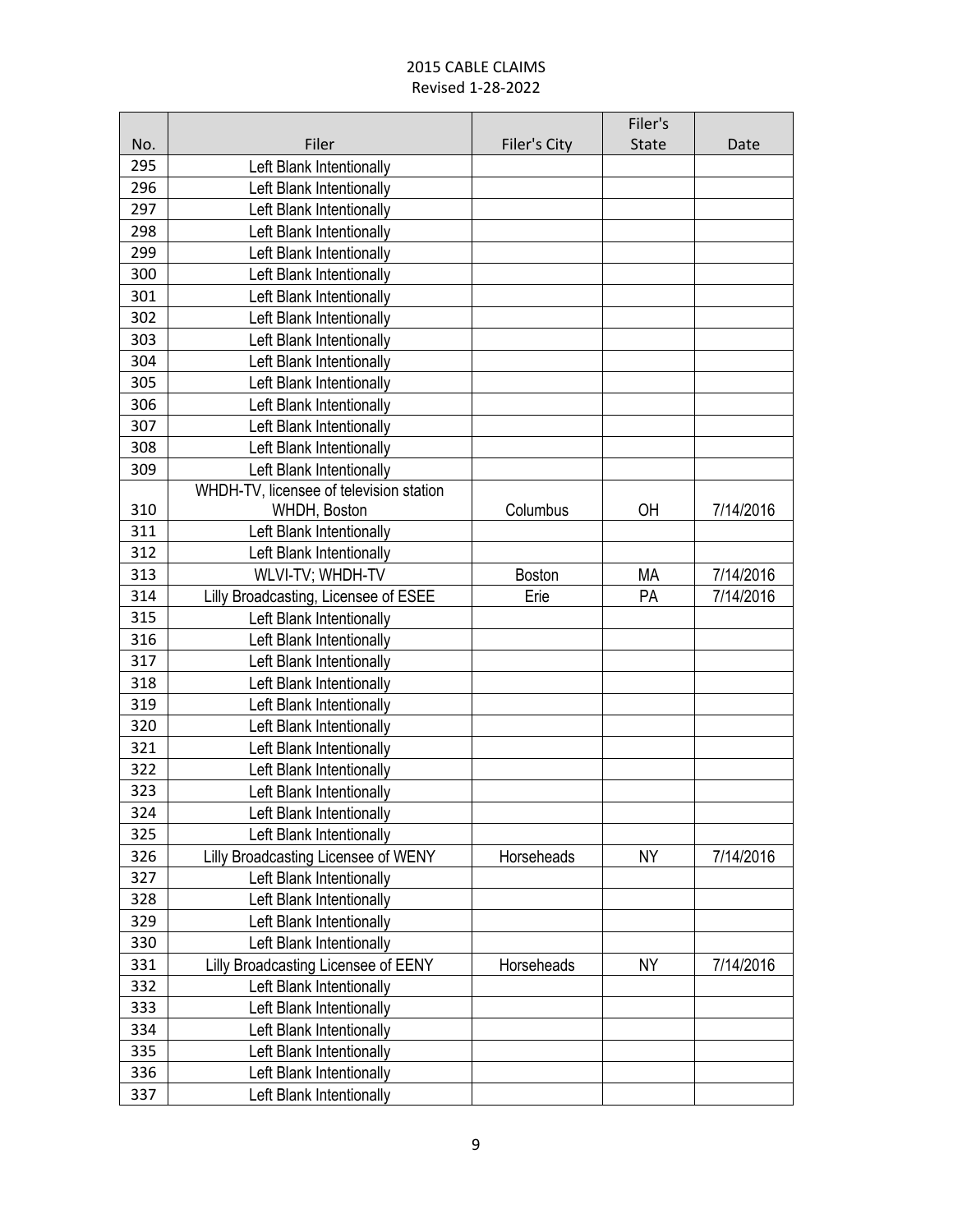|     |                                                          |               | Filer's      |           |
|-----|----------------------------------------------------------|---------------|--------------|-----------|
| No. | Filer                                                    | Filer's City  | <b>State</b> | Date      |
| 338 | Left Blank Intentionally                                 |               |              |           |
| 339 | Left Blank Intentionally                                 |               |              |           |
| 340 | Left Blank Intentionally                                 |               |              |           |
| 341 | Left Blank Intentionally                                 |               |              |           |
| 342 | Left Blank Intentionally                                 |               |              |           |
| 343 | Left Blank Intentionally                                 |               |              |           |
| 344 | Left Blank Intentionally                                 |               |              |           |
| 345 | Left Blank Intentionally                                 |               |              |           |
| 346 | Left Blank Intentionally                                 |               |              |           |
| 347 | Left Blank Intentionally                                 |               |              |           |
| 348 | SJL Broadcasting Licensee of WICU                        | Erie          | PA           | 7/14/2016 |
| 349 | Peter F. Berkow                                          | Chico         | CA           | 7/15/2016 |
| 350 | Kaudli Nuts Productions Inc                              | San Francisco | CA           | 7/15/2016 |
|     | Sinclair Broadcast Group Inc, Licensee of                |               |              |           |
| 351 | WCWF-DT                                                  | Green Bay     | WI           | 7/15/2016 |
|     | Sinclair Broadcast Group Inc, Licensee of                |               |              |           |
| 352 | <b>WMSN-DT</b>                                           | Madison       | MI           | 7/15/2016 |
|     | Sinclair Broadcast Group Inc, Licensee of                |               |              |           |
| 353 | KOCB-DT                                                  | Oklahoma City | <b>OK</b>    | 7/15/2016 |
|     | Sinclair Broadcast Group Inc, Licensee of                |               |              |           |
| 354 | <b>KOKH-DT</b>                                           | Oklahoma City | <b>OK</b>    | 7/15/2016 |
| 355 | Sinclair Broadcast Group Inc, Licensee of                |               |              |           |
|     | <b>WOAI</b>                                              | San Antonio   | TX           | 7/15/2016 |
| 356 | Fox Entertainment Group Inc                              | Los Angeles   | CA           | 7/15/2016 |
| 357 | Sinclair Broadcast Group Inc, Licensee of<br><b>WPNT</b> | Pittsburgh    | PA           | 7/15/2016 |
| 358 | Left Blank Intentionally                                 |               |              |           |
| 359 | Left Blank Intentionally                                 |               |              |           |
| 360 | Left Blank Intentionally                                 |               |              |           |
| 361 | Left Blank Intentionally                                 |               |              |           |
| 362 | Left Blank Intentionally                                 |               |              |           |
| 363 | Left Blank Intentionally                                 |               |              |           |
| 364 |                                                          |               |              |           |
| 365 | Left Blank Intentionally<br>Left Blank Intentionally     |               |              |           |
| 366 | Left Blank Intentionally                                 |               |              |           |
| 367 |                                                          |               |              |           |
|     | Left Blank Intentionally                                 |               |              |           |
| 368 | Left Blank Intentionally                                 |               |              |           |
| 369 | Left Blank Intentionally                                 |               |              |           |
| 370 | Left Blank Intentionally                                 |               |              |           |
| 371 | Left Blank Intentionally                                 |               |              |           |
| 372 | Left Blank Intentionally                                 |               |              |           |
| 373 | Left Blank Intentionally                                 |               |              |           |
| 374 | Left Blank Intentionally                                 |               |              |           |
| 375 | Left Blank Intentionally                                 |               |              |           |
| 376 | Left Blank Intentionally                                 |               |              |           |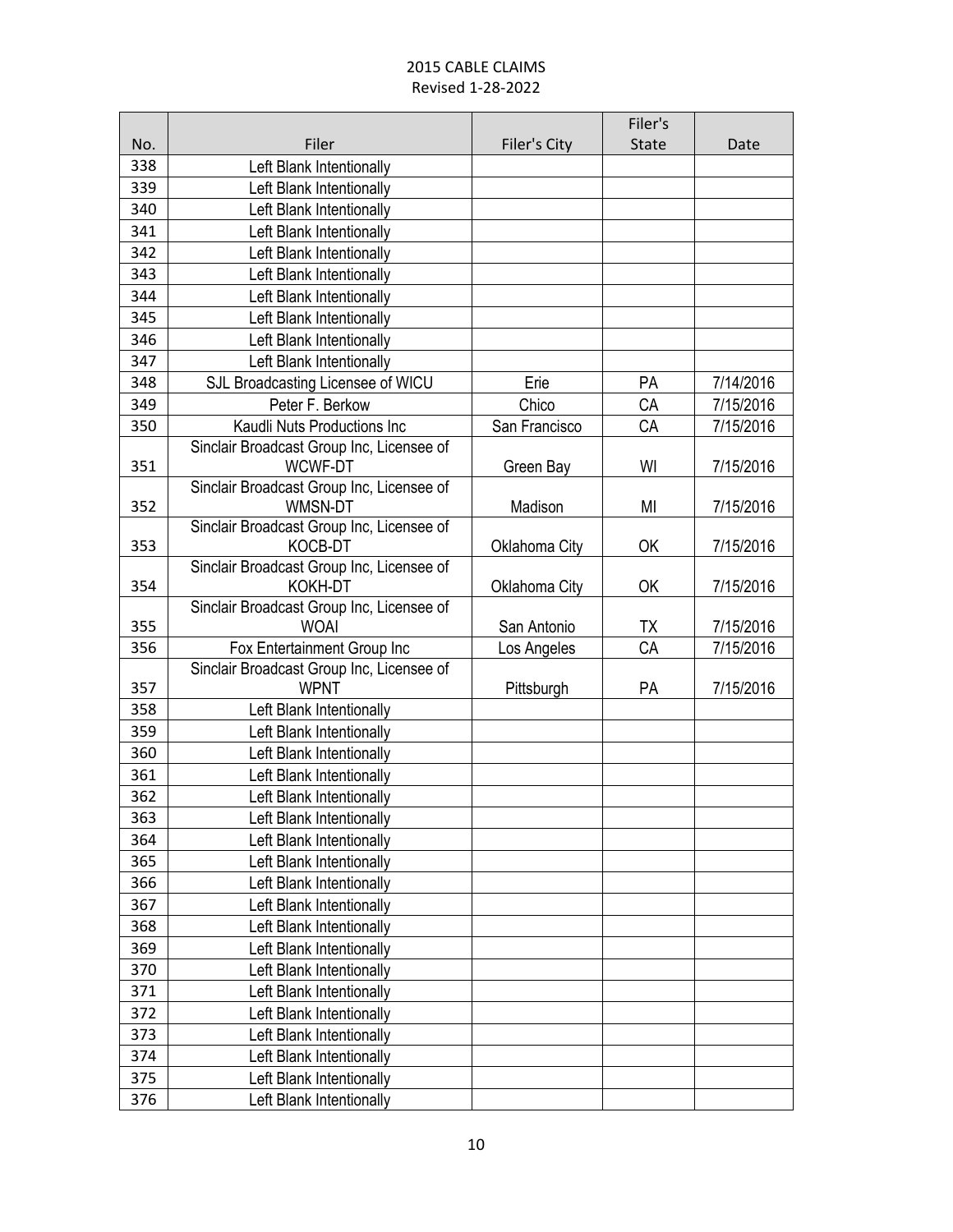|            |                                                      |                    | Filer's         |           |
|------------|------------------------------------------------------|--------------------|-----------------|-----------|
| No.        | Filer                                                | Filer's City       | <b>State</b>    | Date      |
|            | Sinclair Broadcasting Group, Licensee of             |                    |                 |           |
| 377        | <b>WSMH</b>                                          | Flint              | MI              | 7/15/2016 |
| 378        | Left Blank Intentionally                             |                    |                 |           |
| 379        | Left Blank Intentionally                             |                    |                 |           |
| 380        | Left Blank Intentionally                             |                    |                 |           |
| 381        | Left Blank Intentionally                             |                    |                 |           |
| 382        | Left Blank Intentionally                             |                    |                 |           |
| 383        | Left Blank Intentionally                             |                    |                 |           |
| 384        | Left Blank Intentionally                             |                    |                 |           |
| 385        | WNYT-TV LLC, Licensee of WNYT-TV                     | St. Paul           | <b>MN</b>       | 7/15/2016 |
| 386        | WNYT-TV LLC, Licensee of WNYA-TV                     | St. Paul           | <b>MN</b>       | 7/15/2016 |
| 387        | WHEC-TV LLC, Licensee of WHEC-TV                     | St. Paul           | <b>MN</b>       | 7/15/2016 |
| 388        | WDIO-TV LLC, Licensee of WIRT-TV                     | St. Paul           | <b>MN</b>       | 7/15/2016 |
| 389        | WDIO-TV LLC, Licensee of WDIO-TV                     | St. Paul           | <b>MN</b>       | 7/15/2016 |
| 390        | KOB-TV LLC, Licensee of KOBR-TV                      | St. Paul           | MN              | 7/15/2016 |
|            | Steve Sheridan; Sinclair Broadcast Group,            |                    |                 |           |
| 391        | Licensee of ETWC                                     | Tallahassee        | FL              | 7/15/2016 |
| 392        | KOB-TV LLC, Licensee of KOBF-TV                      | St. Paul           | <b>MN</b>       | 7/15/2016 |
| 393        | KOB-TV LLC, Licensee of KOB-TV                       | St. Paul           | <b>MN</b>       | 7/15/2016 |
| 394        | KAAL-TV LLC, Licensee of KAAL-TV                     | St. Paul           | <b>MN</b>       | 7/15/2016 |
|            | Steve Sheridan; Sinclair Broadcast Group,            |                    |                 |           |
| 395        | Licensee of WTWC                                     | <b>Tallahassee</b> | FL              | 7/15/2016 |
| 396        | <b>DLT</b> Entertainment Ltd                         | New York           | <b>NY</b>       | 7/15/2016 |
|            | TJLVentures LLC (by its outside counsel              |                    |                 |           |
| 397        | Lawrence M. Miller)                                  | Washington         | DC              | 7/15/2016 |
| 398        | KLTV/KTRE License Subsidiary LLC                     | Pollok             | $\overline{TX}$ | 7/15/2016 |
| 399        | <b>KLTV/KTRE License Subsidiary LLC</b>              | Tyler              | <b>TX</b>       | 7/15/2016 |
| 400        | The Fred Rogers Company                              | Pittsburgh         | PA              | 7/15/2016 |
| 401        | Lima Communications Corporation                      | Lima               | OH              | 7/15/2016 |
|            | Sinclair Broadcast Group Inc, Licensee of            |                    |                 |           |
| 402<br>403 | <b>WKRC</b>                                          | Cincinnati         | OH              | 7/15/2016 |
| 404        | Left Blank Intentionally<br>Left Blank Intentionally |                    |                 |           |
| 405        | Left Blank Intentionally                             |                    |                 |           |
| 406        | Left Blank Intentionally                             |                    |                 |           |
| 407        | Left Blank Intentionally                             |                    |                 |           |
| 408        | Left Blank Intentionally                             |                    |                 |           |
| 409        | Left Blank Intentionally                             |                    |                 |           |
| 410        | Left Blank Intentionally                             |                    |                 |           |
| 411        | Left Blank Intentionally                             |                    |                 |           |
| 412        | Left Blank Intentionally                             |                    |                 |           |
| 413        | Left Blank Intentionally                             |                    |                 |           |
| 414        | Left Blank Intentionally                             |                    |                 |           |
|            | Young Broadcasting of Sioux Falls Inc on             |                    |                 |           |
| 415        | behalf of KELO-TV                                    | Richmond           | VA              | 7/15/2016 |
| 416        | <b>Benjamin Niles</b>                                | South Orange       | NJ              | 7/15/2016 |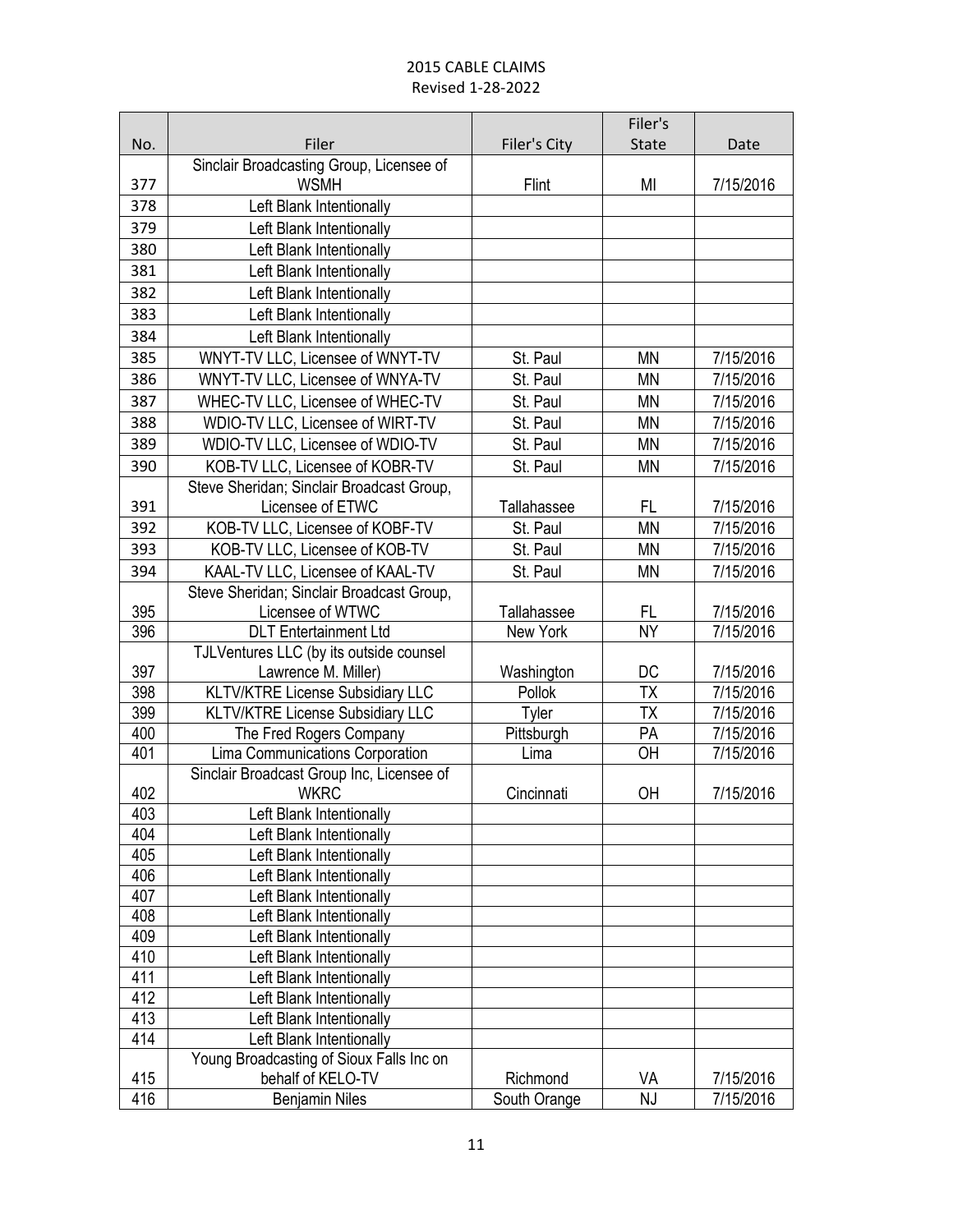|            |                                                                 |                    | Filer's                |           |
|------------|-----------------------------------------------------------------|--------------------|------------------------|-----------|
| No.        | Filer                                                           | Filer's City       | <b>State</b>           | Date      |
| 417        | Boettcher/Trinklein Television Inc                              | Mequon             | WI                     | 7/15/2016 |
|            |                                                                 | Croton on          |                        |           |
| 418        | <b>Hudson West Productions Inc</b>                              | Hudson             | <b>NY</b>              | 7/15/2016 |
|            | Sinclair Broadcast Group Inc, Licensee of                       |                    |                        |           |
| 419        | <b>WVAH</b>                                                     | Charleston         | WV                     | 7/15/2016 |
| 420        | Left Blank Intentionally                                        |                    |                        |           |
| 421        | Left Blank Intentionally                                        |                    |                        |           |
| 422        | Left Blank Intentionally                                        |                    |                        |           |
| 423        | Left Blank Intentionally                                        |                    |                        |           |
| 424        | Left Blank Intentionally                                        |                    |                        |           |
| 425        | Left Blank Intentionally                                        |                    |                        |           |
| 426        | Left Blank Intentionally                                        |                    |                        |           |
| 427        | Left Blank Intentionally                                        |                    |                        |           |
| 428        | Left Blank Intentionally                                        |                    |                        |           |
| 429        | Left Blank Intentionally                                        |                    |                        |           |
| 430        | Left Blank Intentionally                                        |                    |                        |           |
| 431        | Left Blank Intentionally                                        |                    |                        |           |
| 432        | Left Blank Intentionally                                        |                    |                        |           |
| 433        | Left Blank Intentionally                                        |                    |                        |           |
| 434        | Left Blank Intentionally                                        |                    |                        |           |
| 435        | Judy Doctoroff O'Neill                                          | New York           | <b>NY</b>              | 7/18/2016 |
| 436        | Left Blank Intentionally                                        |                    |                        |           |
|            | New World Communication of Atlanta Inc,                         |                    |                        |           |
| 437        | Licensee of WAGA-TV                                             | Washington         | DC                     | 7/18/2016 |
| 438        | Tim McCoy; Sinclair Broadcast Group Inc                         | Steubenville       | OH                     | 7/18/2016 |
|            | Sinclair Broadcasting Group Inc, Licensee of                    |                    |                        |           |
| 439        | WNWO D-2 Retro TV                                               | <b>Hunt Valley</b> | <b>MD</b>              | 7/18/2016 |
|            | Sinclair Broadcasting Group Inc, Licensee of                    |                    |                        |           |
| 440        | <b>WNWO</b>                                                     | <b>Hunt Valley</b> | <b>MD</b>              | 7/18/2016 |
| 441        | Dallas County Community College District                        | <b>Dallas</b>      | <b>TX</b>              | 7/18/2016 |
| 442        | <b>KQDS-TV</b>                                                  | Fargo              | <b>ND</b>              | 7/18/2016 |
| 443        | <b>KJRR-TV</b>                                                  | Fargo              | <b>ND</b>              | 7/18/2016 |
| 444        | KBRR-TV                                                         | Fargo              | ND.                    | 7/18/2016 |
| 445        | <b>KNRR-TV</b>                                                  | Fargo              | <b>ND</b>              | 7/18/2016 |
| 446        | <b>KVRR-TV</b>                                                  | Fargo              | <b>ND</b>              | 7/18/2016 |
| 447        | San Antonio Television LLC (KABB)                               | San Antonio        | <b>TX</b>              | 7/18/2016 |
| 448        | Left Blank Intentionally                                        |                    |                        |           |
| 449        | <b>Pacific Family Entertainment</b>                             | Santa Ana          | CA                     | 7/19/2016 |
| 450        | <b>KUNS Licensee of KUNS</b>                                    | Seattle            | WA                     | 7/19/2016 |
| 451        | KOMO Licensee of KOMO                                           | Seattle            | <b>WA</b>              | 7/19/2016 |
|            | Station Venture Operations LP, Licensee of                      |                    |                        |           |
| 452        | Station KXAS-TV                                                 | Fort Worth         | ТX                     | 7/19/2016 |
| 453<br>454 | TDS Broadcasting LLC - KOHD-TV<br><b>Oliver Productions Inc</b> | Bend               | <b>OR</b><br><b>DC</b> | 7/19/2016 |
|            |                                                                 | Washington         |                        | 7/19/2016 |
|            | Sinclair Broadcast Group Inc, Licensee of<br><b>WZTV</b>        | Nashville          | TN                     | 7/19/2016 |
| 455<br>456 |                                                                 |                    |                        |           |
|            | Left Blank Intentionally                                        |                    |                        |           |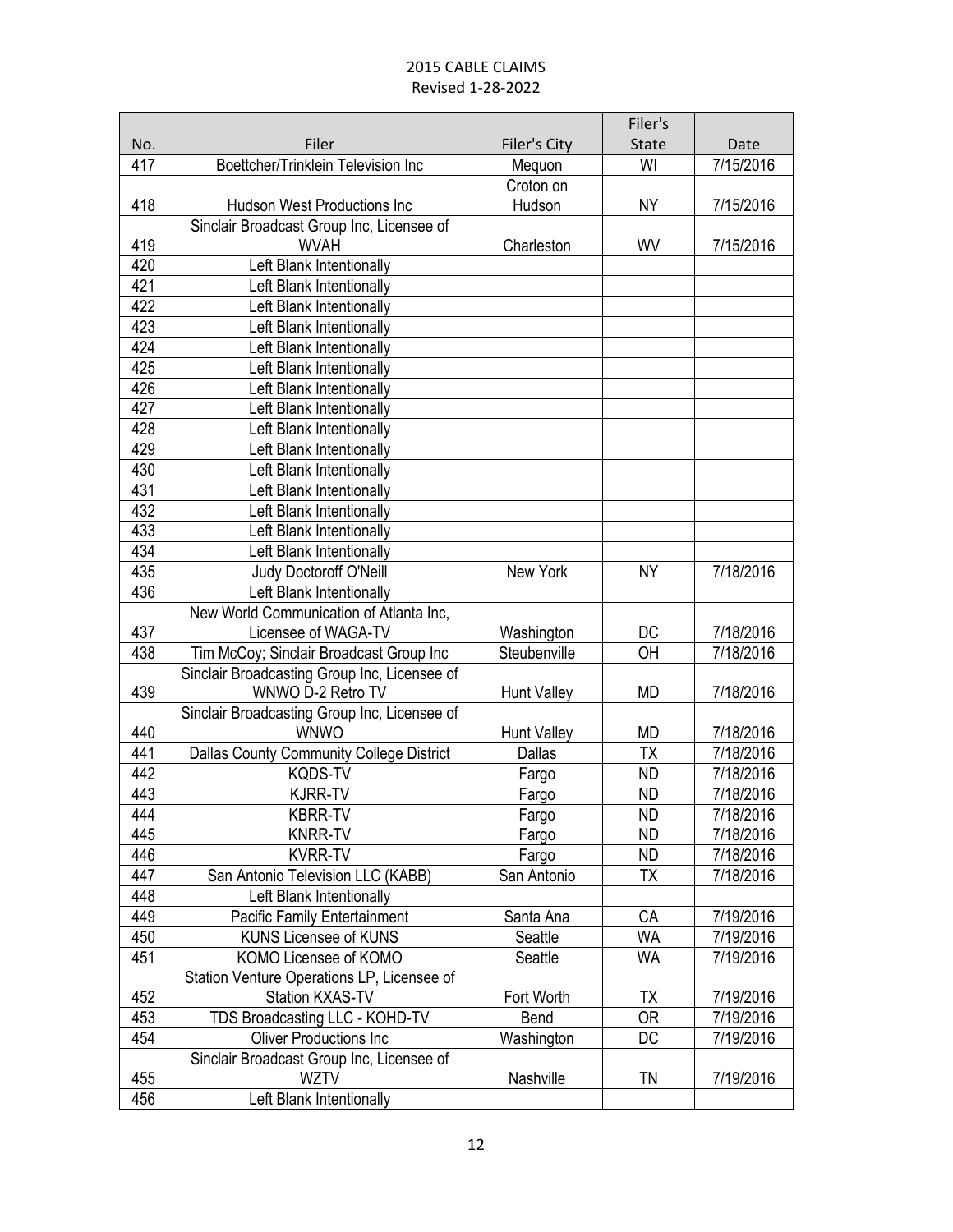|     |                                                         |                    | Filer's      |           |
|-----|---------------------------------------------------------|--------------------|--------------|-----------|
| No. | Filer                                                   | Filer's City       | <b>State</b> | Date      |
| 457 | Left Blank Intentionally                                |                    |              |           |
| 458 | Left Blank Intentionally                                |                    |              |           |
| 459 | Left Blank Intentionally                                |                    |              |           |
| 460 | Left Blank Intentionally                                |                    |              |           |
| 461 | Left Blank Intentionally                                |                    |              |           |
| 462 | Left Blank Intentionally                                |                    |              |           |
| 463 | Left Blank Intentionally                                |                    |              |           |
| 464 | Left Blank Intentionally                                |                    |              |           |
| 465 | Left Blank Intentionally                                |                    |              |           |
| 466 | Maria Jeter                                             | Abilene            | TX           | 7/19/2016 |
|     | Sinclair Broadcast Group Inc, Licensee of               |                    |              |           |
| 467 | WUXP-TV                                                 | Nashville          | ΤN           | 7/19/2016 |
| 468 | Left Blank Intentionally                                |                    |              |           |
| 469 | Left Blank Intentionally                                |                    |              |           |
| 470 | <b>Productions Glacials Inc</b>                         | Cap-aux-Meules     | QB           | 7/19/2016 |
| 471 | Left Blank Intentionally                                |                    |              |           |
| 472 | Left Blank Intentionally                                |                    |              |           |
| 473 | KBWB Inc dba KOFY-TV                                    | San Francisco      | CA           | 7/19/2016 |
| 474 | LIN License Company LLC dba KIMT TV                     | Richmond           | VA           | 7/19/2016 |
| 475 | <b>LORIE CONWAY</b>                                     | <b>Boston</b>      | <b>MA</b>    | 7/19/2016 |
| 476 | <b>WTOC</b>                                             | Savannah           | GA           | 7/19/2016 |
| 477 | <b>WCSC</b>                                             | Charleston         | SC           | 7/19/2016 |
|     | KRSU-TV, DT & FM, licensed to Board of                  |                    |              |           |
| 478 | Regents of Oklahoma (Roger Saint Univ)                  | Claremore          | OK           | 7/19/2016 |
|     | Media General Communications Holding LLC                |                    |              |           |
| 479 | on behalf of WNCN                                       | Richmond           | VA           | 7/19/2016 |
| 480 | Left Blank Intentionally                                |                    |              |           |
| 481 | Left Blank Intentionally                                |                    |              |           |
|     | NW Communications of Texas Inc, Licensee                |                    |              |           |
| 482 | of KDFW                                                 | Washington         | DC           | 7/20/2016 |
| 483 | <b>WLYH Television</b>                                  | Harrisonburg       | PA           | 7/20/2016 |
| 484 | Left Blank Intentionally                                |                    |              |           |
| 485 | Ring of Honor Wrestling Entertainment LLC               | <b>Hunt Valley</b> | MD<br>IL     | 7/20/2016 |
| 486 | (JOINT) Dove Broadcasting Inc                           | Marion             |              | 7/20/2016 |
| 487 | Fox Television Stations LLC, Licensee of<br><b>WFLD</b> | Washington         | DC           | 7/20/2016 |
| 488 | (JOINT) Tri-State Christian TV                          | Marion             | IL           | 7/20/2016 |
| 489 | (JOINT) Faith Broadcasting Network Inc                  | Marion             | L            | 7/20/2016 |
| 490 | (JOINT) Radiant Life Ministries Inc                     | Marion             | IL           | 7/20/2016 |
| 491 | Sinclair Communications LLC dba WTTO-DT                 | Birmingham         | AL           | 7/20/2016 |
|     | NW Communications of Austin Inc, Licensee               |                    |              |           |
| 492 | of KTBC                                                 | Washington         | DC           | 7/20/2016 |
|     | (JOINT) Sinclair Communications LLC dba                 |                    |              |           |
| 493 | WABM-DT                                                 | Birmingham         | AL           | 7/20/2016 |
| 494 | (JOINT) TCT of Michigan Inc                             | Marion             | IL           | 7/20/2016 |
|     | Fox Television Stations LLC, Licensee of                |                    |              |           |
| 495 | WJZY                                                    | Washington         | DC           | 7/20/2016 |
|     |                                                         |                    |              |           |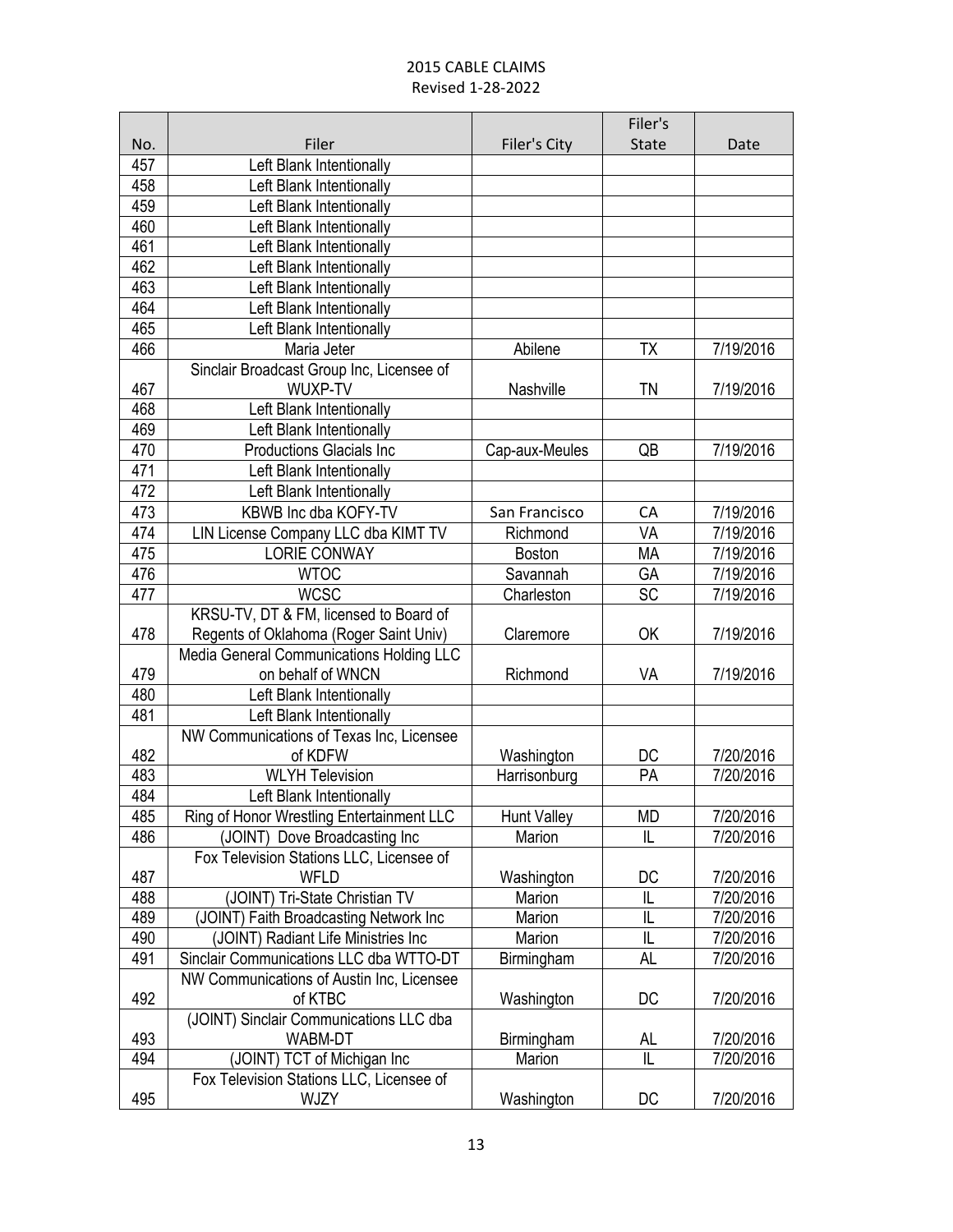|            |                                                      |              | Filer's      |           |
|------------|------------------------------------------------------|--------------|--------------|-----------|
| No.        | Filer                                                | Filer's City | <b>State</b> | Date      |
| 496        | Left Blank Intentionally                             |              |              |           |
|            | WRGT Licensee LLC; WKEF Licensee L.P.                |              |              |           |
| 497        | (for WRGT)                                           | Miamisburg   | OH           | 7/20/2016 |
| 498        | Left Blank Intentionally                             |              |              |           |
| 499        | Left Blank Intentionally                             |              |              |           |
| 500        | Left Blank Intentionally                             |              |              |           |
| 501        | Left Blank Intentionally                             |              |              |           |
| 502        | Left Blank Intentionally                             |              |              |           |
| 503        | Left Blank Intentionally                             |              |              |           |
| 504        | Left Blank Intentionally                             |              |              |           |
| 505        | Left Blank Intentionally                             |              |              |           |
| 506        | Left Blank Intentionally                             |              |              |           |
| 507        | Left Blank Intentionally                             |              |              |           |
| 508        | Left Blank Intentionally                             |              |              |           |
| 509        | Left Blank Intentionally                             |              |              |           |
| 510        | Left Blank Intentionally                             |              |              |           |
| 511        | Left Blank Intentionally                             |              |              |           |
| 512        | Left Blank Intentionally                             |              |              |           |
| 513        | Left Blank Intentionally                             |              |              |           |
| 514        | Left Blank Intentionally                             |              |              |           |
| 515        | Left Blank Intentionally                             |              |              |           |
| 516        | Left Blank Intentionally                             |              |              |           |
| 517        | KGAN-DT2                                             | Cedar Rapids | IA           | 7/20/2016 |
| 518        | Left Blank Intentionally                             |              |              |           |
|            | WRGT Licensee LLC; WKEF Licensee L.P.                |              |              |           |
| 519        | (for WRGT)                                           | Miamisburg   | OH           | 7/20/2016 |
| 520        | Left Blank Intentionally                             |              |              |           |
| 521        | Left Blank Intentionally                             |              |              |           |
| 522        | Left Blank Intentionally                             |              |              |           |
| 523        | KFXA-DT                                              | Cedar Rapids | IA           | 7/20/2016 |
| 524        | <b>KENS-TV Inc</b>                                   | San Antonio  | <b>ΤΧ</b>    | 7/20/2016 |
| 525        | WKEF Licensee L.P.                                   | Miamisburg   | OH           | 7/20/2016 |
| 526        | Left Blank Intentionally                             |              |              |           |
| 527        | Left Blank Intentionally                             |              |              |           |
| 528        | Left Blank Intentionally                             |              |              |           |
| 529        | Left Blank Intentionally                             |              |              |           |
| 530<br>531 | Left Blank Intentionally<br>Left Blank Intentionally |              |              |           |
|            |                                                      |              |              |           |
| 532<br>533 | Left Blank Intentionally                             |              |              |           |
|            | Left Blank Intentionally                             |              |              |           |
| 534<br>535 | Left Blank Intentionally<br>Left Blank Intentionally |              |              |           |
| 536        |                                                      |              |              |           |
| 537        | Left Blank Intentionally<br>Left Blank Intentionally |              |              |           |
| 538        | Left Blank Intentionally                             |              |              |           |
| 539        | Left Blank Intentionally                             |              |              |           |
| 540        | Left Blank Intentionally                             |              |              |           |
|            |                                                      |              |              |           |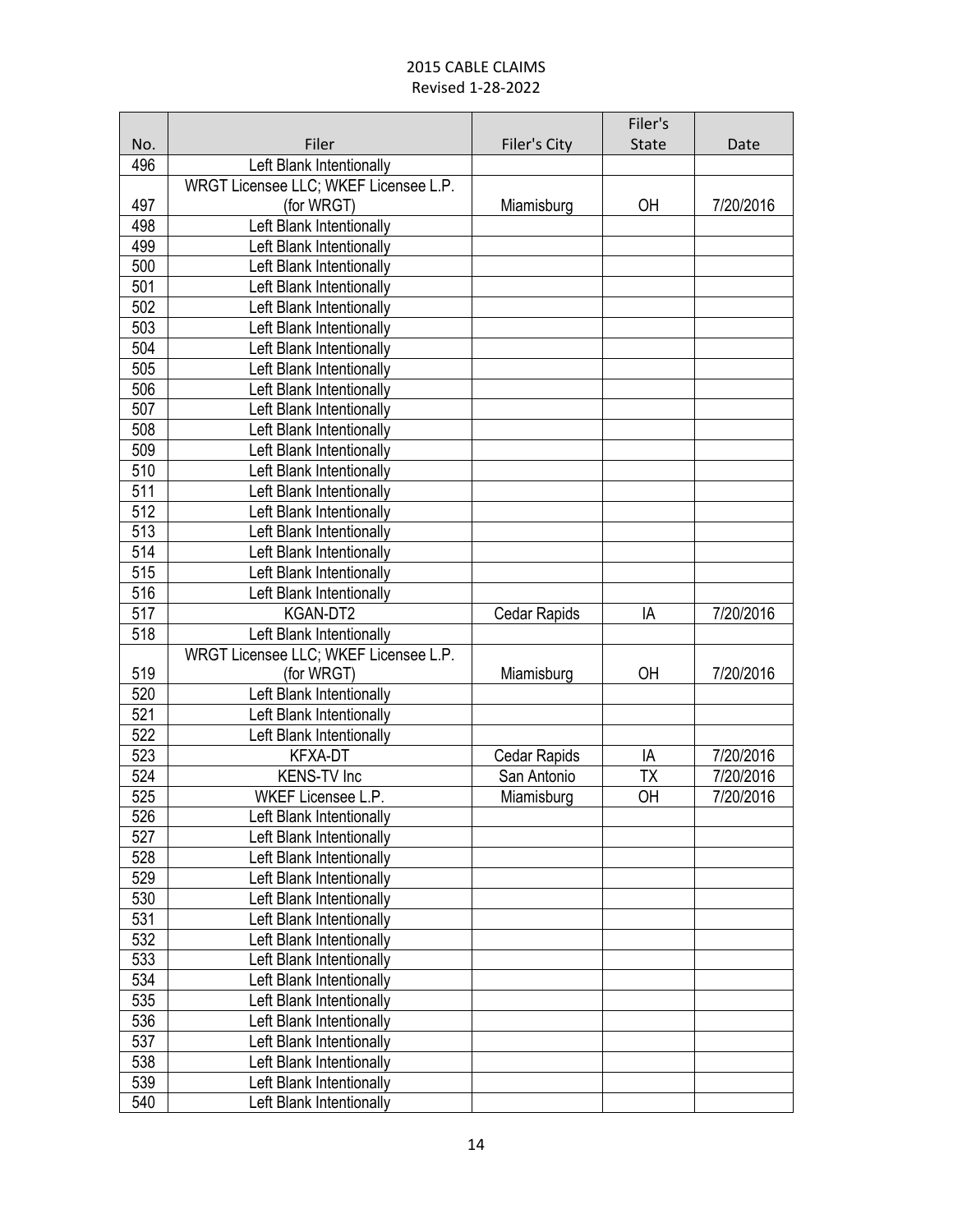|     |                                           |                     | Filer's      |           |
|-----|-------------------------------------------|---------------------|--------------|-----------|
| No. | Filer                                     | Filer's City        | <b>State</b> | Date      |
| 541 | Left Blank Intentionally                  |                     |              |           |
| 542 | Left Blank Intentionally                  |                     |              |           |
| 543 | Left Blank Intentionally                  |                     |              |           |
| 544 | Left Blank Intentionally                  |                     |              |           |
| 545 | Left Blank Intentionally                  |                     |              |           |
| 546 | Left Blank Intentionally                  |                     |              |           |
| 547 | Left Blank Intentionally                  |                     |              |           |
| 548 | Left Blank Intentionally                  |                     |              |           |
| 549 | Left Blank Intentionally                  |                     |              |           |
| 550 | Sinclair Communications LLC dba WHP-TV    | Harrisburg          | PA           | 7/20/2016 |
| 551 | <b>KPLC Television</b>                    | Lake Charles        | LA           | 7/20/2016 |
|     | Sinclair Broadcast Group Inc, Licensee of |                     |              |           |
| 552 | <b>KCBY-TV</b>                            | North Bend          | <b>OR</b>    | 7/20/2016 |
| 553 | Left Blank Intentionally                  |                     |              |           |
| 554 | Left Blank Intentionally                  |                     |              |           |
|     | Sinclair Broadcast Group Inc, Licensee of |                     |              |           |
| 555 | <b>KVAL-TV</b>                            | Eugene              | 0R           | 7/20/2016 |
| 556 | Left Blank Intentionally                  |                     |              |           |
| 557 | Left Blank Intentionally                  |                     |              |           |
|     | LIN License Company LLC on behalf of      |                     |              |           |
| 558 | <b>WKBN-TV</b>                            | Richmond            | VA           | 7/20/2016 |
|     | Young Broadcasting of Richmond Inc, on    |                     |              |           |
| 559 | behalf of WRIC-TV                         | Richmond            | VA           | 7/20/2016 |
| 560 | Left Blank Intentionally                  |                     |              |           |
|     | General Word LP (Successor-in-interest to |                     |              |           |
|     | Word World LLC)                           | New York            | <b>NY</b>    | 7/20/2016 |
| 561 | (JOINT) KATU                              | Portland            | <b>OR</b>    | 7/20/2016 |
|     | WUCW DT; Sinclair Broadcast Group dba     |                     |              |           |
| 562 | <b>WUCW LLC</b>                           | St. Paul            | MN           | 7/20/2016 |
| 563 | Andrew Goldberg; Two Cats Productions     | New York            | <b>NY</b>    | 7/20/2016 |
|     | Sinclair Broadcast Group Inc, Licensee of |                     |              |           |
| 564 | <b>WACH</b>                               | <b>Hunt Valley</b>  | MD           | 7/20/2016 |
| 565 | (JOINT) Gammon & Grange P.C.              | McLean              | VA           | 7/20/2016 |
|     | Sinclair Broadcast Group Inc dba Full     |                     |              |           |
| 566 | Measure with Sharyl Attkisson             | <b>Hunt Valley</b>  | MD           | 7/20/2016 |
|     | Sinclair Broadcast Group Inc, Licensee of |                     |              |           |
| 567 | <b>KATU</b>                               | <b>Hunt Valley</b>  | MD           | 7/20/2016 |
|     | Sinclair Broadcast Group Inc, Licensee of |                     |              |           |
| 568 | <b>WTVX</b>                               | West Palm Beach     | FL           | 7/20/2016 |
| 569 | Left Blank Intentionally                  |                     |              |           |
| 570 | Steve Sheridan; New Age Media             | <b>Tallahassee</b>  | FL           | 7/20/2016 |
| 571 | Left Blank Intentionally                  |                     |              |           |
| 572 | Left Blank Intentionally                  |                     |              |           |
| 573 | (JOINT) EGEDA                             | Madrid              | <b>SPAIN</b> | 7/20/2016 |
| 574 | <b>WXMI LLC</b>                           | <b>Grand Rapids</b> | MI           | 7/21/2016 |
| 575 | (JOINT) Jacqueline Eddy c/o Disney        | <b>Burbank</b>      | СA           | 7/21/2016 |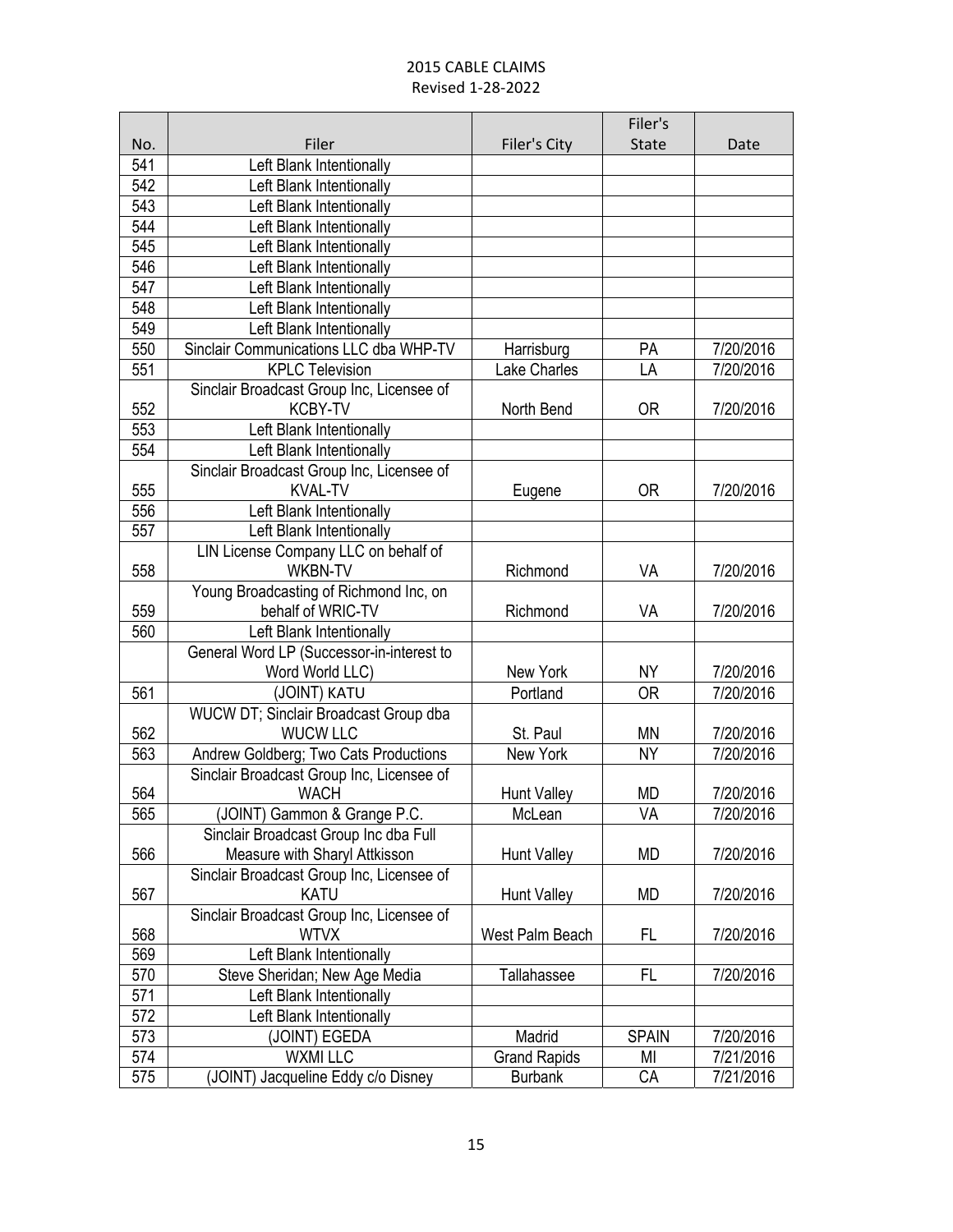|     |                                                         |                          | Filer's                |           |
|-----|---------------------------------------------------------|--------------------------|------------------------|-----------|
| No. | Filer                                                   | Filer's City             | State                  | Date      |
|     | Fox Television Stations LLC, Licensee of                |                          |                        |           |
| 576 | <b>WDCA</b>                                             | Washington               | DC                     | 7/21/2016 |
|     | Fox Television Stations LLC, Licensee of                |                          |                        |           |
| 577 | <b>WTTG</b>                                             | Washington               | DC                     | 7/21/2016 |
|     | New World Communications of Tampa Inc,                  |                          |                        |           |
| 578 | Licensee of WTVT                                        | Washington               | DC                     | 7/21/2016 |
|     | Fox Television Stations LLC, Licensee of                |                          |                        |           |
| 579 | <b>KUTP</b><br>Fox Television Stations LLC, Licensee of | Washington               | DC                     | 7/21/2016 |
| 580 | <b>KRIV</b>                                             | Washington               | DC                     | 7/21/2016 |
|     | New World Communications of Detroit Inc,                |                          |                        |           |
| 581 | Licensee of WJBK                                        | Washington               | DC                     | 7/21/2016 |
|     | Louisiana Television Broadcasting LLC,                  |                          |                        |           |
| 582 | Licensee of WBRZ-TV                                     | <b>Baton Rouge</b>       | LA                     | 7/21/2016 |
| 583 | Sinclair Television of Illinois LLC WHOI                | Kirksville               | <b>MO</b>              | 7/21/2016 |
|     | Fox Television Stations LLC, Licensee of                |                          |                        |           |
| 584 | <b>WFTC</b>                                             | Washington               | DC                     | 7/21/2016 |
|     | <b>Cunningham Broadcasting Corporations</b>             |                          |                        |           |
| 585 | Licensee WBSF; Sinclair Broadcast Group                 | Cilo                     | MI                     | 7/21/2016 |
|     | Howard Stirk Holdings Licensee WEYI-TV;                 |                          |                        |           |
| 586 | Sinclair Broadcast Group                                | Cilo                     | MI                     | 7/21/2016 |
| 587 | Meredith Corporation, Licensee of KSMO-TV               | Fairway                  | KS                     | 7/21/2016 |
| 588 | Meredith Corporation, Licensee of KCTV                  | Fairway                  | $\overline{\text{KS}}$ | 7/21/2016 |
| 589 | Ivy Classics Inc                                        | Asheville                | <b>NC</b>              | 7/21/2016 |
| 590 | Sinclair Broadcast Group Inc (for KXVO)                 | Omaha                    | <b>NE</b>              | 7/21/2016 |
|     | Mitts Telecasting Company LLC, Licensee of              |                          |                        |           |
| 591 | <b>KXVO</b>                                             | Omaha                    | <b>NE</b>              | 7/21/2016 |
|     | Sunbeam Television Corp, Licensee of                    |                          |                        |           |
| 592 | Television Station WSVN, Miami FL                       | Miami                    | FL                     | 7/21/2016 |
|     | Sinclair Broadcast Group Inc, Licensee of               |                          |                        |           |
| 593 | <b>KPTM</b>                                             | Omaha                    | <b>NE</b>              | 7/21/2016 |
| 594 | Fox Television Stations LLC, Licensee of<br>WTXF-TV     |                          | DC                     | 7/21/2016 |
| 595 | New Voyage Communications Inc                           | Washington<br>Washington | <b>DC</b>              | 7/21/2016 |
|     | Sinclair Broadcasting Group Inc (Licensee of            |                          |                        |           |
| 596 | WSBT-TV)                                                | <b>Hunt Valley</b>       | <b>MD</b>              | 7/21/2016 |
|     | Fox Television Stations LLC, Licensee of                |                          |                        |           |
| 597 | <b>WWOR-TV</b>                                          | Washington               | DC                     | 7/21/2016 |
|     | Sinclair Broadcasting Group Inc, Licensee of            |                          |                        |           |
| 598 | <b>WSBT-TV</b>                                          | Hunt Valley              | MD                     | 7/21/2016 |
| 599 | Sinclair Television Group/KTVO                          | Kirksville               | МO                     | 7/21/2016 |
| 600 | (JOINT) Ole Media Management LP                         | Ontario                  | TOR                    | 7/21/2016 |
| 601 | Sinclair Television of Illinois LLC/KHQA                | Quincy                   | IL                     | 7/21/2016 |
| 602 | Apartment 11 Productions Inc                            | Montreal                 | QB                     | 7/21/2016 |
|     | Sinclair Broadcast Group Inc, Licensee of               |                          |                        |           |
| 603 | WSET-TV                                                 | Lynchburg                | VA                     | 7/21/2016 |
| 604 | Michael Sepulveda                                       | El Paso                  | ТX                     | 7/21/2016 |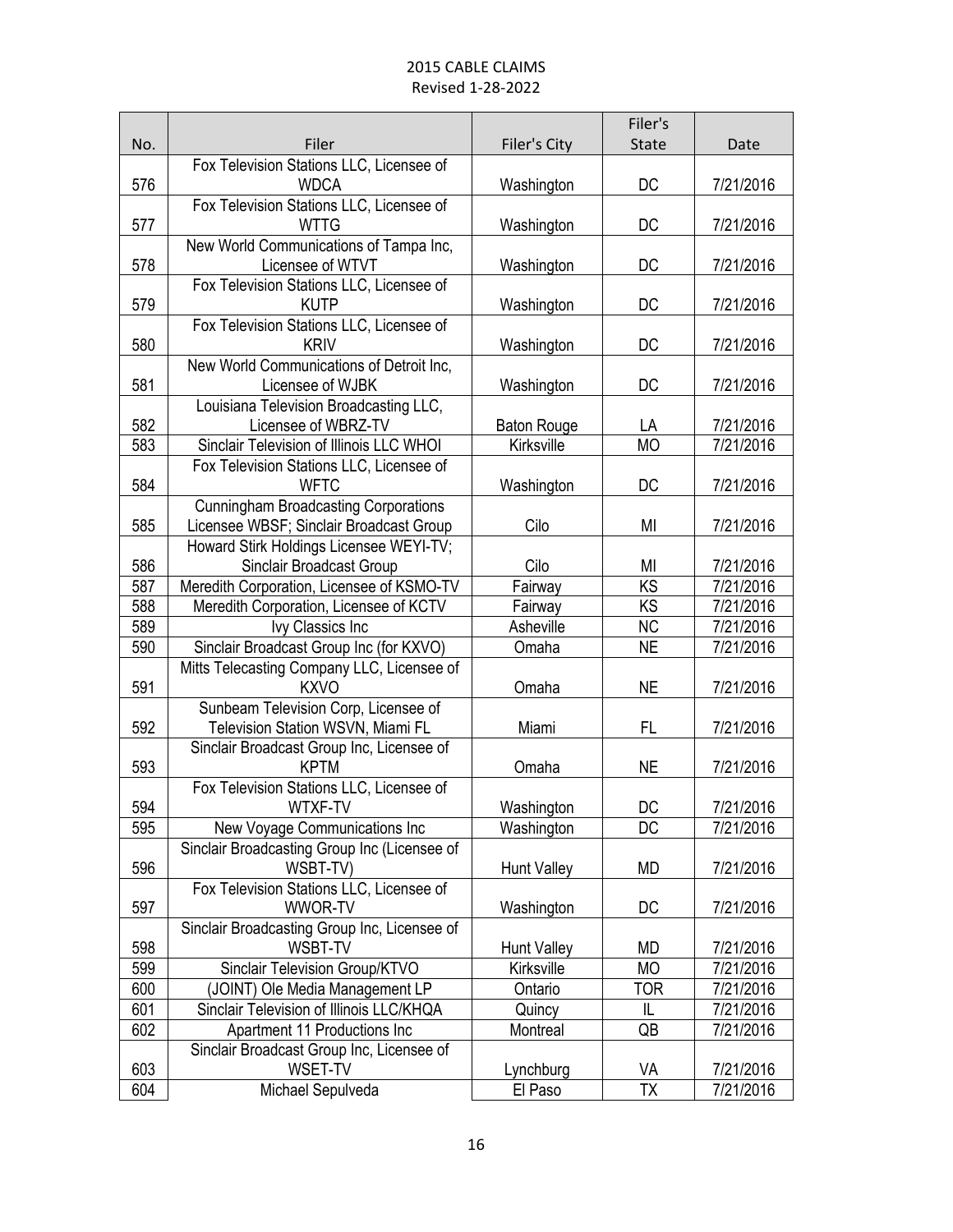|     |                                                          |                                 | Filer's      |           |
|-----|----------------------------------------------------------|---------------------------------|--------------|-----------|
| No. | Filer                                                    | Filer's City                    | State        | Date      |
| 605 | SFM Entertainment LLC; Fred Rappaport                    | Rye Brook                       | NY           | 7/21/2016 |
|     | Fox Television Stations LLC, Licensee of                 |                                 |              |           |
| 606 | <b>WNYW</b>                                              | Washington                      | DC           | 7/21/2016 |
|     | Sinclair Television Stations LLC DBA WBMA-               |                                 |              |           |
| 607 | LD                                                       | Birmingham                      | AL.          | 7/21/2016 |
| 608 | <b>WAVE Holdings LLC</b>                                 | Louisville                      | ΚŸ           | 7/21/2016 |
| 609 | Kenneth Nochimson; Advise & Consent LLC                  | New York                        | <b>NY</b>    | 7/21/2016 |
| 610 | Queen B Television                                       | La Crosse                       | WI           | 7/21/2016 |
|     | Fox Television Stations LLC, Licensee of                 |                                 |              |           |
| 611 | <b>KMSP-TV</b>                                           | Washington                      | DC           | 7/21/2016 |
| 612 | Left Blank Intentionally                                 |                                 |              |           |
|     | Stainless Broadcasting LP, Licensee of                   |                                 |              |           |
| 613 | Television Stations WICZ-TV, Binghamton NY               | Vestal                          | NY           | 7/21/2016 |
|     | Mt. Mansfield Television Inc, Licensee of                |                                 |              |           |
| 614 | <b>WCAX-TV</b>                                           | Burlington                      | VT           | 7/21/2016 |
| 615 | <b>Babe Winkelman Productions Inc</b>                    | <b>Baxter</b>                   | <b>MN</b>    | 7/21/2016 |
| 616 | Left Blank Intentionally                                 |                                 |              |           |
| 617 | (JOINT) Fintage Audiovisual Rights BV                    | Leiden                          | AV           | 7/21/2016 |
| 618 | Left Blank Intentionally                                 |                                 |              |           |
| 619 | Left Blank Intentionally                                 |                                 |              |           |
|     | Sinclair Broadcast Group Inc, Licensee of                |                                 |              |           |
| 620 | <b>WUTV</b>                                              | Hunt Valley                     | MD           | 7/22/2016 |
|     | Sinclair Broadcast Group Inc, Licensee of                |                                 |              |           |
| 621 | <b>WNYO</b>                                              | Hunt Valley                     | <b>MD</b>    | 7/22/2016 |
|     | Sinclair Broadcast Group Inc, Licensee of                |                                 |              |           |
| 622 | <b>WUHF</b>                                              | Hunt Valley                     | <b>MD</b>    | 7/22/2016 |
|     | Sinclair Broadcast Group Inc, Licensee of                |                                 |              |           |
| 623 | <b>KRCG</b><br>Sinclair Broadcast Group Inc, Licensee of | Hunt Valley                     | <b>MD</b>    | 7/22/2016 |
| 624 | WHAM.2                                                   | <b>Hunt Valley</b>              | <b>MD</b>    | 7/22/2016 |
|     | Sinclair Broadcast Group Inc, Licensee of                |                                 |              |           |
| 625 | <b>WHAM</b>                                              |                                 | МD           | 7/22/2016 |
| 626 | (JOINT) 560 Media Rights Limited                         | <b>Hunt Valley</b><br>Harpenden | UK           | 7/22/2016 |
|     | (JOINT) Entidad de Gestion de Derechos de                |                                 |              |           |
| 627 | los Productores Audiovisuales                            | Madrid                          | <b>SPAIN</b> | 7/22/2016 |
|     | (JOINT) IFTA Collections, a division of the              |                                 |              |           |
| 628 | Independent Film & Television Alliance                   | Los Angeles                     | СA           | 7/22/2016 |
| 629 | <b>WPMT LLC</b>                                          | York                            | PA           | 7/22/2016 |
|     | Tribune Television, New Orleans Inc (for                 |                                 |              |           |
| 630 | station WGNO-TV)                                         | Metaire                         | LA           | 7/22/2016 |
|     | Tribune Television, New Orleans Inc (for                 |                                 |              |           |
| 631 | station WNOL-TV)                                         | Metaire                         | LA           | 7/22/2016 |
| 632 | <b>WHO Television LLC</b>                                | Des Moines                      | IA           | 7/22/2016 |
| 633 | Nexstar Broadcasting Inc, Licensee of KGET               | Irving                          | <b>ΤX</b>    | 7/22/2016 |
|     | KNBC Subsidiary of NBCUniversal Media                    |                                 |              |           |
| 634 | <b>LLC</b>                                               | <b>Universal City</b>           | СA           | 7/22/2016 |
| 635 | (JOINT) Marty Stouffer Productions Ltd                   | Carbondale                      | CO           | 7/22/2016 |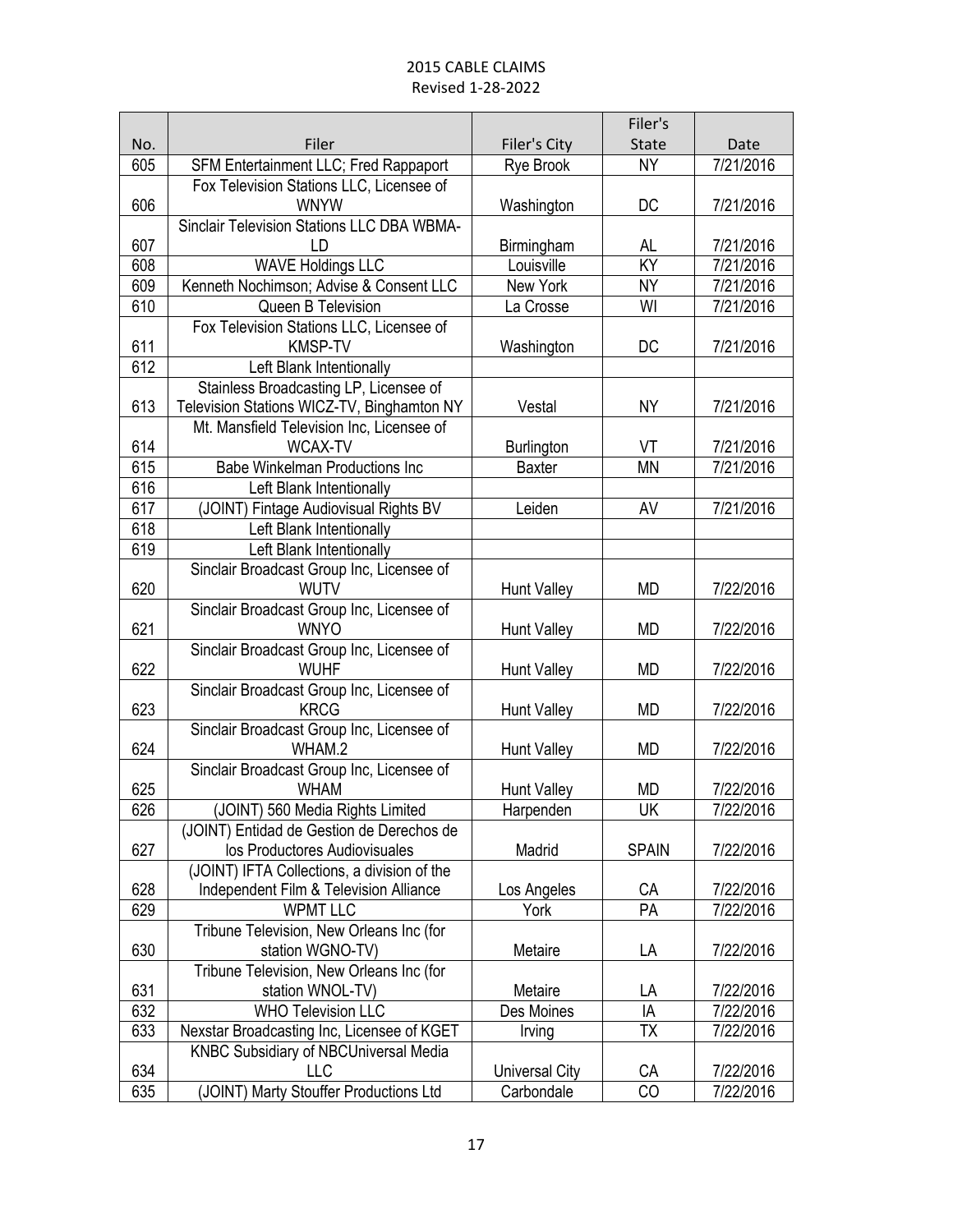|            |                                                |                    | Filer's                  |                        |
|------------|------------------------------------------------|--------------------|--------------------------|------------------------|
| No.        | Filer                                          | Filer's City       | <b>State</b>             | Date                   |
| 636        | Nexstar Broadcasting Inc, Licensee of KARK     | Irving             | <b>ΤΧ</b>                | 7/22/2016              |
| 637        | Meredith Corporation, Licensee of WGCL-TV      | Atlanta            | $G\overline{A}$          | 7/22/2016              |
| 638        | Mississippi TV LLC                             | Saltillo           | MS                       | 7/22/2016              |
| 639        | <b>Bonneville International Corporation</b>    | <b>SLC</b>         | UT                       | 7/22/2016              |
| 640        | <b>TCA Television Corp</b>                     | <b>Burbank</b>     | CA                       | 7/22/2016              |
| 641        | <b>BBMA Holdings LLC</b>                       | Santa Monica       | CA                       | 7/22/2016              |
| 642        | Left Blank Intentionally                       |                    |                          |                        |
| 643        | The Christian Broadcasting Network Inc         | Virginia Beach     | VA                       | 7/22/2016              |
| 644        | <b>DCP Rights LLC</b>                          | Santa Monica       | CA                       | 7/22/2016              |
| 645        | <b>Dick Clark Productions Inc</b>              | Santa Monica       | CA                       | 7/22/2016              |
| 646        | (JOINT) Arnold P. Lutzker                      | Washington         | DC                       | 7/22/2016              |
| 647        | (JOINT) All Global Media LLC                   | Santa Monica       | CA                       | 7/22/2016              |
|            | Nashville License Holdings LLC, Licensee of    |                    |                          |                        |
| 648        | <b>WNAB</b>                                    | Los Angeles        | СA                       | 7/22/2016              |
| 649        | <b>First Folio Pictures Inc</b>                | Falmouth           | <b>MA</b>                | 7/25/2016              |
| 650        | <b>WPIX LLC</b>                                | New York           | NY <sub></sub>           | 7/25/2016              |
| 651        | <b>WNEP LLC</b>                                | Moosic             | PA                       | 7/25/2016              |
| 652        | Nexstar Broadcasting Inc, Licensee of WSYR     | Irving             | TΧ                       | 7/25/2016              |
| 653        | Nexstar Broadcasting Inc, Licensee of WANT     | Irving             | $\overline{\mathsf{TX}}$ | 7/25/2016              |
| 654        | Nexstar Broadcasting Inc, Licensee of WJET     | Irving             | <b>TX</b>                | 7/25/2016              |
| 655        | Nexstar Broadcasting Inc, Licensee of WIVT     | Irving             | $\overline{\mathsf{TX}}$ | 7/25/2016              |
| 656        | Left Blank Intentionally                       |                    |                          |                        |
| 657        | KMOV-TV Inc                                    | St. Louis          | <b>MO</b>                | 7/25/2016              |
| 658        | Nexstar Broadcasting Inc, Licensee of WHAG     | Irving             | TΧ                       | 7/25/2016              |
| 659        | Nexstar Broadcasting Inc, Licensee of WETM     | Irving             | <b>ΤX</b>                | 7/25/2016              |
| 660        | <b>WKTV LLC</b>                                | Utica              | <b>NY</b>                | 7/25/2016              |
| 661        | NBC Subsidiary (WMAQ-TV) LLC                   | Chicago            | $\overline{\mathsf{L}}$  | 7/25/2016              |
|            | WBNS-TV, Licensee of Television Station        |                    |                          |                        |
| 662        | WBNS-TV                                        | Columbus           | OH                       | 7/25/2016              |
| 663        | Fish ON Productions Inc                        | Ontario            | Canada                   | 7/25/2016              |
| 664        | WAFB LLC, Licensee of WAFB                     | <b>Baton Rouge</b> | LA                       | 7/25/2016              |
| 665        | KFVS License Subsidiary LLC dba KFVS-TV        | Cape Girardeau     | <b>MO</b>                | 7/25/2016              |
|            | Fox Television Stations LLC, Licensee of       |                    |                          |                        |
| 666        | KICU-TV                                        | Washington         | DC                       | 7/25/2016              |
|            | Fox Television Stations LLC, Licensee of       |                    |                          |                        |
| 667        | <b>KTVU</b>                                    | Washington         | DC                       | 7/25/2016              |
| 668        | Zuffa LLC                                      | Las Vegas          | <b>NV</b>                | 7/25/2016              |
| 669        | Automobile Club of Southern California         | Costa Mesa         | CA                       | 7/25/2016              |
|            | Univision Communications Inc; Univision        |                    |                          |                        |
| 670        | Communications Inc                             | Los Angeles        | СA                       | 7/25/2016              |
| 671        | Thomashefsky Film Project LLC                  | New York           | <b>NY</b>                | 7/25/2016              |
|            | <b>Coastal Television Broadcasting Company</b> |                    |                          |                        |
| 672        | LLC, Licensee of WLOV-TV                       | Cumming            | GA                       | 7/25/2016              |
|            | VideoIndiana Inc, Licensee of Television       |                    |                          |                        |
| 673<br>674 | Station WTHR TV                                | Indianapolis       | IN<br>SC                 | 7/25/2016<br>7/25/2016 |
|            | Litton Syndications Inc                        | Mount Pleasant     |                          |                        |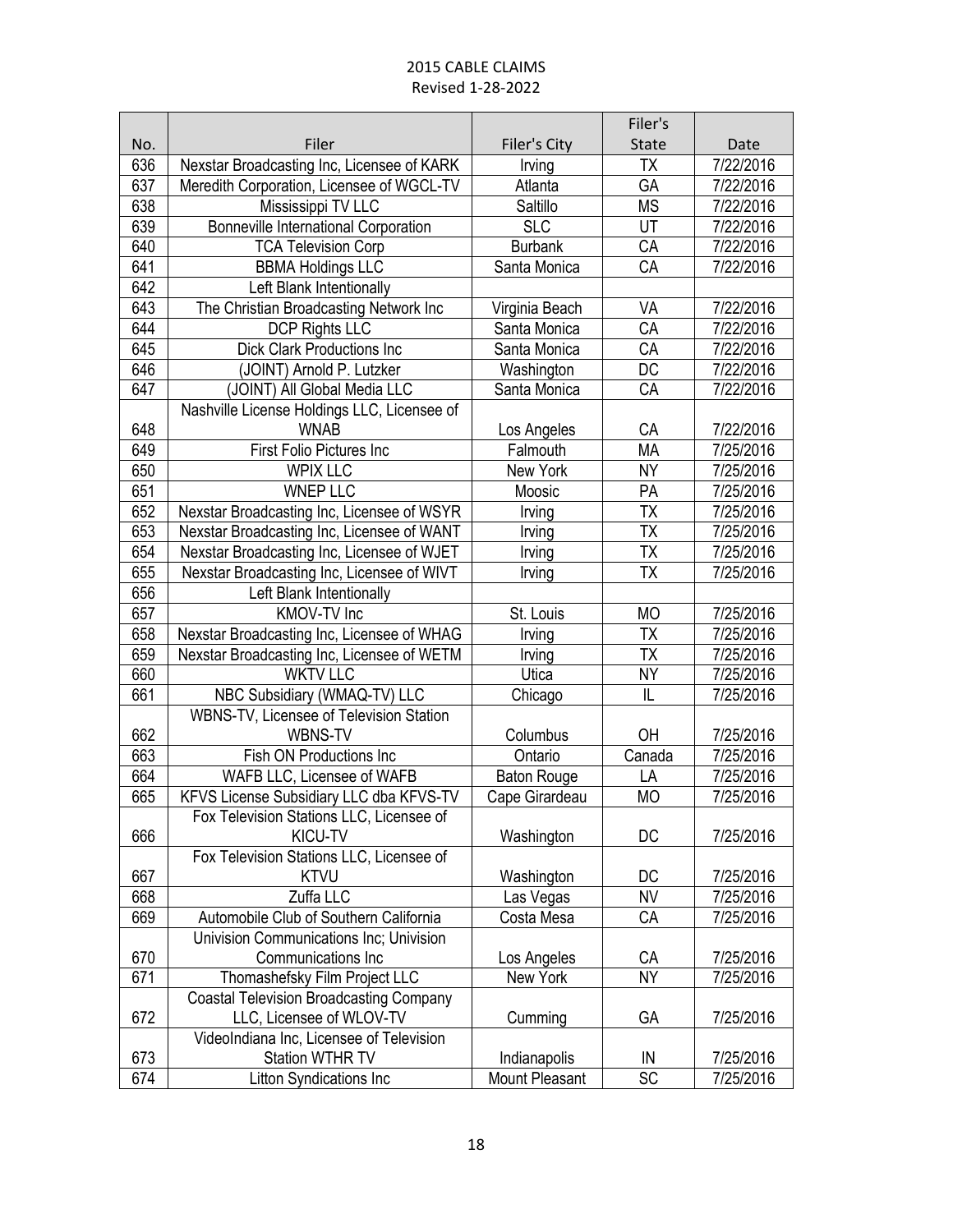|     |                                                    |                        | Filer's      |           |
|-----|----------------------------------------------------|------------------------|--------------|-----------|
| No. | Filer                                              | Filer's City           | <b>State</b> | Date      |
|     | LIN License Company LLC, on behalf KTKA-           |                        |              |           |
| 675 | TV                                                 | Richmond               | VA           | 7/25/2016 |
| 676 | LIN License Company LLC on behalf of KSNT          | Richmond               | VA           | 7/25/2016 |
| 677 | Ian Miles; Python (Monty) Pictures Ltd             | Kent                   | UK           | 7/25/2016 |
| 678 | <b>WREG LLC</b>                                    | Memphis                | TN           | 7/26/2016 |
|     | <b>WGN Continental Broadcasting Company</b>        |                        |              |           |
| 679 | <b>LLC</b>                                         | Chicago                | IL           | 7/26/2016 |
| 680 | (JOINT) Roxanne Modjallal                          | <b>Burbank</b>         | CA           | 7/26/2016 |
| 681 | <b>WPHL LLC</b>                                    | Philadelphia           | PA           | 7/26/2016 |
| 682 | KXAN LLC on behalf of KBVO                         | Richmond               | VA           | 7/26/2016 |
| 683 | <b>Connection III Entertainment Corp</b>           | Los Angeles            | CA           | 7/26/2016 |
| 684 | Viacom International Inc                           | New York               | <b>NY</b>    | 7/26/2016 |
| 685 | Media General Communications Holding LLC           | Roanoke                | VA           | 7/26/2016 |
| 686 | <b>WSFALLC</b>                                     | Montgomery             | <b>AL</b>    | 7/26/2016 |
| 687 | 54 Broadcasting Inc                                | Richmond               | VA           | 7/26/2016 |
| 688 | <b>KXAN</b> Inc                                    | Richmond               | VA           | 7/26/2016 |
|     | (JOINT) Young Broadcasting of San                  |                        |              |           |
| 689 | Francisco Inc dba KRON-TV                          | Richmond               | VA           | 7/26/2016 |
| 690 | Miami Valley Broadcasting Corporation              | Dayton                 | OH           | 7/26/2016 |
| 691 | (JOINT) Paramount Pictures Corporation             | Los Angeles            | CA           | 7/26/2016 |
| 692 | Left Blank Intentionally                           |                        |              |           |
| 693 | KASY-TV Licensee LLC on behalf of KASY             | Albuquerque            | <b>NM</b>    | 7/26/2016 |
| 694 | KASY-TV Licensee LLC on behalf of KWBQ             | Albuquerque            | <b>NM</b>    | 7/26/2016 |
| 695 | Media General Communications Holdings Inc          | Richmond               | VA           | 7/26/2016 |
| 696 | LIN of NM LLC on behalf of KBIM                    | Albuquerque            | <b>NM</b>    | 7/26/2016 |
| 697 | LIN of NM LLC on behalf of KRQE                    | Albuquerque            | <b>NM</b>    | 7/26/2016 |
| 698 | Screen Media Ventures LLC                          | New York               | <b>NY</b>    | 7/26/2016 |
| 699 | Office of the Commissioner of Baseball             | New York               | <b>NY</b>    | 7/26/2016 |
| 700 | Nexstar Broadcasting Inc, Licensee of WROC         | Irving                 | <b>ΤX</b>    | 7/26/2016 |
| 701 | Nexstar Broadcasting Inc, Licensee of WLMT         | Irving                 | TΧ           | 7/26/2016 |
| 702 | <b>Independence Television Company</b>             | Louisville             | ΚY           | 7/26/2016 |
| 703 | WAND(TV) Partnership                               | Decatur                | L            | 7/26/2016 |
|     | Gregory H. Guillot; Word of God Fellowship         |                        |              |           |
| 704 | Inc, dba Daystar Television Network                | Dallas                 | TX           | 7/26/2016 |
|     | LIN License Company LLC on behalf of               |                        |              |           |
| 705 | <b>KHON</b>                                        | Richmond               | VA           | 7/26/2016 |
|     | Tribune Broadcasting Oklahoma City LLC (for        |                        |              |           |
| 706 | station KFOR-TV)                                   | Oklahoma City          | OK           | 7/27/2016 |
|     | Tribune Broadcasting Oklahoma City LLC (for        |                        |              |           |
| 707 | station KAUT-TV)                                   | Oklahoma City          | OK           | 7/27/2016 |
| 708 | Hearst Properties Inc, on behalf of WXII-TV        | New York               | <b>NY</b>    | 7/27/2016 |
|     | Tribune Broadcasting Norfolk LLC (for station      |                        |              |           |
| 709 | WGNT)                                              | Norfolk                | VA           | 7/27/2016 |
| 710 | WTAE Hearst Television Inc, Licensee of<br>WTAE-TV | New York               | NΥ           | 7/27/2016 |
| 711 | <b>WDCW LLC</b>                                    |                        | DC           | 7/27/2016 |
| 712 | Hearst Stations Inc, Licensee of WPTZ(TV)          | Washington<br>New York | <b>NY</b>    | 7/27/2016 |
|     |                                                    |                        |              |           |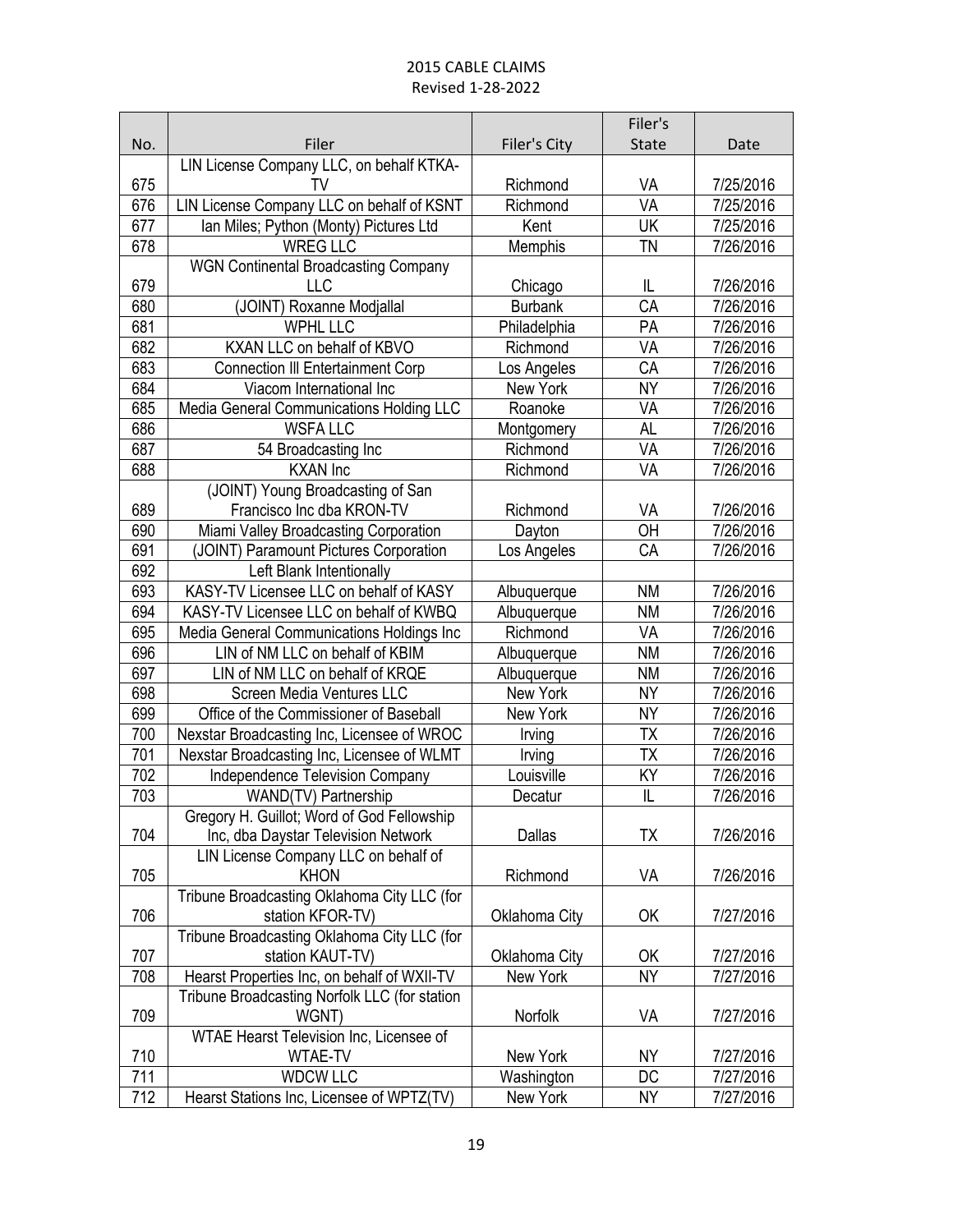|     |                                                          |              | Filer's        |           |
|-----|----------------------------------------------------------|--------------|----------------|-----------|
| No. | Filer                                                    | Filer's City | State          | Date      |
| 713 | <b>WTVR LLC</b>                                          | Richmond     | VA             | 7/27/2016 |
| 714 | Hearst Properties Inc, Licensee of WMUR-TV               | New York     | <b>NY</b>      | 7/27/2016 |
|     | Ohio/Oklahoma Hearst Television Inc,                     |              |                |           |
| 715 | Licensee of WLWT(TV)                                     | New York     | <b>NY</b>      | 7/27/2016 |
| 716 | Hearst Properties Inc, on behalf of WLKY(TV)             | New York     | <b>NY</b>      | 7/27/2016 |
| 717 | Hearst Stations Inc, Licensee of WISN-TV                 | New York     | <b>NY</b>      | 7/27/2016 |
| 718 | Hearst Properties Inc, on behalf of WGAL(TV)             | New York     | <b>NY</b>      | 7/27/2016 |
|     | New Orleans Hearst Television Inc, Licensee              |              |                |           |
| 719 | of WDSU(TV)                                              | New York     | <b>NY</b>      | 7/27/2016 |
| 720 | Hearst Properties Inc, Licensee of WESH(TV)              | New York     | <b>NY</b>      | 7/27/2016 |
| 721 | Hearst Stations Inc, on behalf of WCVB-TV                | New York     | <b>NY</b>      | 7/27/2016 |
|     | (JOINT) American Broadcasting Companies                  |              |                |           |
| 722 | Inc                                                      | New York     | <b>NY</b>      | 7/27/2016 |
| 723 | Left Blank Intentionally                                 |              |                |           |
| 724 | Hearst Stations Inc, on behalf of WBAL-TV                | New York     | <b>NY</b>      | 7/27/2016 |
|     | WAPT Hearst Television Inc, Licensee of                  |              |                |           |
| 725 | WAPT(TV)                                                 | New York     | <b>NY</b>      | 7/27/2016 |
|     | Ohio/Oklahoma Hearst Television Inc,                     |              |                |           |
| 726 | Licensee of KOCO-TV                                      | New York     | <b>NY</b>      | 7/27/2016 |
| 727 | Hearst Properties Inc, on behalf of KOAT-TV              | New York     | <b>NY</b>      | 7/27/2016 |
| 728 | Hearst Stations Inc, on behalf of KMBC-TV                | New York     | <b>NY</b>      | 7/27/2016 |
| 729 | Hearst Stations Inc, Licensee of KCWE(TV)                | New York     | NY <sub></sub> | 7/27/2016 |
| 730 | WFTV Inc                                                 | Orlando      | <b>FL</b>      | 7/27/2016 |
| 731 | Arkansas Hearst Television Inc, on behalf of<br>KHBS(TV) | New York     | <b>NY</b>      | 7/27/2016 |
|     | Arkansas Hearst Television Inc, on behalf of             |              |                |           |
| 732 | KHOG-TV                                                  | New York     | <b>NY</b>      | 7/27/2016 |
| 733 | Mission Broadcasting Inc, Licensee of KSAN               | West Lake    | OH             | 7/27/2016 |
| 734 | Mission Broadcasting Inc, Licensee of KJTL               | West Lake    | OH             | 7/27/2016 |
| 735 | Mission Broadcasting Inc, Licensee of KRBC               | West Lake    | OH             | 7/27/2016 |
| 736 | Mission Broadcasting Inc, Licensee of KODE               | West Lake    | OH             | 7/27/2016 |
| 737 | Mission Broadcasting Inc, Licensee of WYOU               | West Lake    | OH             | 7/27/2016 |
| 738 | Mission Broadcasting Inc, Licensee of WVNY               | West Lake    | OH             | 7/27/2016 |
| 739 | Mission Broadcasting Inc, Licensee of WUTR               | West Lake    | 0H             | 7/27/2016 |
| 740 | Mission Broadcasting Inc, Licensee of WTVO               | West Lake    | OH             | 7/27/2016 |
| 741 | Mission Broadcasting Inc, Licensee of WFXP               | West Lake    | OH             | 7/27/2016 |
|     | <b>Media General Communications Holdings</b>             |              |                |           |
| 742 | LLC, on behalf of WYCW-TV                                | Richmond     | VA             | 7/27/2016 |
| 743 | Mission Broadcasting Inc, Licensee of KOLR               | West Lake    | <b>OH</b>      | 7/27/2016 |
| 744 | LIN of New Mexico LLC on behalf of KBIM-TV               | Richmond     | VA             | 7/27/2016 |
|     | <b>Media General Communications Holdings</b>             |              |                |           |
| 745 | LLC on behalf of WSPA-TV                                 | Richmond     | VA             | 7/27/2016 |
|     | <b>Media General Communications Holdings</b>             |              |                |           |
| 746 | LLC, on behalf of WSLS-TV                                | Richmond     | VA             | 7/27/2016 |
| 747 | LIN of New Mexico LLC on behalf of KRQE                  | Richmond     | VA             | 7/27/2016 |
| 748 | <b>LIN License Company LLC</b>                           | Richmond     | VA             | 7/27/2016 |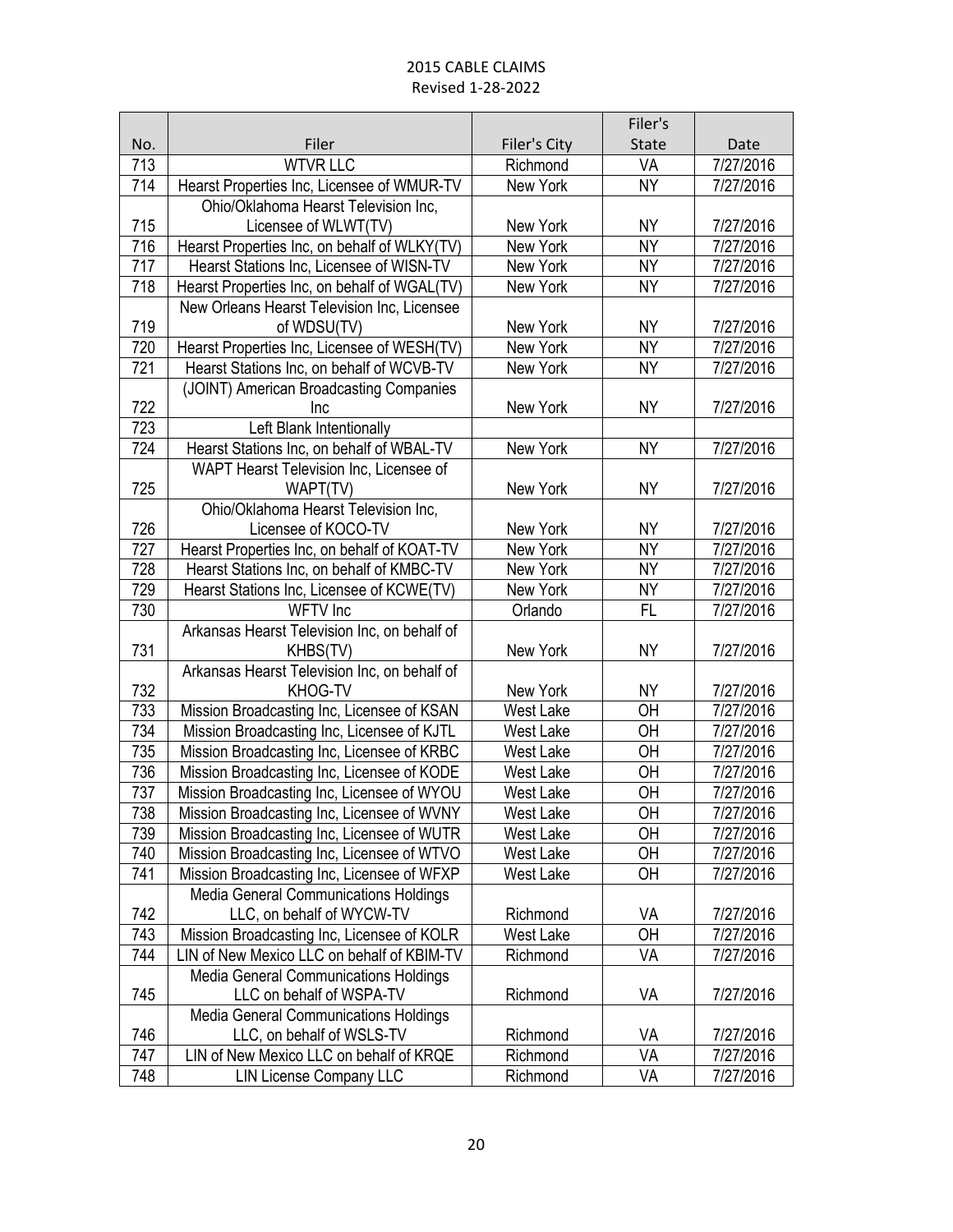|     |                                                  |                | Filer's                  |           |
|-----|--------------------------------------------------|----------------|--------------------------|-----------|
| No. | Filer                                            | Filer's City   | State                    | Date      |
| 749 | WOOD License Company LLC on behalf of<br>WXSP-CD | Richmond       | VA                       | 7/27/2016 |
|     | WOOD License Company LLC on behalf of            |                |                          |           |
| 750 | <b>WOTV</b>                                      | Richmond       | VA                       | 7/27/2016 |
| 751 | Hearst Properties Inc, on behalf of KETV(TV)     | New York       | <b>NY</b>                | 7/27/2016 |
|     | KOLD Licensed Subsidiary LLC on behalf of        |                |                          |           |
| 752 | KOLD-TV; KOLD Licensed Subsidiary LLC            | Tucson         | AZ                       | 7/27/2016 |
|     | WOOD License Company LLC on behalf of            |                |                          |           |
| 753 | WOOD-TV                                          | Richmond       | VA                       | 7/27/2016 |
| 754 | Hearst Stations Inc, Licensee of KCRA-TV         | New York       | <b>NY</b>                | 7/27/2016 |
| 755 | Mission Broadcasting Inc, Licensee of KCIT       | West Lake      | OH                       | 7/27/2016 |
| 756 | Hearst Stations Inc, Licensee of KQCA(TV)        | New York       | <b>NY</b>                | 7/27/2016 |
| 757 | Marshall Broadcasting Inc, Licensee of KJLB      | Houston        | <b>ΤΧ</b>                | 7/27/2016 |
|     | Des Moines Hearst Television Inc, on behalf      |                |                          |           |
| 758 | of KCCI(TV)                                      | New York       | NΥ                       | 7/27/2016 |
| 759 | Nexstar Broadcasting Inc, Licensee of WLAX       | Irving         | <b>ΤΧ</b>                | 7/27/2016 |
| 760 | Nexstar Broadcasting Inc, Licensee of WJMN       | Irving         | <b>ΤX</b>                | 7/27/2016 |
| 761 | Nexstar Broadcasting Inc, Licensee of WJKT       | Irving         | <b>ΤΧ</b>                | 7/27/2016 |
| 762 | Georgia Television LLC                           | Atlanta        | GA                       | 7/27/2016 |
| 763 | Nexstar Broadcasting Inc, Licensee of WEHT       | Irving         | <b>ΤΧ</b>                | 7/27/2016 |
|     | Lin Television Corporation on behalf of WYTV     |                |                          |           |
| 764 | <b>Television LLC</b>                            | Youngstown     | OH                       | 7/27/2016 |
| 765 | Nexstar Broadcasting Inc, Licensee of KARD       | Irving         | TX                       | 7/27/2016 |
| 766 | Nexstar Broadcasting Inc, Licensee of KQTV       | Irving         | <b>ΤΧ</b>                | 7/27/2016 |
| 767 | Nexstar Broadcasting Inc, Licensee of WTWO       | Irving         | <b>ΤX</b>                | 7/27/2016 |
| 768 | Nexstar Broadcasting Inc, Licensee of KTAL       | Irving         | <b>ΤΧ</b>                | 7/27/2016 |
| 769 | Nexstar Broadcasting Inc, Licensee of KAMR       | Irving         | $\overline{\mathsf{TX}}$ | 7/27/2016 |
| 770 | Nexstar Broadcasting Inc, Licensee of KFDX       | Irving         | <b>ΤΧ</b>                | 7/27/2016 |
| 771 | Nexstar Broadcasting Inc, Licensee of WOI        | Irving         | <b>ΤX</b>                | 7/27/2016 |
| 772 | Nexstar Broadcasting Inc, Licensee of KCAU       | Irving         | <b>ΤΧ</b>                | 7/27/2016 |
| 773 | Nexstar Broadcasting Inc, Licensee of WHBF       | Irving         | <b>ΤX</b>                | 7/27/2016 |
| 774 | S&S Productions Inc                              | Ontario        | Canada                   | 7/27/2016 |
| 775 | Nexstar Broadcasting Inc, Licensee of WQRF       | Irving         | $\overline{\mathsf{TX}}$ | 7/27/2016 |
| 776 | Nexstar Broadcasting Inc, Licensee of WDHN       | Irving         | ТX                       | 7/27/2016 |
| 777 | Mark Gerard Obrien                               | Newport Beach  | СA                       | 7/27/2016 |
| 778 | RIGHT THIS MINUTE LLC                            | Phoenix        | AΖ                       | 7/27/2016 |
| 779 | Nexstar Broadcasting Inc, Licensee of WFXV       | Irving         | ТX                       | 7/27/2016 |
| 780 | Nexstar Broadcasting Inc, Licensee of WBRE       | Irving         | ТX                       | 7/27/2016 |
| 781 | Nexstar Broadcasting Inc, Licensee of WMBD       | Irving         | ТX                       | 7/27/2016 |
| 782 | <b>KCETLink</b>                                  | <b>Burbank</b> | СA                       | 7/27/2016 |
| 783 | Nexstar Broadcasting Inc, Licensee of KLBK       | Irving         | ТX                       | 7/27/2016 |
| 784 | Nexstar Broadcasting Inc, Licensee of KSNF       | Irving         | ТX                       | 7/27/2016 |
| 785 | Nexstar Broadcasting Inc, Licensee of WFRV       | Irving         | <b>ΤX</b>                | 7/27/2016 |
| 786 | Nexstar Broadcasting Inc, Licensee of WCIX       | Irving         | TХ                       | 7/27/2016 |
| 787 | MEREDITH CORPORATION dba WGGB                    | Springfield    | MA                       | 7/27/2016 |
| 788 | Surtesy Media LLC                                | Victoria       | TX                       | 7/27/2016 |
| 789 | MEREDITH CORPORATION dba WFSB                    | Rocky Hill     | СT                       | 7/27/2016 |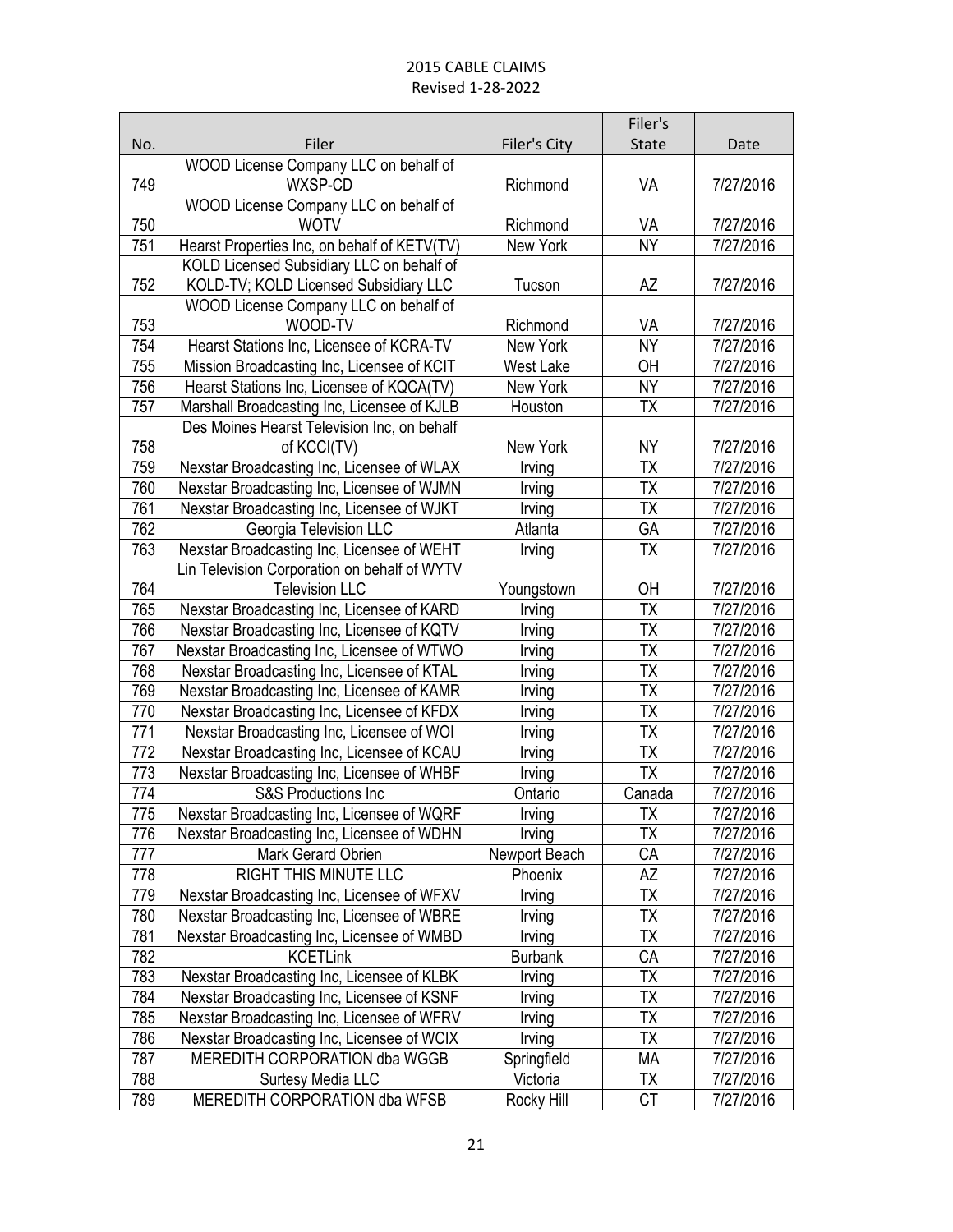|            |                                               |                      | Filer's         |                        |
|------------|-----------------------------------------------|----------------------|-----------------|------------------------|
| No.        | Filer                                         | Filer's City         | <b>State</b>    | Date                   |
| 790        | Saga Broadcasting LLC                         | Victoria             | TΧ              | 7/27/2016              |
| 791        | <b>WLBT LLC</b>                               | Jackson              | <b>MS</b>       | 7/27/2016              |
| 792        | <b>KFDA/KEYU LLC</b>                          | Amarillo             | <b>ΤΧ</b>       | 7/27/2016              |
| 793        | KSTP-TV LLC, Licensee of KSTP-TV              | St. Paul             | <b>MN</b>       | 7/27/2016              |
| 794        | KSTC-TV LLC, Licensee of KSTC-TV              | St. Paul             | <b>MN</b>       | 7/27/2016              |
| 795        | KSAX-TV Inc, Licensee of KSAX-TV              | St. Paul             | <b>MN</b>       | 7/27/2016              |
| 796        | KSAX-TV Inc, Licensee of KRWF-TV              | St. Paul             | <b>MN</b>       | 7/27/2016              |
|            | WOOD License Company LLC, on behalf of        |                      |                 |                        |
| 797        | <b>WXSP</b>                                   | Richmond             | VA              | 7/27/2016              |
| 798        | Nexstar Broadcasting Inc, Licensee of WCIA    | Irving               | TX              | 7/27/2016              |
|            | WOOD License Company LLC, on behalf of        |                      |                 |                        |
| 799        | WOTV (TV)                                     | Richmond             | VA              | 7/27/2016              |
| 800        | Diversfield Broadcasting Inc                  | Gainesville          | FL.             | 7/27/2016              |
|            | WOOD License Company LLC, on behalf of        |                      |                 |                        |
| 801        | WOOD TV                                       | Richmond             | VA              | 7/27/2016              |
| 802        | Erik Schradar                                 | Birmingham           | <b>AL</b>       | 7/27/2016              |
| 803        | Nexstar Broadcasting Inc, Licensee of WFFF    | Irving               | TΧ              | 7/27/2016              |
| 804        | Nexstar Broadcasting Inc, Licensee of WTAJ    | Irving               | <b>ΤΧ</b>       | 7/27/2016              |
| 805        | Nexstar Broadcasting Inc, Licensee of KTAB    | Irving               | $\overline{TX}$ | 7/27/2016              |
| 806        | (JOINT) Endemol Shine Group B.V.              | Amsterdam            | Netherlands     | 7/27/2016              |
|            | Tribune Broadcasting Seattle LLC (for station |                      | <b>WA</b>       |                        |
| 807<br>808 | KCPQ)<br><b>KRCW LLC</b>                      | Seattle<br>Beaverton | <b>OR</b>       | 7/28/2016<br>7/28/2016 |
| 809        | <b>KTXL LLC</b>                               | Sacramento           | CA              | 7/28/2016              |
| 810        | <b>WJW Television LLC</b>                     | Cleveland            | OH              | 7/28/2016              |
|            | LIN License Company LLC, on behalf KHON-      |                      |                 |                        |
| 811        | TV                                            | Richmond             | VA              | 7/28/2016              |
| 812        | <b>KTVI LLC</b>                               | St. Louis            | <b>MO</b>       | 7/28/2016              |
| 813        | <b>KPLR</b> Inc                               | St. Louis            | <b>MO</b>       | 7/28/2016              |
|            | Alicia Matusheski; Artists Den Entertainment  |                      |                 |                        |
| 814        | <b>LLC</b>                                    | New York             | <b>NY</b>       | 7/28/2016              |
| 815        | <b>KTLA LLC</b>                               | Los Angeles          | CA              | 7/28/2016              |
|            | Tribune Entertainment Company LLC;            |                      |                 |                        |
| 816        | <b>Tribune Broadcasting Company LLC</b>       | Chicago              | IL              | 7/28/2016              |
|            | LIN License Company LLC, on behalf of         |                      |                 |                        |
| 817        | <b>KSNK</b>                                   | Richmond             | VA              | 7/28/2016              |
|            | LIN License Company LLC, on behalf of         |                      |                 |                        |
| 818        | <b>KSNW</b>                                   | Richmond             | VA              | 7/28/2016              |
|            | LIN License Company LLC, on behalf of         |                      |                 |                        |
| 819        | <b>KSNC</b>                                   | Richmond             | VA              | 7/28/2016              |
| 820        | Left Blank Intentionally                      |                      |                 |                        |
|            | LIN License Company LLC, on behalf of         |                      |                 |                        |
| 821        | <b>KSNW-TV</b>                                | Richmond             | VA              | 7/28/2016              |
| 822        | Media General Inc on behalf of WKRG           | Richmond             | VA              | 7/28/2016              |
| 823        | GRAHAM MEDIA GROUP FLORIDA INC                | Jacksonville         | FL              | 7/28/2016              |
| 824        | Persephone Productions Inc                    | Falls Church         | VA              | 7/28/2016              |
| 825        | KEZI                                          | Eugene               | 0R              | 7/28/2016              |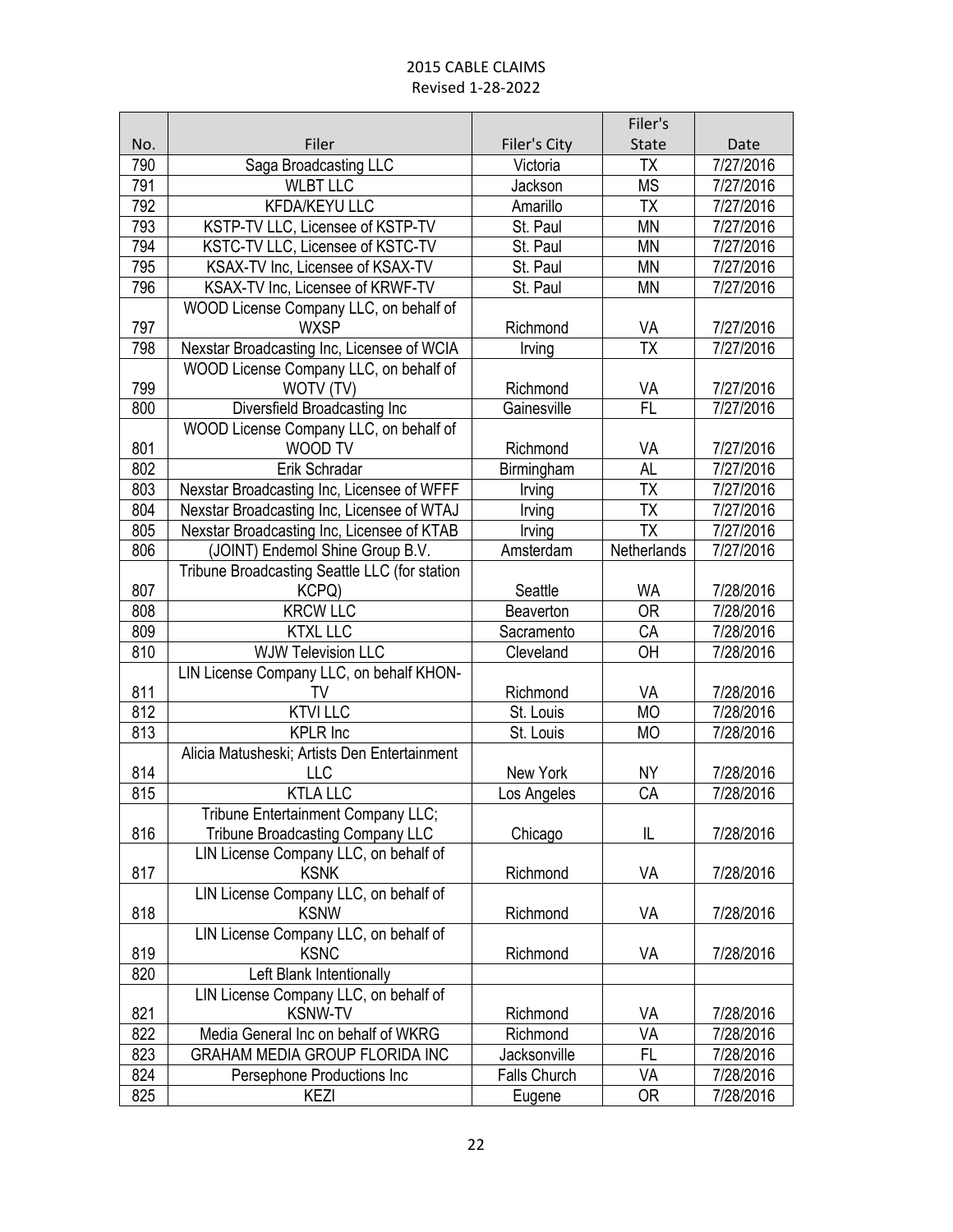|            |                                                 |                     | Filer's         |                        |
|------------|-------------------------------------------------|---------------------|-----------------|------------------------|
| No.        | Filer                                           | <b>Filer's City</b> | State           | Date                   |
| 826        | Nexstar Broadcasting Inc, License of KETK       | Irving              | <b>TX</b>       | 7/28/2016              |
|            | Media General Communications Holdings           |                     |                 |                        |
| 827        | LLC, on behalf of WNCN                          | Richmond            | VA              | 7/28/2016              |
| 828        | Left Blank Intentionally                        |                     |                 |                        |
| 829        | Esteem Broadcasting of North Carolina LLC       | New Bern            | NC              | 7/28/2016              |
| 830        | 54 Broadcasting Inc, on behalf of KNVA          | Richmond            | VA              | 7/28/2016              |
| 831        | Left Blank Intentionally                        |                     |                 |                        |
| 832        | Left Blank Intentionally                        |                     |                 |                        |
| 833        | North Carolina License Holdings Inc             | New Bern            | <b>NC</b>       | 7/28/2016              |
| 834        | WIVB Broadcasting LLC on behalf of WNLO         | Richmond            | VA              | 7/28/2016              |
| 835        | LIN License Company LLC, on behalf of KIMT      | Richmond            | VA              | 7/28/2016              |
|            | WIVB Broadcasting LLC on behalf of WIVB         |                     |                 |                        |
| 836        | TV                                              | Richmond            | VA              | 7/28/2016              |
| 837        | KXAN LLC on behalf of KXAN-TV                   | Richmond            | VA              | 7/28/2016              |
| 838        | LIN License Company dba KIMT                    | Richmond            | VA              | 7/28/2016              |
| 839        | WAVY Broadcasting LLC, on behalf of WVBT        | Richmond            | VA              | 7/28/2016              |
|            | Citadel Communications LLC, License of          |                     |                 |                        |
| 840        | <b>Television Station KLKN</b>                  | Lincoln             | <b>NE</b>       | 7/28/2016              |
| 841        | Left blank intentionally                        |                     |                 |                        |
| 842        | (JOINT) Canadian Broadcasting Corporation       | Owatta              | ON<br><b>FL</b> | 7/28/2016              |
| 843        | <b>Bayshore Television LLC</b>                  | Jacksonville        |                 | 7/28/2016              |
| 844        | Left Blank Intentionally                        |                     |                 |                        |
| 845<br>846 | KIRO-TV Inc<br><b>Bangor Communications LLC</b> | Seattle             | <b>WA</b><br>ME | 7/28/2016<br>7/28/2016 |
| 847        | Cox Media Group Northeast LLC                   | Bangor<br>Dedham    | <b>MA</b>       | 7/28/2016              |
| 848        | Left Blank Intentionally                        |                     |                 |                        |
|            | Young Broadcasting of Albany Inc, on behalf     |                     |                 |                        |
| 849        | of WTEN                                         | Richmond            | VA              | 7/28/2016              |
| 850        | Left Blank Intentionally                        |                     |                 |                        |
| 851        | Left Blank Intentionally                        |                     |                 |                        |
|            | Cox Television Tulsa LLC, Licensee of KOKI-     |                     |                 |                        |
| 852        | TV                                              | Tulsa               | ОK              | 7/28/2016              |
| 853        | Cox Television Tulsa LLC, Licensee of KMYT      | Tulsa               | 0K              | 7/28/2016              |
| 854        | KTKA Television LLC, on behalf of KTKA-TV       | Topeka              | KS              | 7/28/2016              |
|            | Media General Communications Holdings           |                     |                 |                        |
| 855        | LLC, on behalf of WJTV                          | Richmond            | VA              | 7/28/2016              |
| 856        | Hearst Properties Inc, on behalf of WTFF(TV)    | New York            | <b>NY</b>       | 7/28/2016              |
|            | LIN Licence Company LLC, on behalf of           |                     |                 |                        |
| 857        | <b>WIAT</b>                                     | Richmond            | VA              | 7/28/2016              |
|            | Media General Communications Holdings           |                     |                 |                        |
| 858        | LLC, on behalf of WYCW                          | Richmond            | VA              | 7/28/2016              |
| 859        | WVIZ ideastream                                 | Cleveland           | OH              | 7/29/2016              |
|            | Indiana Broadcasting LLC, on behalf of          |                     |                 |                        |
| 860        | <b>WNDY</b>                                     | Richmond            | VA              | 7/29/2016              |
| 861        | Indiana Broadcasting LLC, on behalf of WISH     | Richmond            | VA              | 7/29/2016              |
| 862        | WBDT Television LLC, on behalf of WBDT          | Dayton              | OH              | 7/29/2016              |
| 863        | WTVQ-TV LLC, Licensee of WTVQ-DT                | Lexington           | KY              | 7/29/2016              |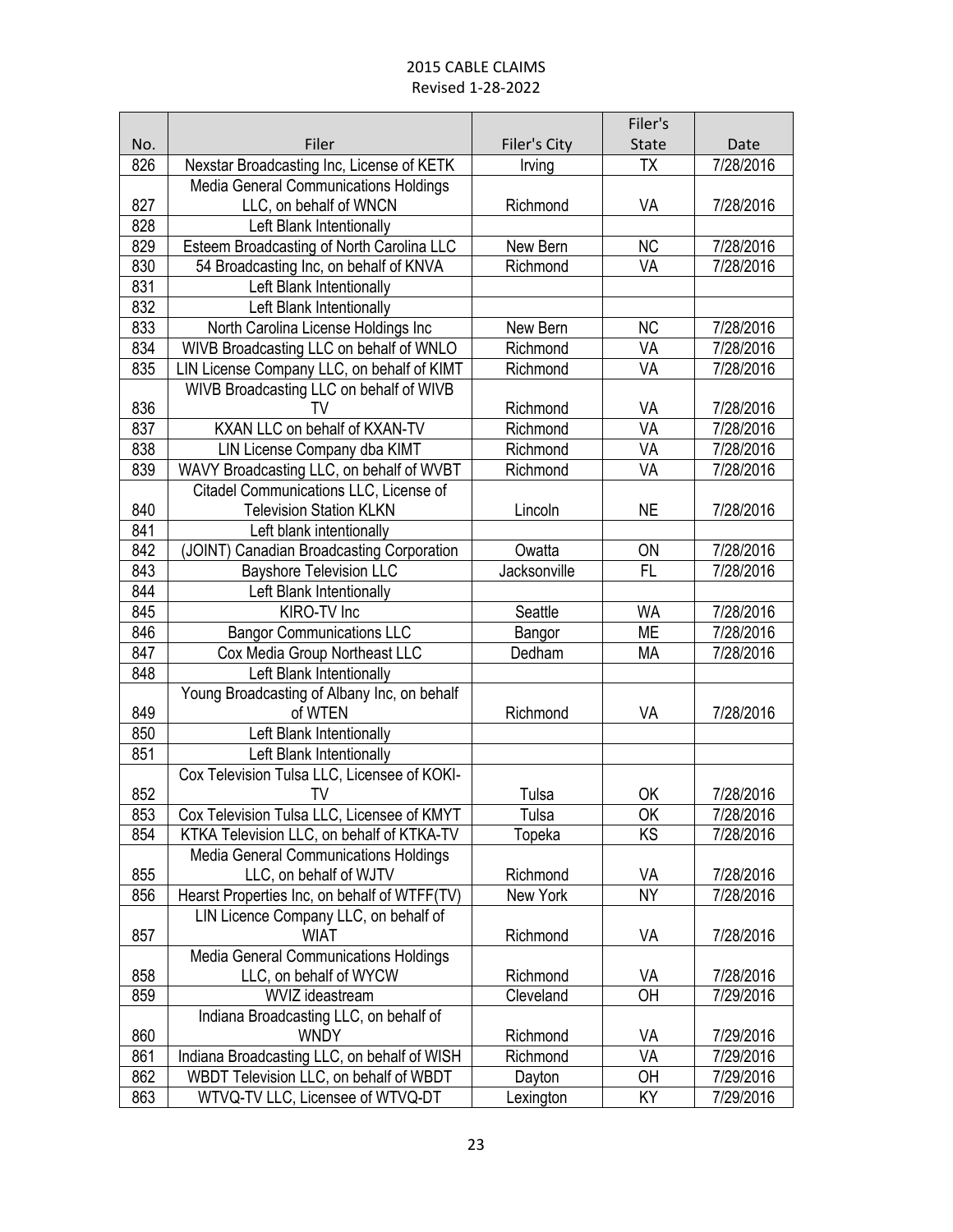|     |                                                      |              | Filer's                 |           |
|-----|------------------------------------------------------|--------------|-------------------------|-----------|
| No. | Filer                                                | Filer's City | <b>State</b>            | Date      |
|     | Media General Communicatiosn Holdings                |              |                         |           |
| 864 | LLC, on behalf of WFLA-TV                            | Richmond     | VA                      | 7/29/2016 |
|     | LIN Television Corporation, on behalf of             |              |                         |           |
| 865 | <b>WTTA-TV</b>                                       | Richmond     | VA                      | 7/29/2016 |
| 866 | NPG of California LLC, Licensee of KEYT-TV           | Saint Joseph | <b>MO</b>               | 7/29/2016 |
| 867 | NPG of California LLC, Licensee of KIFI-TV           | Saint Joseph | <b>MO</b>               | 7/29/2016 |
|     | NPG of Monterey-Salinas LLC, Licensee of             |              |                         |           |
| 868 | KION-TV                                              | Saint Joseph | <b>MO</b>               | 7/29/2016 |
|     | NPG of Monterey-Salinas LLC, Licensee of             |              |                         |           |
| 869 | <b>KMUV-LP</b>                                       | Saint Joseph | <b>MO</b>               | 7/29/2016 |
| 870 | News-Press TV LLC, Licensee of KNPN-LD               | Saint Joseph | <b>MO</b>               | 7/29/2016 |
| 871 | NPG of Missouri LLC, Licensee of KMIZ                | Saint Joseph | <b>MO</b>               | 7/29/2016 |
| 872 | NPG of Missouri LLC, Licensee of KQFX-LD             | Saint Joseph | <b>MO</b>               | 7/29/2016 |
|     | Pikes Peak Television Inc, Licensee of               |              |                         |           |
| 873 | <b>KRDO-TV</b>                                       | Saint Joseph | <b>MO</b>               | 7/29/2016 |
|     | Gulf-California Broadcast Co, Licensee of            |              |                         |           |
| 874 | <b>KUNA-LD</b>                                       | Saint Joseph | <b>MO</b>               | 7/29/2016 |
| 875 | Gulf-California Broadcast Co, Licensee of<br>KDFX-CD |              | <b>MO</b>               | 7/29/2016 |
|     | Gulf-California Broadcast Co, Licensee of            | Saint Joseph |                         |           |
| 876 | <b>KESQ-TV</b>                                       | Saint Joseph | <b>MO</b>               | 7/29/2016 |
| 877 | Vistawest Media LLC, Licensee of KXPI-LD             | Saint Joseph | <b>MO</b>               | 7/29/2016 |
| 878 | Vistawest Media LLC, Licensee of KIDK(TV)            | Saint Joseph | MO                      | 7/29/2016 |
| 879 | WVVA License LLC, Licensee of WVVA(TV)               | Quincy       | IL                      | 7/29/2016 |
| 880 | WSJV License LLC, Licensee of WSJV(TV)               | Quincy       | L                       | 7/29/2016 |
| 881 | WREX License LLC, Licensee of WREX(TV)               | Quincy       | IL                      | 7/29/2016 |
|     | WXOW-WQOW License LLC, Licensee of                   |              |                         |           |
| 882 | WQOW(TV)                                             | Quincy       | L                       | 7/29/2016 |
|     | WXOW-WQOW License LLC, Licensee of                   |              |                         |           |
| 883 | WXOW(TV)                                             | Quincy       | IL                      | 7/29/2016 |
| 884 | WKOW License LLC, Licesee of WKOW(TV)                | Quincy       | $\overline{\mathsf{I}}$ | 7/29/2016 |
| 885 | WBNG Licesen LLC, Licensee of WBNG-TV                | Quincy       | IL                      | 7/29/2016 |
| 886 | WGEM License LLC, Licensee of WGEM-TV                | Quincy       | $\overline{\mathsf{L}}$ | 7/29/2016 |
|     | WAOW-WYOW License LLC, Licensee of                   |              |                         |           |
| 887 | WYOW(TV)                                             | Quincy       | IL                      | 7/29/2016 |
|     | WAOW-WYOW License LLC, Licensee of                   |              |                         |           |
| 888 | WAOW(TV)                                             | Quincy       | IL                      | 7/29/2016 |
|     | Sagamorehill of Minnesota Licenses LLC,              |              |                         |           |
| 889 | Licensee of KXLT-TV                                  | Augusta      | GA                      | 7/29/2016 |
| 890 | KWWL License LLC, Licensee of KWWL(TV)               | Quincy       | IL                      | 7/29/2016 |
| 891 | KTTC License LLC, Licensee of KTTC(TV)               | Quincy       | IL                      | 7/29/2016 |
| 892 | KTIV License LLC, Licensee of KITV(TV)               | Quincy       | L                       | 7/29/2016 |
|     | Sagamorehill of Duluth Licenses LLC,                 |              |                         |           |
| 893 | Licensee of KDLH(TV)                                 | Augusta      | GA                      | 7/29/2016 |
| 894 | <b>WCBI-TV LLC</b>                                   | Columbus     | <b>MS</b>               | 7/29/2016 |
| 895 | Left Blank Intentionally                             |              |                         |           |
| 896 | Left Blank Intentionally                             |              |                         |           |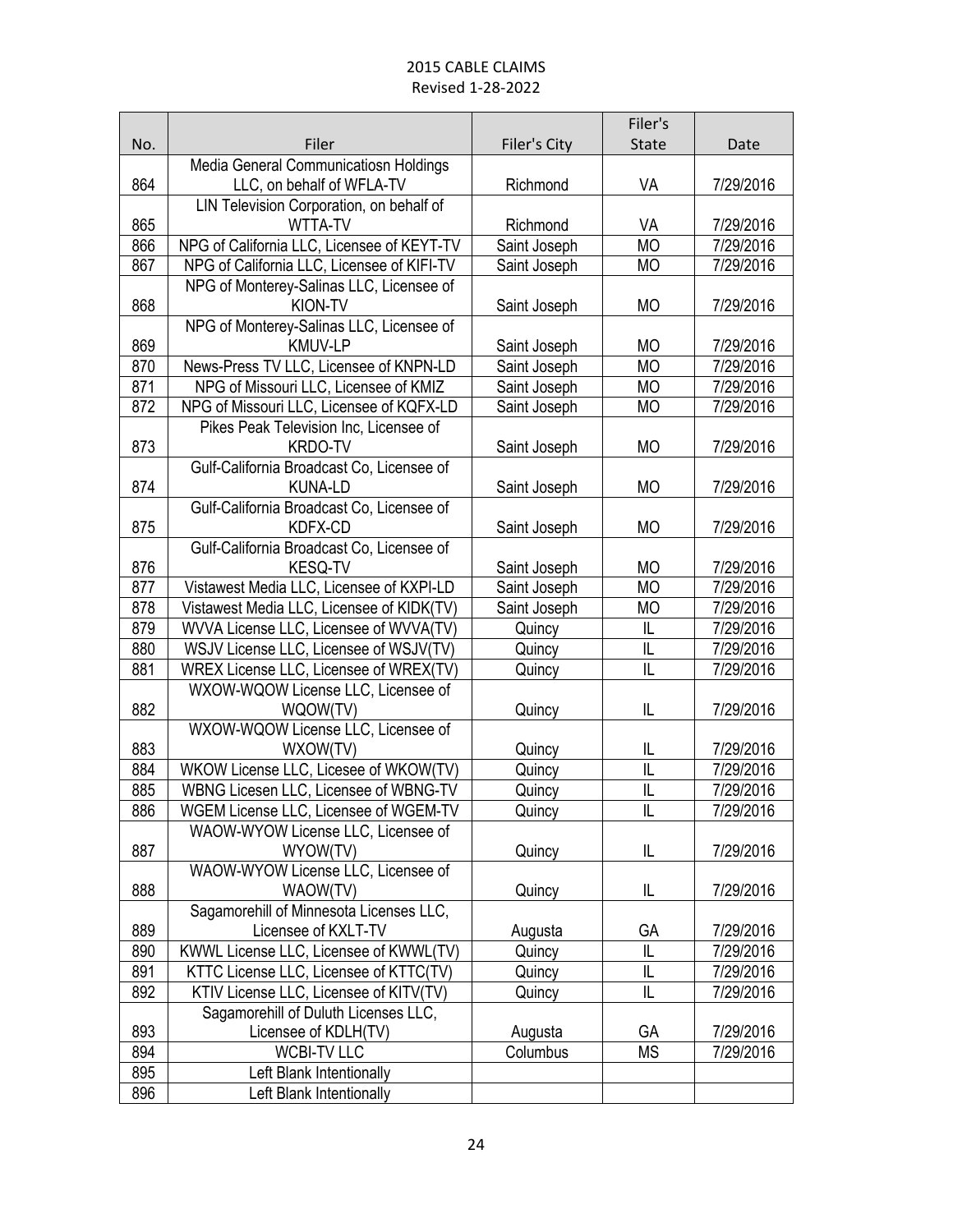|     |                                              |                | Filer's      |           |
|-----|----------------------------------------------|----------------|--------------|-----------|
| No. | Filer                                        | Filer's City   | <b>State</b> | Date      |
| 897 | Left Blank Intentionally                     |                |              |           |
| 898 | Left Blank Intentionally                     |                |              |           |
| 899 | Left Blank Intentionally                     |                |              |           |
| 900 | Left Blank Intentionally                     |                |              |           |
|     | Channel 49 Acquisition Corporation, Licensee |                |              |           |
| 901 | of KTEN(TV)                                  | Richmond       | VA           | 7/29/2016 |
| 902 | Left Blank Intentionally                     |                |              |           |
| 903 | Left Blank Intentionally                     |                |              |           |
|     | Monica L. Dias; Scripps Media Inc, Licensee  |                |              |           |
| 904 | of WMAR-TV                                   | Cincinnati     | OH           | 7/29/2016 |
| 905 | Left Blank Intentionally                     |                |              |           |
| 906 | Left Blank Intentionally                     |                |              |           |
| 907 | Left Blank Intentionally                     |                |              |           |
|     | Monica L. Dias; Scripps Media Inc, Licensee  |                |              |           |
| 908 | of WEWS-TV                                   | Cincinnati     | ОH           | 7/29/2016 |
| 909 | Left Blank Intentionally                     |                |              |           |
|     | Monica L. Dias; Scripps Media Inc, Licensee  |                |              |           |
| 910 | of KJRH-TV                                   | Cincinnati     | OH           | 7/29/2016 |
| 911 | Left Blank Intentionally                     |                |              |           |
| 912 | Left Blank Intentionally                     |                |              |           |
| 913 | Left Blank Intentionally                     |                |              |           |
|     | Monica L. Dias; Scripps Media Inc, Licensee  |                |              |           |
| 914 | of KMCI-TV                                   | Cincinnati     | OH           | 7/29/2016 |
| 915 | Left Blank Intentionally                     |                |              |           |
| 916 | (JOINT) FremantleMedia North America Inc     | <b>Burbank</b> | CA           | 7/29/2016 |
| 917 | Left Blank Intentionally                     |                |              |           |
|     | Monica L. Dias; Scripps Media Inc, Licensee  |                |              |           |
| 918 | of KSHB-TV                                   | Cincinnati     | OH           | 7/29/2016 |
| 919 | Left Blank Intentionally                     |                |              |           |
| 920 | Left Blank Intentionally                     |                |              |           |
| 921 | Left Blank Intentionally                     |                |              |           |
| 922 | Left Blank Intentionally                     |                |              |           |
|     | KPTV-KPDX Broadcasting Corporation,          |                |              |           |
| 923 | Licensee of TV Station KPDX(DT)              | Beaverton      | <b>OR</b>    | 7/29/2016 |
| 924 | Left Blank Intentionally                     |                |              |           |
|     | KPTV-KPDX Broadcasting Corporation,          |                |              |           |
| 925 | Licensee of TV Station KPTV(DT)              | Beaverton      | 0R           | 7/29/2016 |
| 926 | Left Blank Intentionally                     |                |              |           |
|     | Monica L. Dias; Scripps Media Inc, Licensee  |                |              |           |
| 927 | of WCPO-TV                                   | Cincinnati     | OH           | 7/29/2016 |
| 928 | Tanya Vea; Bonneville International          | <b>SLC</b>     | UT           | 7/29/2016 |
| 929 | <b>Bluestone License Holdings Inc</b>        | Redding        | СA           | 7/29/2016 |
| 930 | <b>TEGNA Inc</b>                             | McLean         | VA           | 7/29/2016 |
| 931 | <b>WWAY-TV LLC</b>                           | Wilmington     | <b>NC</b>    | 7/29/2016 |
| 932 | Left Blank Intentionally                     |                |              |           |
| 933 | <b>WDEF-TV Inc</b>                           | Chattanooga    | TN           | 7/29/2016 |
| 934 | <b>KLCS-TV</b>                               | Los Angeles    | CA           | 7/29/2016 |
|     |                                              |                |              |           |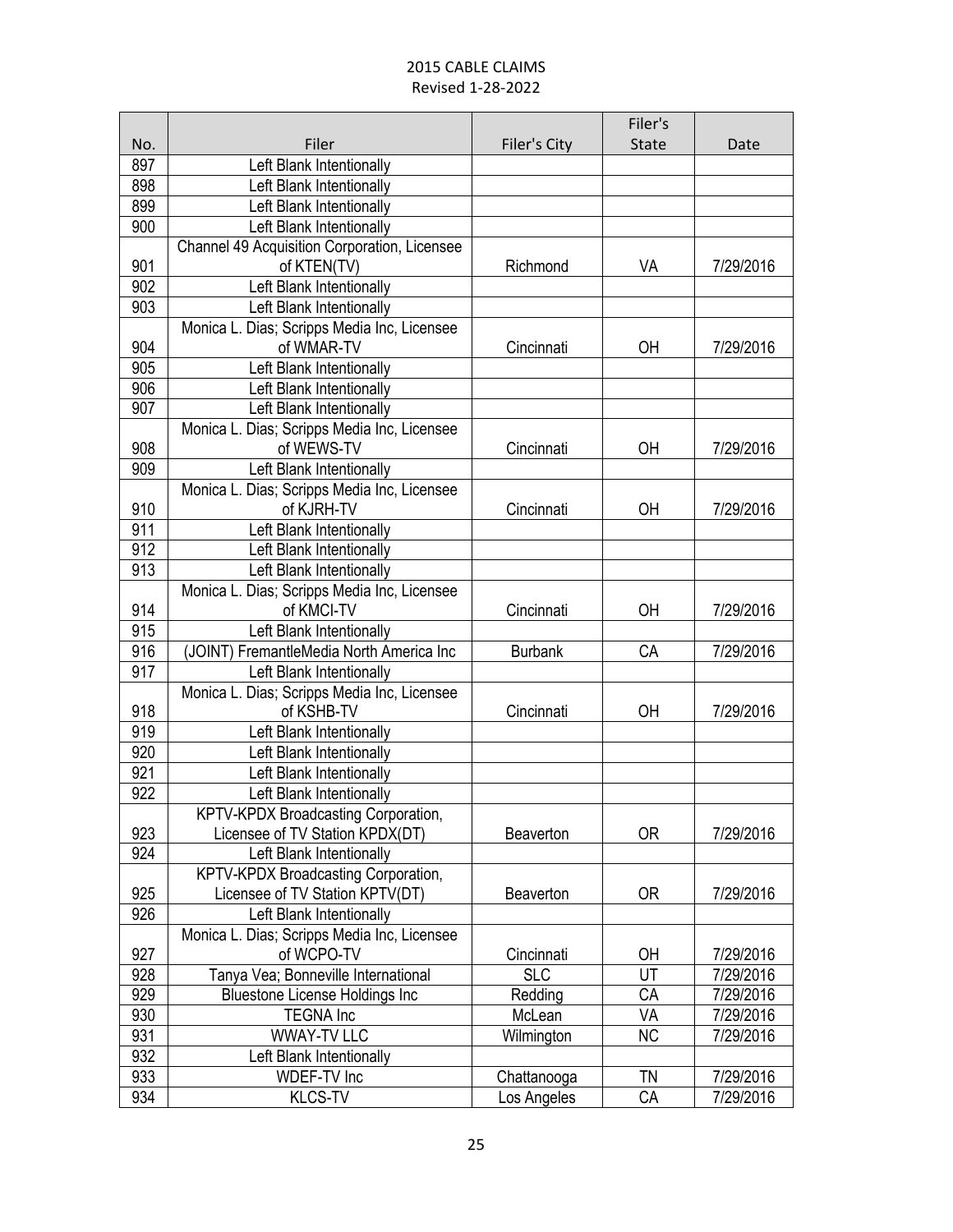|     |                                                        |              | Filer's      |           |
|-----|--------------------------------------------------------|--------------|--------------|-----------|
| No. | Filer                                                  | Filer's City | <b>State</b> | Date      |
| 935 | (JOINT) COMPACT                                        | London       | <b>UK</b>    | 7/29/2016 |
| 936 | (JOINT) Jonathan T. McCants                            | Atlanta      | GA           | 7/29/2016 |
| 937 | <b>Midstate Television</b>                             | Mansfield    | OH           | 7/29/2016 |
| 938 | Left Blank Intentionally                               |              |              |           |
| 939 | KLFY LP, on behalf of KLFY-TV                          | Richmond     | VA           | 7/29/2016 |
| 940 | (JOINT) D&R Sales & Marketing Inc                      | Whitby       | ON           | 7/29/2016 |
| 941 | Morris Network Inc dba WMGT-TV                         | Macon        | GA           | 7/29/2016 |
| 942 | Left Blank Intentionally                               |              |              |           |
|     | Monica L. Dias; Newschannel 5 Network LLC,             |              |              |           |
| 943 | Licensee of WTVF c/o Scripps Media Inc                 | Cincinnati   | ОH           | 7/29/2016 |
|     | Sagamorehill of Indiana Licenses LLC,                  |              |              |           |
| 944 | Licensee of WISE-TV                                    | Augusta      | GA           | 7/29/2016 |
| 945 | Left Blank Intentionally                               |              |              |           |
| 946 | Left Blank Intentionally                               |              |              |           |
| 947 | Left Blank Intentionally                               |              |              |           |
|     | Monica L. Dias; Scripps Media Inc, Licensee            |              |              |           |
| 948 | of WKBW-TV                                             | Cincinnati   | ΟH           | 7/29/2016 |
| 949 | Left Blank Intentionally                               |              |              |           |
| 950 | Left Blank Intentionally                               |              |              |           |
| 951 | Monica L. Dias; Scripps Media Inc, Licensee<br>of WFTS |              |              |           |
| 952 |                                                        | Cincinnati   | OH           | 7/29/2016 |
| 953 | Left Blank Intentionally<br>Left Blank Intentionally   |              |              |           |
|     | Monica L. Dias; Scripps Media Inc, Licensee            |              |              |           |
| 954 | of KXFC-LP                                             | Cincinnati   | OH           | 7/29/2016 |
| 955 | Left Blank Intentionally                               |              |              |           |
| 956 | Left Blank Intentionally                               |              |              |           |
|     | Monica L. Dias; Scripps Media Inc, Licensee            |              |              |           |
| 957 | of KZCS-LP                                             | Cincinnati   | ΟH           | 7/29/2016 |
| 958 | Left Blank Intentionally                               |              |              |           |
| 959 | Left Blank Intentionally                               |              |              |           |
| 960 | WSIL-TV, Licensee of WSIL-TV                           | Carterville  | IL           | 7/29/2016 |
|     | Tanana Valley Television Company, Licensee             |              |              |           |
| 961 | of KFXF(TV)                                            | Fairbanks    | AK           | 7/29/2016 |
|     | Tanana Valley Television Company, Licensee             |              |              |           |
| 962 | of K13XD-D                                             | Fairbanks    | AK           | 7/29/2016 |
| 963 | <b>WAFF License Subsidiary LLC</b>                     | Montgomery   | <b>AL</b>    | 7/29/2016 |
|     | Monica L. Dias; Scripps Media Inc, Licensee            |              |              |           |
| 964 | of WRTV                                                | Cincinnati   | OH           | 7/29/2016 |
|     | Monica L. Dias; Scripps Media Inc, Licensee            |              |              |           |
| 965 | of KGTV                                                | Cincinnati   | OH           | 7/29/2016 |
|     | Monica L. Dias; Scripps Media Inc, Licensee            |              |              |           |
| 966 | of KERO-TV                                             | Cincinnati   | OH           | 7/29/2016 |
|     | Monica L. Dias; Scripps Media Inc, Licensee            |              |              |           |
| 967 | of KZSD-LP                                             | Cincinnati   | OH           | 7/29/2016 |
|     | Monica L. Dias; Scripps Media Inc, Licensee            |              |              |           |
| 968 | of KNXV-TV                                             | Cincinnati   | ОH           | 7/29/2016 |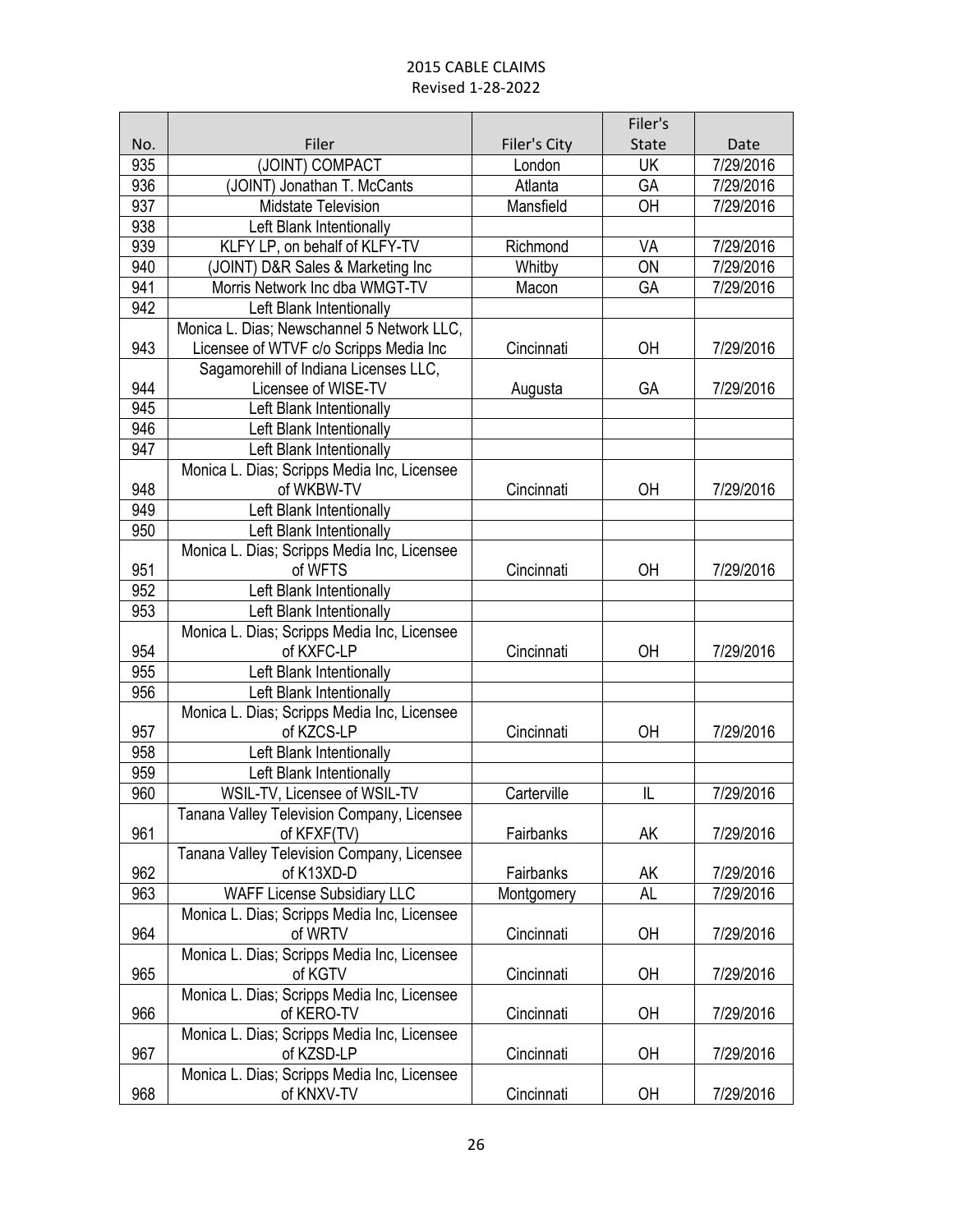|            |                                                      |                  | Filer's      |           |
|------------|------------------------------------------------------|------------------|--------------|-----------|
| No.        | Filer                                                | Filer's City     | <b>State</b> | Date      |
|            | Monica L. Dias; Scripps Media Inc, Licensee          |                  |              |           |
| 969        | of WXYZ-TV                                           | Cincinnati       | OH           | 7/29/2016 |
| 970        | Left Blank Intentionally                             |                  |              |           |
|            | Monica L. Dias; Scripps Media Inc, Licensee          |                  |              |           |
| 971        | of KMGH-TV                                           | Cincinnati       | OH           | 7/29/2016 |
|            | Monica L. Dias; Scripps Media Inc, Licensee          |                  |              |           |
| 972        | of KZCO-LD                                           | Cincinnati       | OH           | 7/29/2016 |
| 973        | Left Blank Intentionally                             |                  |              |           |
| 974        | Left Blank Intentionally                             |                  |              |           |
| 975        | Left Blank Intentionally                             |                  |              |           |
| 976        | Left Blank Intentionally                             |                  |              |           |
| 977        | Left Blank Intentionally                             |                  |              |           |
| 978        | Left Blank Intentionally                             |                  |              |           |
| 979        | Left Blank Intentionally                             |                  |              |           |
| 980        | Left Blank Intentionally                             |                  |              |           |
| 981        | Left Blank Intentionally                             |                  |              |           |
| 982        | Left Blank Intentionally                             |                  |              |           |
| 983        | Left Blank Intentionally                             |                  |              |           |
| 984        | Left Blank Intentionally                             |                  |              |           |
| 985<br>986 | Left Blank Intentionally                             |                  |              |           |
| 987        | Left Blank Intentionally                             |                  |              |           |
| 988        | Left Blank Intentionally<br>Left Blank Intentionally |                  |              |           |
| 989        | Left Blank Intentionally                             |                  |              |           |
| 990        | Left Blank Intentionally                             |                  |              |           |
| 991        | Left Blank Intentionally                             |                  |              |           |
| 992        | Left Blank Intentionally                             |                  |              |           |
| 993        | Left Blank Intentionally                             |                  |              |           |
| 994        | Left Blank Intentionally                             |                  |              |           |
| 995        | Left Blank Intentionally                             |                  |              |           |
| 996        | Left Blank Intentionally                             |                  |              |           |
| 997        | Left Blank Intentionally                             |                  |              |           |
| 998        | Left Blank Intentionally                             |                  |              |           |
| 999        | Left Blank Intentionally                             |                  |              |           |
| 1000       | Left Blank Intentionally                             |                  |              |           |
| 1001       | <b>KPTV-KPDX Broadcasting Corporation</b>            | <b>Beaverton</b> | 0R           | 7/31/2016 |
| 1002       | Left Blank Intentionally                             |                  |              |           |
|            | David Joseph; Ironwood Communications                |                  |              |           |
| 1003       | Portland LLC                                         | Oakland          | CA           | 7/31/2016 |
| 1004       | Left Blank Intentionally                             |                  |              |           |
| 1005       | Left Blank Intentionally                             |                  |              |           |
| 1006       | Left Blank Intentionally                             |                  |              |           |
| 1007       | Left Blank Intentionally                             |                  |              |           |
| 1008       | Left Blank Intentionally                             |                  |              |           |
| 1009       | Left Blank Intentionally                             |                  |              |           |
| 1010       | Left Blank Intentionally                             |                  |              |           |
| 1011       | Left Blank Intentionally                             |                  |              |           |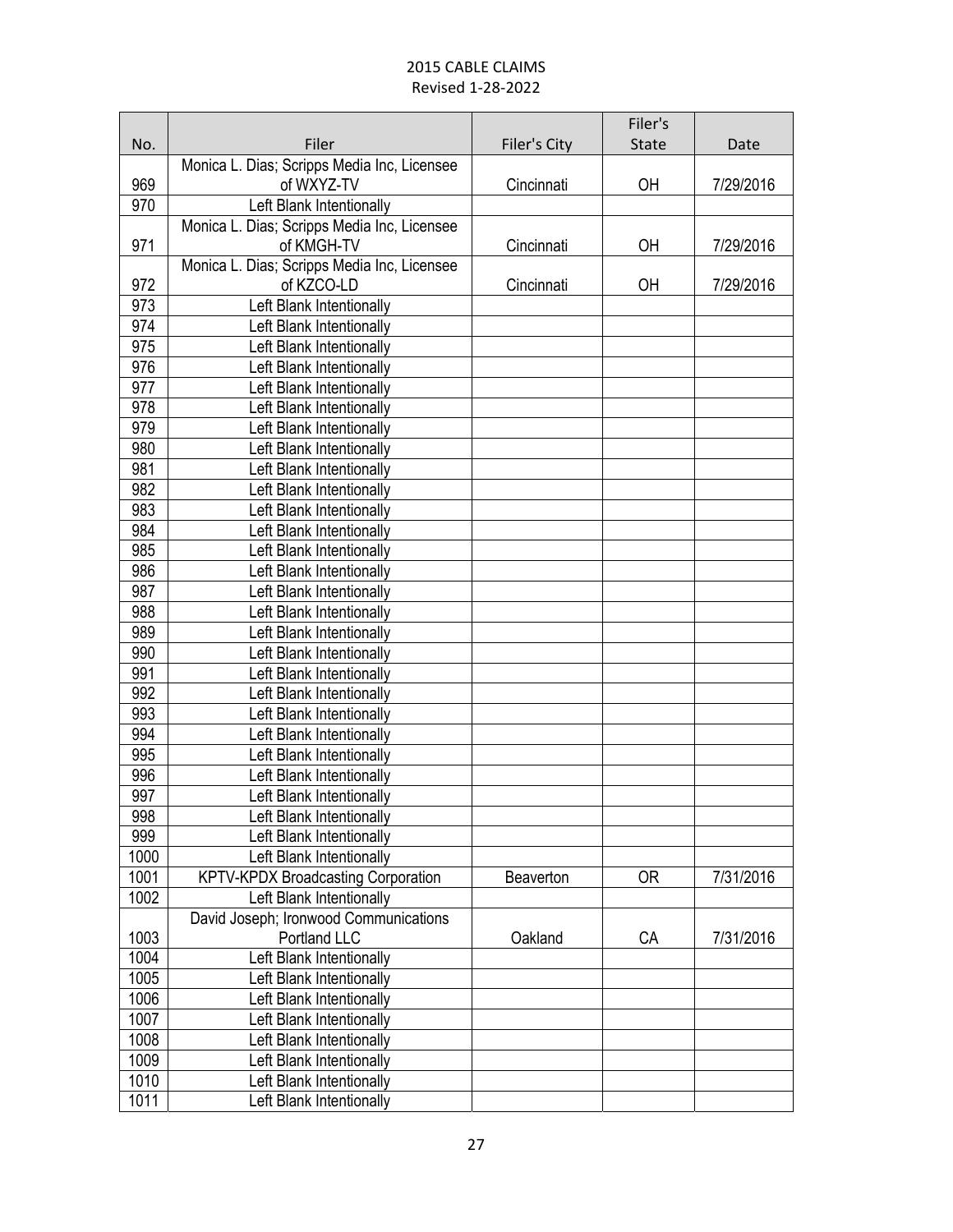|      |                                                                                |                         | Filer's      |           |
|------|--------------------------------------------------------------------------------|-------------------------|--------------|-----------|
| No.  | Filer                                                                          | Filer's City            | <b>State</b> | Date      |
| 1012 | Left Blank Intentionally                                                       |                         |              |           |
| 1013 | Left Blank Intentionally                                                       |                         |              |           |
|      | Monica L. Dias; Scripps Broadcasting                                           |                         |              |           |
| 1014 | Holdings LLC, Licensee of KWBA-TV                                              | Cincinnati              | OH           | 7/31/2016 |
|      | Monica L. Dias; Scripps Broadcasting                                           |                         |              |           |
| 1015 | Holdings LLC, Licensee of WACY-TV                                              | Cincinnati              | OH           | 7/31/2016 |
|      | Monica L. Dias; Scripps Broadcasting                                           |                         |              |           |
| 1016 | Holdings LLC, Licensee of WTMJ-TV                                              | Cincinnati              | OH           | 7/31/2016 |
|      | Monica L. Dias; Scripps Broadcasting                                           |                         |              |           |
| 1017 | Holdings LLC, Licensee of WGBA-TV                                              | Cincinnati              | OH           | 7/31/2016 |
|      | Monica L. Dias; Scripps Broadcasting                                           |                         |              |           |
| 1018 | Holdings LLC, Licensee of WFTX-TV                                              | Cincinnati              | OH           | 7/31/2016 |
|      | Monica L. Dias; Scripps Broadcasting                                           |                         |              |           |
| 1019 | Holdings LLC, Licensee of KSAW-LD                                              | Cincinnati              | OH           | 7/31/2016 |
|      | Monica L. Dias; Scripps Broadcasting                                           |                         |              |           |
| 1020 | Holdings LLC, Licensee of KIVI-TV                                              | Cincinnati              | OH           | 7/31/2016 |
| 1021 | Monica L. Dias; Scripps Broadcasting                                           | Cincinnati              |              | 7/31/2016 |
| 1022 | Holdings LLC, Licensee of KGUN-TV                                              |                         | ОH<br>CO     | 8/1/2016  |
|      | United States Olympic Committee<br>Jennifer Fabis; The Roosevelts Film Project | Colorado Springs        |              |           |
| 1023 | Inc                                                                            | Walpole                 | <b>NH</b>    | 8/1/2016  |
| 1024 | Graham Media Group, San Antonio Inc                                            | San Antonio             | <b>TX</b>    | 8/1/2016  |
|      | Holston Valley Broadcasting Corporation,                                       |                         |              |           |
| 1025 | Licensee of WKPT-TV                                                            | Kingsport               | TN           | 8/1/2016  |
| 1026 | Left Blank Intentionally                                                       |                         |              |           |
| 1027 | <b>KMTR Television LLC</b>                                                     | Indianapolis            | IN           | 8/1/2016  |
| 1028 | Left Blank Intentionally                                                       |                         |              |           |
| 1029 | Left Blank Intentionally                                                       |                         |              |           |
| 1030 | Left Blank Intentionally                                                       |                         |              |           |
| 1031 | Left Blank Intentionally                                                       |                         |              |           |
| 1032 | Left Blank Intentionally                                                       |                         |              |           |
| 1033 | Left Blank Intentionally                                                       |                         |              |           |
| 1034 | Left Blank Intentionally                                                       |                         |              |           |
| 1035 | Left Blank Intentionally                                                       |                         |              |           |
| 1036 | Left Blank Intentionally                                                       |                         |              |           |
| 1037 | Left Blank Intentionally                                                       |                         |              |           |
| 1038 | Left Blank Intentionally                                                       |                         |              |           |
|      | Young Broadcasting of Davenport Inc, on                                        |                         |              |           |
| 1039 | behalf of KWQC-TV Dot 2                                                        | Richmond                | VA           | 8/1/2016  |
|      | (JOINT) National Collegiate Athletic                                           |                         |              |           |
| 1040 | Association                                                                    | Indianapolis            | IN           | 8/1/2016  |
| 1041 | <b>CNBC LLC</b>                                                                | <b>Englewood Cliffs</b> | NJ           | 8/1/2016  |
| 1042 | Morris Network of Mississippi Inc                                              | Gulfport                | <b>MS</b>    | 8/1/2016  |
| 1043 | <b>WITI Television LLC</b>                                                     | Milwaukee               | WI           | 8/1/2016  |
| 1044 | Vision Alaska II LLC                                                           | Anchorage               | AΚ           | 8/1/2016  |
| 1045 | Left Blank Intentionally                                                       |                         |              |           |
| 1046 | <b>Bluestone License Holdings Inc</b>                                          | <b>Bristol</b>          | VA           | 8/1/2016  |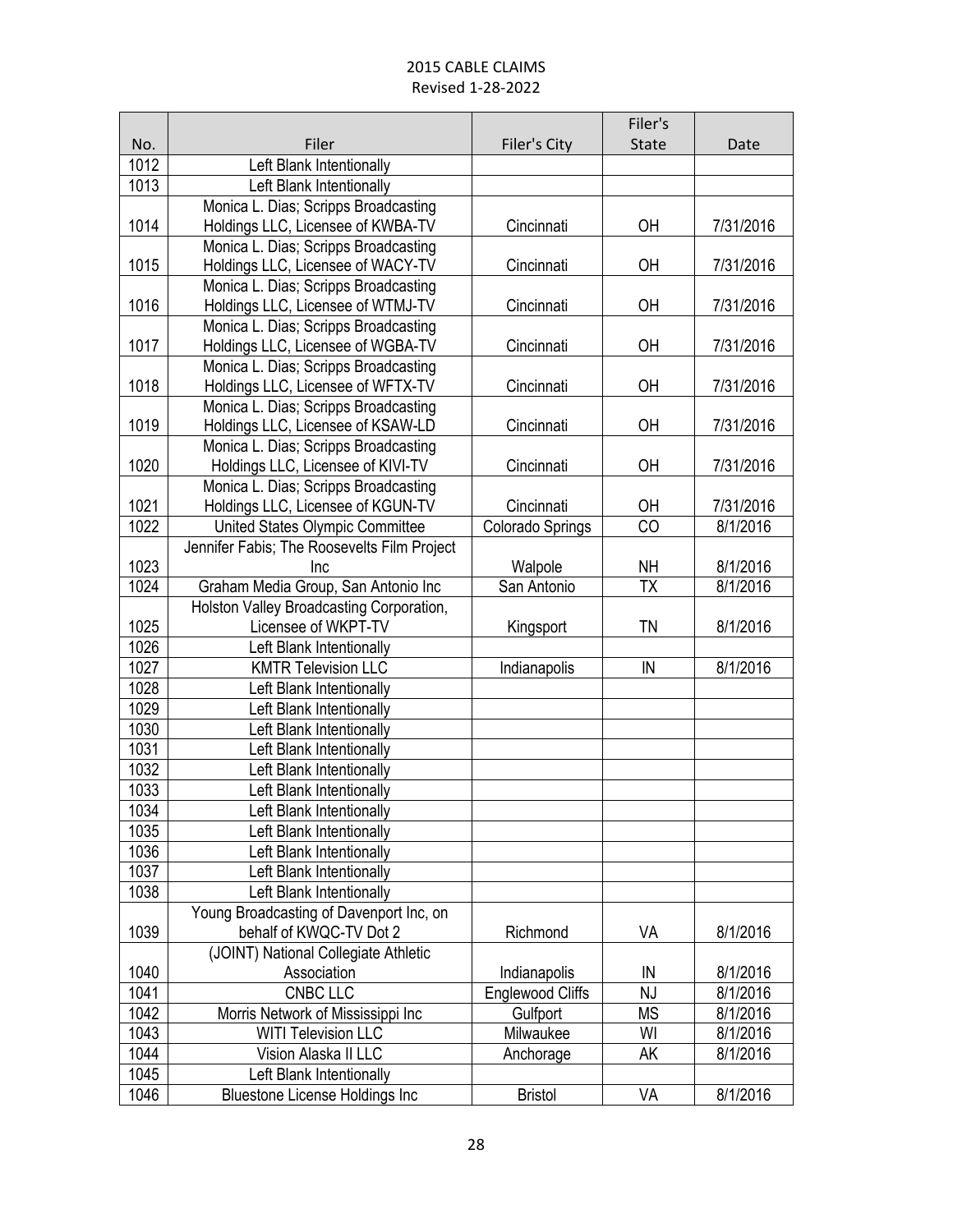| <b>State</b><br>No.<br>Filer<br>Filer's City<br>Date<br>WOOD License Company LLC, on behalf of<br>1047<br><b>WOTV DT2</b><br>Richmond<br>VA<br>8/1/2016<br>IL<br>1048<br><b>WQAD LLC</b><br>Moline<br>8/1/2016<br>1050<br>8/1/2016<br>Vision Alaska I LLC<br>Anchorage<br>AK<br>1051<br>Wiltshire<br>UK<br>8/1/2016<br>(JOINT) Atlantic Screen Group<br>Tribune Broadcasting Seattle LLC (for station<br>1052<br>8/1/2016<br>KZIO)<br>Seattle<br><b>WA</b><br><b>Coastal Television Broadcasting Company</b><br>1053<br>LLC<br>8/1/2016<br>Anchorage<br>AK<br>Tribune Broadcasting Indianapolis LLC (for<br>1054<br>station WXIN)<br>8/1/2016<br>Indianapolis<br>IN<br>Tribune Broadcasting Indianapolis LLC (for<br>1055<br>station WTTV)<br>Indianapolis<br>8/1/2016<br>IN<br>Monica L. Dias; Scripps Broadcasting<br>1056<br>Holdings LLC, Licensee of KTNV-TV<br>8/1/2016<br>Cincinnati<br>ОH<br>1057<br><b>KWGN LLC</b><br>CO<br>8/1/2016<br>Denver<br><b>UK</b><br>1058<br><b>EMI Music Publishing Ltd</b><br>London<br>8/1/2016<br>1059<br>8/1/2016<br>(JOINT) National Public Radio Inc<br>Washington<br>DC<br>1060<br><b>GCBI/CW</b><br><b>MS</b><br>8/1/2016<br>Columbus<br>1061<br>Left Blank Intentionally<br>1062<br>Left Blank Intentionally |
|------------------------------------------------------------------------------------------------------------------------------------------------------------------------------------------------------------------------------------------------------------------------------------------------------------------------------------------------------------------------------------------------------------------------------------------------------------------------------------------------------------------------------------------------------------------------------------------------------------------------------------------------------------------------------------------------------------------------------------------------------------------------------------------------------------------------------------------------------------------------------------------------------------------------------------------------------------------------------------------------------------------------------------------------------------------------------------------------------------------------------------------------------------------------------------------------------------------------------------------------------------|
|                                                                                                                                                                                                                                                                                                                                                                                                                                                                                                                                                                                                                                                                                                                                                                                                                                                                                                                                                                                                                                                                                                                                                                                                                                                            |
|                                                                                                                                                                                                                                                                                                                                                                                                                                                                                                                                                                                                                                                                                                                                                                                                                                                                                                                                                                                                                                                                                                                                                                                                                                                            |
|                                                                                                                                                                                                                                                                                                                                                                                                                                                                                                                                                                                                                                                                                                                                                                                                                                                                                                                                                                                                                                                                                                                                                                                                                                                            |
|                                                                                                                                                                                                                                                                                                                                                                                                                                                                                                                                                                                                                                                                                                                                                                                                                                                                                                                                                                                                                                                                                                                                                                                                                                                            |
|                                                                                                                                                                                                                                                                                                                                                                                                                                                                                                                                                                                                                                                                                                                                                                                                                                                                                                                                                                                                                                                                                                                                                                                                                                                            |
|                                                                                                                                                                                                                                                                                                                                                                                                                                                                                                                                                                                                                                                                                                                                                                                                                                                                                                                                                                                                                                                                                                                                                                                                                                                            |
|                                                                                                                                                                                                                                                                                                                                                                                                                                                                                                                                                                                                                                                                                                                                                                                                                                                                                                                                                                                                                                                                                                                                                                                                                                                            |
|                                                                                                                                                                                                                                                                                                                                                                                                                                                                                                                                                                                                                                                                                                                                                                                                                                                                                                                                                                                                                                                                                                                                                                                                                                                            |
|                                                                                                                                                                                                                                                                                                                                                                                                                                                                                                                                                                                                                                                                                                                                                                                                                                                                                                                                                                                                                                                                                                                                                                                                                                                            |
|                                                                                                                                                                                                                                                                                                                                                                                                                                                                                                                                                                                                                                                                                                                                                                                                                                                                                                                                                                                                                                                                                                                                                                                                                                                            |
|                                                                                                                                                                                                                                                                                                                                                                                                                                                                                                                                                                                                                                                                                                                                                                                                                                                                                                                                                                                                                                                                                                                                                                                                                                                            |
|                                                                                                                                                                                                                                                                                                                                                                                                                                                                                                                                                                                                                                                                                                                                                                                                                                                                                                                                                                                                                                                                                                                                                                                                                                                            |
|                                                                                                                                                                                                                                                                                                                                                                                                                                                                                                                                                                                                                                                                                                                                                                                                                                                                                                                                                                                                                                                                                                                                                                                                                                                            |
|                                                                                                                                                                                                                                                                                                                                                                                                                                                                                                                                                                                                                                                                                                                                                                                                                                                                                                                                                                                                                                                                                                                                                                                                                                                            |
|                                                                                                                                                                                                                                                                                                                                                                                                                                                                                                                                                                                                                                                                                                                                                                                                                                                                                                                                                                                                                                                                                                                                                                                                                                                            |
|                                                                                                                                                                                                                                                                                                                                                                                                                                                                                                                                                                                                                                                                                                                                                                                                                                                                                                                                                                                                                                                                                                                                                                                                                                                            |
|                                                                                                                                                                                                                                                                                                                                                                                                                                                                                                                                                                                                                                                                                                                                                                                                                                                                                                                                                                                                                                                                                                                                                                                                                                                            |
|                                                                                                                                                                                                                                                                                                                                                                                                                                                                                                                                                                                                                                                                                                                                                                                                                                                                                                                                                                                                                                                                                                                                                                                                                                                            |
|                                                                                                                                                                                                                                                                                                                                                                                                                                                                                                                                                                                                                                                                                                                                                                                                                                                                                                                                                                                                                                                                                                                                                                                                                                                            |
|                                                                                                                                                                                                                                                                                                                                                                                                                                                                                                                                                                                                                                                                                                                                                                                                                                                                                                                                                                                                                                                                                                                                                                                                                                                            |
|                                                                                                                                                                                                                                                                                                                                                                                                                                                                                                                                                                                                                                                                                                                                                                                                                                                                                                                                                                                                                                                                                                                                                                                                                                                            |
|                                                                                                                                                                                                                                                                                                                                                                                                                                                                                                                                                                                                                                                                                                                                                                                                                                                                                                                                                                                                                                                                                                                                                                                                                                                            |
| 1063<br>Cox Television Jacksonville LLC<br>Jacksonville<br>8/1/2016<br>FL                                                                                                                                                                                                                                                                                                                                                                                                                                                                                                                                                                                                                                                                                                                                                                                                                                                                                                                                                                                                                                                                                                                                                                                  |
| Indiana Broadcasting LLC, on behalf of                                                                                                                                                                                                                                                                                                                                                                                                                                                                                                                                                                                                                                                                                                                                                                                                                                                                                                                                                                                                                                                                                                                                                                                                                     |
| 1064<br>WNDY-TV<br>Richmond<br>VA<br>8/1/2016                                                                                                                                                                                                                                                                                                                                                                                                                                                                                                                                                                                                                                                                                                                                                                                                                                                                                                                                                                                                                                                                                                                                                                                                              |
| Indiana Broadcasting LLC, on behalf of<br>1065<br>WISH-TV<br>8/1/2016<br>Richmond<br>VA                                                                                                                                                                                                                                                                                                                                                                                                                                                                                                                                                                                                                                                                                                                                                                                                                                                                                                                                                                                                                                                                                                                                                                    |
| 1066<br>VA<br>8/1/2016<br>Media General Inc on behalf of WKRG-TV<br>Richmond                                                                                                                                                                                                                                                                                                                                                                                                                                                                                                                                                                                                                                                                                                                                                                                                                                                                                                                                                                                                                                                                                                                                                                               |
| <b>Media General Communications Holdings</b>                                                                                                                                                                                                                                                                                                                                                                                                                                                                                                                                                                                                                                                                                                                                                                                                                                                                                                                                                                                                                                                                                                                                                                                                               |
| 1067<br>LLC, on behalf of WKRG-TV<br>Richmond<br>VA<br>8/1/2016                                                                                                                                                                                                                                                                                                                                                                                                                                                                                                                                                                                                                                                                                                                                                                                                                                                                                                                                                                                                                                                                                                                                                                                            |
| IL<br>WPTA License LLC, Licensee of WPTA(TV)<br>1068<br>8/1/2016<br>Quincy                                                                                                                                                                                                                                                                                                                                                                                                                                                                                                                                                                                                                                                                                                                                                                                                                                                                                                                                                                                                                                                                                                                                                                                 |
| WVNS-TV LLC; West Virginia Media Holdings                                                                                                                                                                                                                                                                                                                                                                                                                                                                                                                                                                                                                                                                                                                                                                                                                                                                                                                                                                                                                                                                                                                                                                                                                  |
| 1069<br>LLC, Licensee of WVNS<br>WV<br>8/1/2016<br>Ghent                                                                                                                                                                                                                                                                                                                                                                                                                                                                                                                                                                                                                                                                                                                                                                                                                                                                                                                                                                                                                                                                                                                                                                                                   |
| WTRF-TV LLC; West Virginia Media Holdings                                                                                                                                                                                                                                                                                                                                                                                                                                                                                                                                                                                                                                                                                                                                                                                                                                                                                                                                                                                                                                                                                                                                                                                                                  |
| 1070<br>WV<br>8/1/2016<br>LLC, Licensee of WTRF<br>Wheeling                                                                                                                                                                                                                                                                                                                                                                                                                                                                                                                                                                                                                                                                                                                                                                                                                                                                                                                                                                                                                                                                                                                                                                                                |
| WBOY-TV LLC; West Virginia Media Holdings                                                                                                                                                                                                                                                                                                                                                                                                                                                                                                                                                                                                                                                                                                                                                                                                                                                                                                                                                                                                                                                                                                                                                                                                                  |
| 1071<br>LLC, Licensee of WBOY<br>Clarksburg<br>WV<br>8/1/2016                                                                                                                                                                                                                                                                                                                                                                                                                                                                                                                                                                                                                                                                                                                                                                                                                                                                                                                                                                                                                                                                                                                                                                                              |
| WOWK TV LLC; West Virginia Media                                                                                                                                                                                                                                                                                                                                                                                                                                                                                                                                                                                                                                                                                                                                                                                                                                                                                                                                                                                                                                                                                                                                                                                                                           |
| 1072<br>Holdings LLC, Licensee of WOWK<br>WV<br>8/1/2016<br>Huntington                                                                                                                                                                                                                                                                                                                                                                                                                                                                                                                                                                                                                                                                                                                                                                                                                                                                                                                                                                                                                                                                                                                                                                                     |
| 1073<br>NPG of Oregon Inc, Licensee of KXFO-LD<br><b>MO</b><br>8/1/2016<br>Saint Joseph                                                                                                                                                                                                                                                                                                                                                                                                                                                                                                                                                                                                                                                                                                                                                                                                                                                                                                                                                                                                                                                                                                                                                                    |
| 1074<br>8/1/2016<br>NPG of Oregon Inc, Licensee of KTVZ(TV)<br>Saint Joseph<br><b>MO</b>                                                                                                                                                                                                                                                                                                                                                                                                                                                                                                                                                                                                                                                                                                                                                                                                                                                                                                                                                                                                                                                                                                                                                                   |
| 1075<br>Left Blank Intentionally                                                                                                                                                                                                                                                                                                                                                                                                                                                                                                                                                                                                                                                                                                                                                                                                                                                                                                                                                                                                                                                                                                                                                                                                                           |
| 1076<br>Left Blank Intentionally                                                                                                                                                                                                                                                                                                                                                                                                                                                                                                                                                                                                                                                                                                                                                                                                                                                                                                                                                                                                                                                                                                                                                                                                                           |
| 1077<br>Left Blank Intentionally                                                                                                                                                                                                                                                                                                                                                                                                                                                                                                                                                                                                                                                                                                                                                                                                                                                                                                                                                                                                                                                                                                                                                                                                                           |
| 1078<br>Left Blank Intentionally                                                                                                                                                                                                                                                                                                                                                                                                                                                                                                                                                                                                                                                                                                                                                                                                                                                                                                                                                                                                                                                                                                                                                                                                                           |
| 1079<br>Left Blank Intentionally                                                                                                                                                                                                                                                                                                                                                                                                                                                                                                                                                                                                                                                                                                                                                                                                                                                                                                                                                                                                                                                                                                                                                                                                                           |
| 1080<br>Left Blank Intentionally                                                                                                                                                                                                                                                                                                                                                                                                                                                                                                                                                                                                                                                                                                                                                                                                                                                                                                                                                                                                                                                                                                                                                                                                                           |
| 1081<br>Left Blank Intentionally                                                                                                                                                                                                                                                                                                                                                                                                                                                                                                                                                                                                                                                                                                                                                                                                                                                                                                                                                                                                                                                                                                                                                                                                                           |